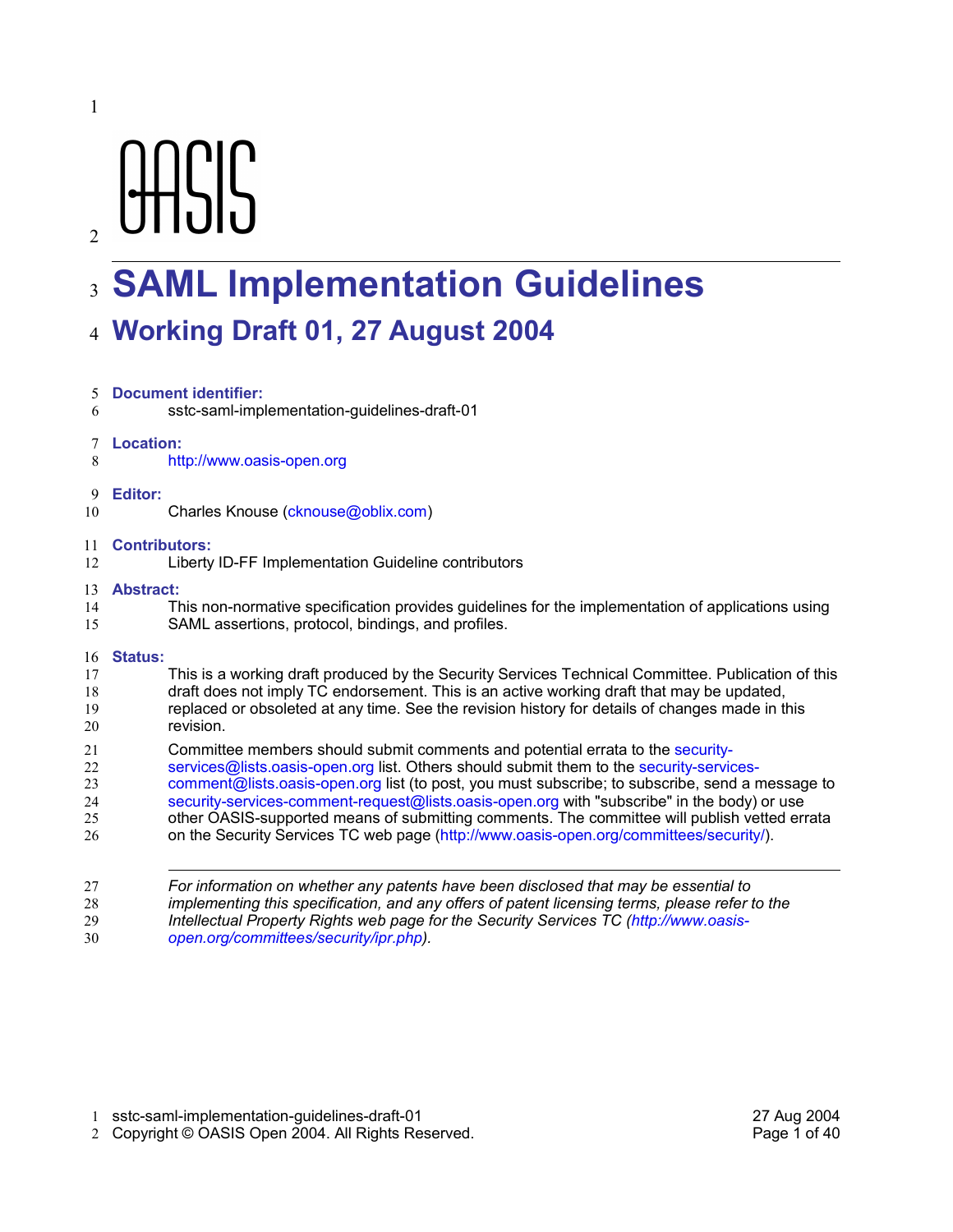# **Table of Contents**

| 32 |  |  |
|----|--|--|
| 33 |  |  |
| 34 |  |  |
| 35 |  |  |
| 36 |  |  |
| 37 |  |  |
| 38 |  |  |
| 39 |  |  |
| 40 |  |  |
| 41 |  |  |
| 42 |  |  |
| 43 |  |  |
| 44 |  |  |
| 45 |  |  |
| 46 |  |  |
| 47 |  |  |
| 48 |  |  |
| 49 |  |  |
| 50 |  |  |
| 51 |  |  |
| 52 |  |  |
| 53 |  |  |
| 54 |  |  |
| 55 |  |  |
| 56 |  |  |
| 57 |  |  |
| 58 |  |  |
| 59 |  |  |
| 60 |  |  |
| 61 |  |  |
| 62 |  |  |
| 63 |  |  |
| 64 |  |  |
| 65 |  |  |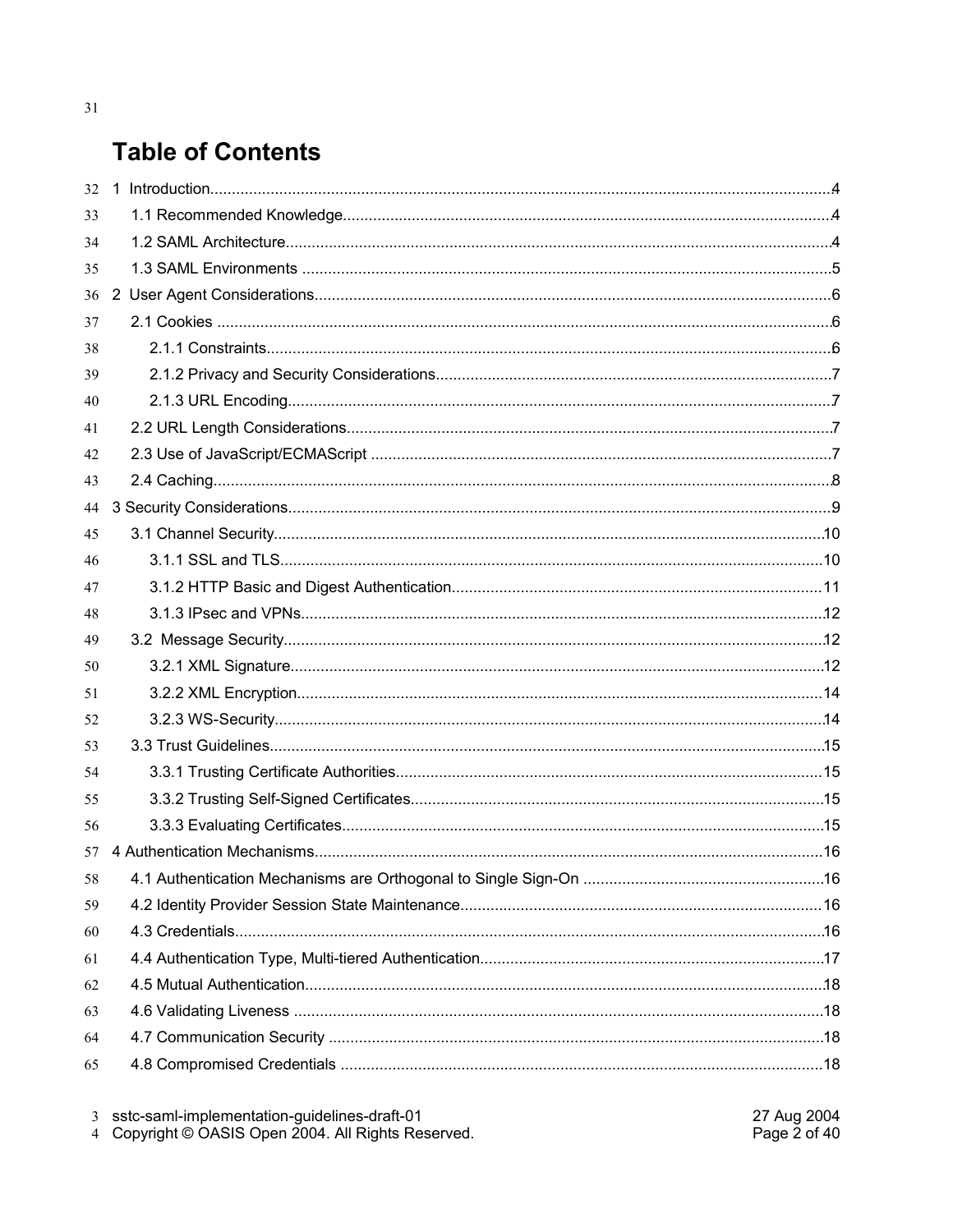| 66 |  |
|----|--|
| 67 |  |
| 68 |  |
| 69 |  |
| 70 |  |
| 71 |  |
| 72 |  |
| 73 |  |
| 74 |  |
| 75 |  |
| 76 |  |
| 77 |  |
| 78 |  |
| 79 |  |
| 80 |  |
| 81 |  |
| 82 |  |
| 83 |  |
| 84 |  |
| 85 |  |
| 86 |  |
| 87 |  |
| 88 |  |
| 89 |  |
| 90 |  |
| 91 |  |
|    |  |

92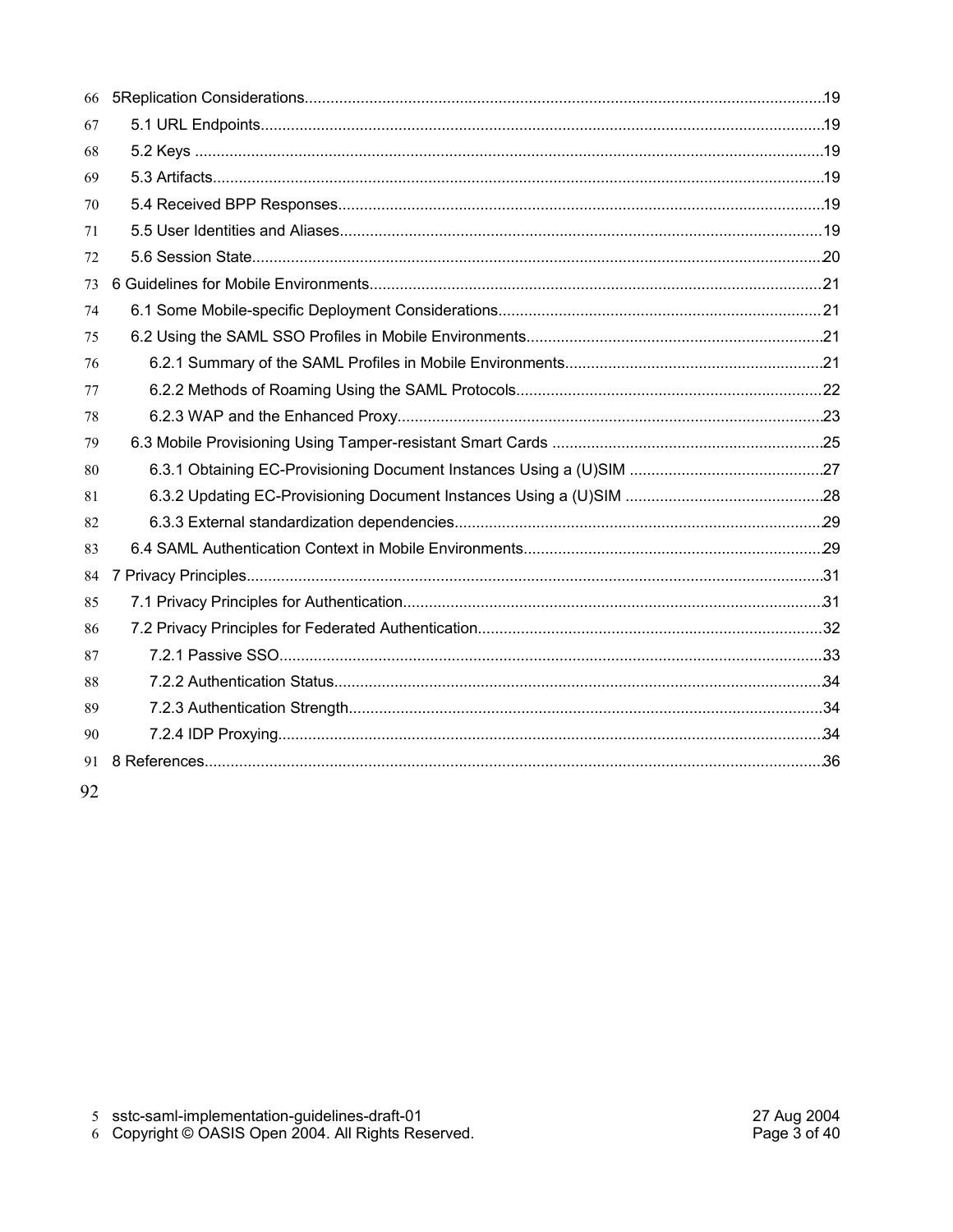### **1 Introduction** 93 1

- This non-normative document provides implementers and deployers guidance on the usage of the SAML 94
- (Security Assertion Markup Language) specifications. Although the SAML specifications provide a basis 95
- for interoperability between implementations, implementers and deployers will make choices for 96
- authentication methods, session management and other components of a SAML implementation. Some 97
- of these choices will be dictated by the environment within which a particular implementation may operate 98
- (for example, mobile network infrastructure, or an enterprise software environment). 99

#### **1.1 Recommended Knowledge** 100  $1.1$

- 101 The reader is assumed to be familiar with the SAML specification family:
- 102 SAML Assertions and Protocol ("Core") [SAMLCore]
- 103 SAML Bindings [SAMLBind]
- 104 SAML Profiles [SAMLProf]
- 105 SAML Authentication Context [SAMLAuthn]
- 106 SAML Metadata [SAMLMetadata]
- 107 SAML Conformance Requirements [SAMLConform]
- 108 SAML Security and Privacy Considerations [SAMLSec]
- The reader should also be familiar with technologies used by SAML: 109
- 110 XML [XML]
- 111 XML Signature [XMLSig]
- XML Encryption [XMLEnc]  $112$   $\cdot$
- SOAP [SOAP]  $113 -$
- 114 SSLv3 [SSL3] and TLSv1 [RFC2246]
- 115 HTTP [RFC2616]

### **1.2 SAML Architecture** 116

- 117 In a SAML interaction, there is an *asserting party* or *SAML producer*, which provides information in the form of an XML document called an *assertion*, and a *relying party* or *SAML consumer*, which uses the 118
- asserted information for some purpose. SAML provides means by which the relying party can verify that 119
- authenticity of the assertion, including digital signatures or retrieval from the asserting party over a secure, authenticated channel. The asserting party may also be considered an *authority* for issuing types of 120 121
- assertions, including *authentication*, *attribute*, and *authorization decision* authorities. 122
- 123 In terms of the SAML protocol, a SAML requester sends a SAML request to obtain an assertion or perform
- another action, such as initiate a logout, to a *SAML responder*, which performs the action and returns a 124
- SAML response to the requester. For assertion requests, the responder may be the asserting party, or it 125
- 126 may obtain the requested assertion from the asserting party by means outside of the scope of SAML. The requester may be the relying party, or it may pass the assertion onto the relying party by means outside of 127
- SAML. 128
- 129 To use the SAML protocol, the SAML requester and responder select a binding which specifies how the
- 130 SAML messages are transmitted using another protocol. As of SAML 2.0, there are a variety of bindings
- 131 from which to chose for various use cases: SOAP (usually over HTTP), PAOS (reverse SOAP), HTTP
- 132 Redirect, HTTP Post, HTTP Artifact, and SAML URI. See [SAMLBind] for more information.
- A primary use of SAML is *federated single sign on* (SSO), where a user authenticates once to an *identity* 133 134 *provider* and then uses that authenticated identity to request access to resources or services from one or
	- sstc-saml-implementation-guidelines-draft-01 27 Aug 2004 7
	- 8 Copyright © OASIS Open 2004. All Rights Reserved. Page 4 of 40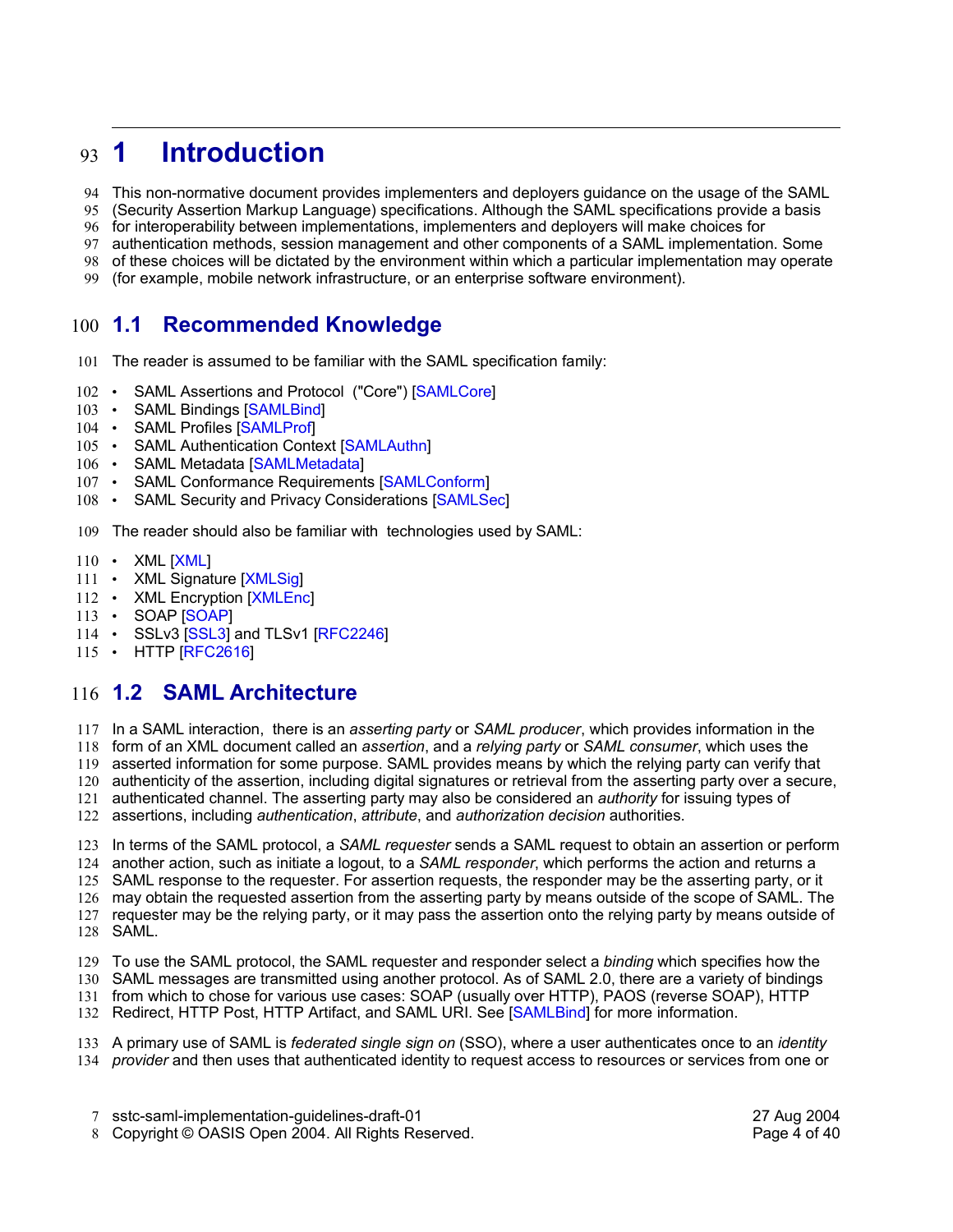- 135 more service providers in the same or different security domains. In this interaction, the identity provider is
- 136 the asserting party and authentication authority, the assertion indicates that the user has authenticated
- 137 and optionally may include user attributes, and the service providers are relying parties, using the
- 138 assertion and their own access policies to determine if the user is authorized to access the requested
- 139 resources or services.
- An identity provider may also responsible for the definition and management of its user's identities (for 140
- example, in a directory or database), and authentication of its users (for example, through a username 141
- and password challenge). A service provider may also be responsible for the evaluation and enforcement 142
- 143 of access policies for requested resources or services. These additional responsibilities are outside the
- 144 scope of SAML, but are required for the end-to-end operation of federated SSO.
- 145 A SAML implementation may perform any combination of the roles listed above, depending on the
- 146 requirements it is to fulfill and the environment in which it is deployed. Conformance to SAML profiles as
- 147 specified by [SAMLConform] requires that a SAML implementation perform roles specified by the profiles.
- 148 For example, the Web SSO Browser Artifact Profile (BPP) Producer requires that a conformant SAML
- 149 implementation provide an asserting party for authentication assertions and a SAML responder to be used
- 150 by a BPP Consumer to retrieve the assertions.
- 151 See the SAML Technical Overview [SAMLTech] for a more complete architectural discussion of SAML.

#### **1.3 SAML Environments**   $152 \quad 1.3$

153 SAML implementations may be designed to operate within specific environments. For example, a SAML

federated SSO operation may be conducted differently if it is initiated from a mobile phone rather than 154

155 from a personal computer. In such a case, the architecture implemented using the SAML specifications

156 may be quite different than that used to enable SSO for employees to their corporate network and internal

- company websites. Some environments for which particular SSO implementations may exist include e-157
- 158 commerce, mobile phone networks, and enterprise network infrastructure. Specific guidelines are presented for some of these environments. 159
- 160

sstc-saml-implementation-guidelines-draft-01 27 Aug 2004 9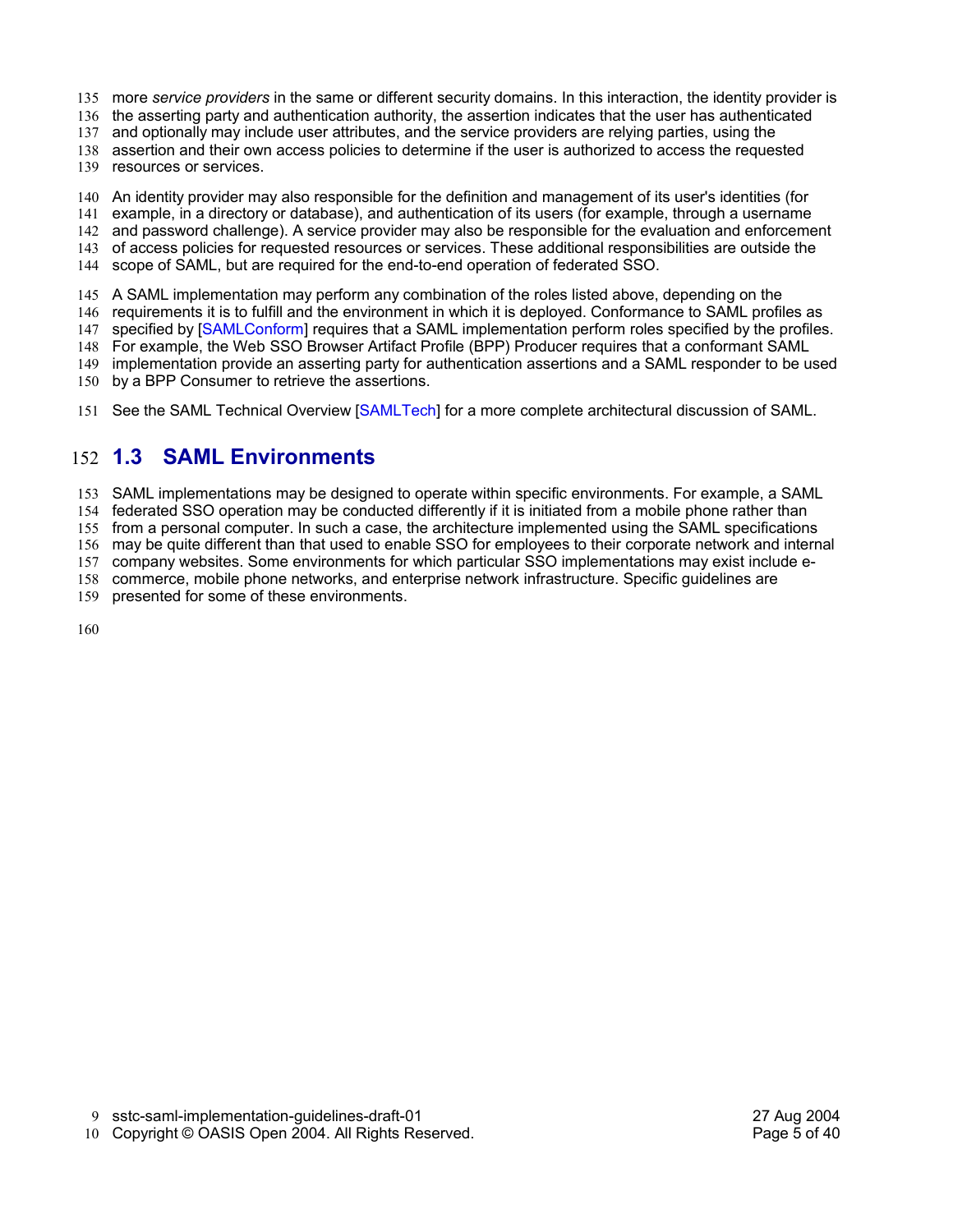### **2 User Agent Considerations**  $161$  2

162 User agents provide the interface between the end user and the SAML implementation for federated

163 single sign on and other operations. User agents include commercial web browsers that use HTTP and mobile devices that use WAP. 164

#### **2.1 Cookies**  165 **2.1**

166 Cookies, the HTTP state management mechanism specified in [RFC2965], provide a means for web

167 servers to store information and maintain state in the user agent. Cookies can be either session or

persistent. Session cookies are deleted when the user agent terminates, while persistent cookies are 168

169 stored in durable memory between user agent invocations. A persistent cookies has a lifetime set by the

170 web server and user agents may delete an expired cookie.

171 In SAML implementations, cookies might be used for maintaining local session state for identity providers

172 or service providers. A cookie (the Common Domain cookie) is also used by the Identity Provider Discover

173 Profile [SAMLProf] to hold a list of IDs for identity providers that a service provider may use to authenticate

174 a user. Use of the Common Domain cookie should be based on the circle of trust policy, and should be

175 consistent within the common domain.

#### **2.1.1 Constraints**  $176$  **2.1.1**

177 There are a number of constraints on how cookies can be used.

### **2.1.1.1 Domain Restrictions** 178

179 When a web site sets a cookie, it may specify the DNS domain of web servers to which the user agent is

180 to return the cookie. RFC2965 requires that the cookie's domain domain-match the host name of the web

181 server setting the cookie and the domain not be a top level domain. For example, a web server at

host.domain1.com can set a cookie for the domain .domain1.com but not .domain2.com nor .com. 182

This restriction is enforced by the default security setting in the predominant user agents. To permit 183 multiple identity providers and service providers in different DNS domains to communicate using cookies, 184

users must lower the default security settings of their user agents. This option is often an unacceptable 185

186 requirement.

### **2.1.1.2 Cookie Size and Number Restrictions** 187

RFC2965 recommends the user agents handle at least 300 cookies, at least 4096 bytes per cookie, and 188

at least 20 cookies per host or domain. Some user agents use these as the maximum limits on cookies 189

190 and some user agents in restricted environments (for example, mobile phones) may have lower limits or

may not accept cookies at all. 191

### **2.1.1.3 Disabled Cookie Support** 192

For security or privacy reasons, users or their organizations may disable cookie support in their user 193 194 agents.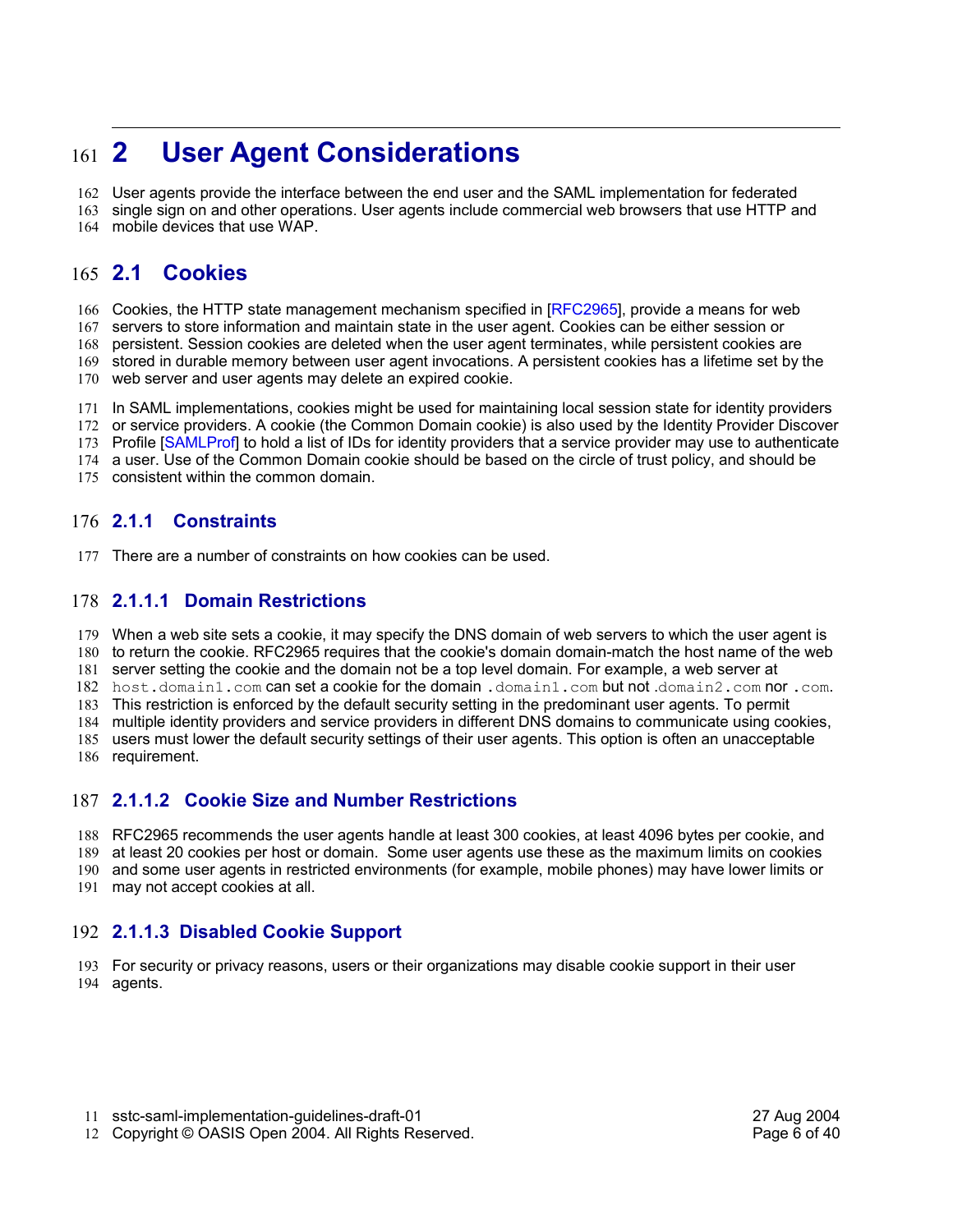### **2.1.2 Privacy and Security Considerations** 195

- 196 If a cookie contains personal or authentication information, care should be taken to protect the contents of
- 197 the cookie against disclosure or alteration. The secure option of the HTTP SetCookie header can be
- used to require that the user agent only send the cookie over a secure channel (for example, HTTP over 198
- SSL). Information in the cookie can be encrypted or integrity-protected using a secure hash to prevent 199
- 200 undetected alteration of its contents by the end user or an intermediate.

Persistent cookies are of special concern because they exist across invocations of the user agent. If a 201

- 202 session authentication token is cached in a persistent cookie, the user exits the browser, and another
- person uses the system and relaunches the browser, then the second person could impersonate the user 203
- (unless any authentication time limits imposed by the authentication mechanism have expired). 204
- 205 Persistent cookies should be used *only* with the consent of the user. This consent step allows, for
- 206 example, a user at a public machine to prohibit a persistent cookie that would otherwise remain in the user
- 207 agent's cookie cache after the user is finished.

### **2.1.3 URL Encoding** 208

- 209 A cookie should be URL-encoded before transmission on the wire, but no more than once. When
- 210 receiving a cookie make sure that the cookie is URL-encoded prior to URL-decoding. This is important
- 211 since it is not possible to URL-decode a cookie more times than it has been URL-encoded, and older
- 212 implementations may not URL-encode a cookie. The URL-encoding format is defined in [RFC1738].

# **2.2 URL Length Considerations** 213

- 214 Some user agents are restricted in the size of URL they will support. Implementors should inspect the
- 215 HTTP User-Agent header to check whether that user-agent cannot support URLs that they construct.
- 216 It should be noted that the  $\texttt{User-Agent}$  header may not accurately describe the user-agent being used to 217 access the service, so decisions based on the header contents should be carefully considered.
- 218 One alternative to session management using cookies is to embed a session token in all URLs provided
- by a service (sometimes called *URL-rewriting*). This may not be an option in environments where URL-219
- 220 limited user agents may access the service.
- If a service detects that a user agent cannot handle a particular URL using an HTTP GET, then the service 222 may use an HTTP POST to send the message (see [SAMLProf] for details). 221
- 223 It should also be noted that a SAML authentication request may be constructed (by omitting optional
- elements in favor of default behavior) in such a way as to be acceptable to *most* user agents. This 224
- particular issue will be of more concern in some environments than others. There is further discussion of 225
- 226 this in Section 5.2.3 *[CHECK]* as it relates to a WAP 2.0 proxying mobile scenario.

# **2.3 Use of JavaScript/ECMAScript**  227

- 228 Popular user agents may be configured to disable the execution of JavaScript (ECMAScript) and some
- 229 user agents may not support it at all. Implementors should be aware that that content with such scripts
- 230 may not function as intended and so should provide alternatives if necessary. An example is the use of
- 231 JavaScript submit function in the form generated by the Web SSO Browser Post Profile. The form
- 232 should contain a button that can be used to manually post the form if JavaScript is disabled in the user
- 233 agent.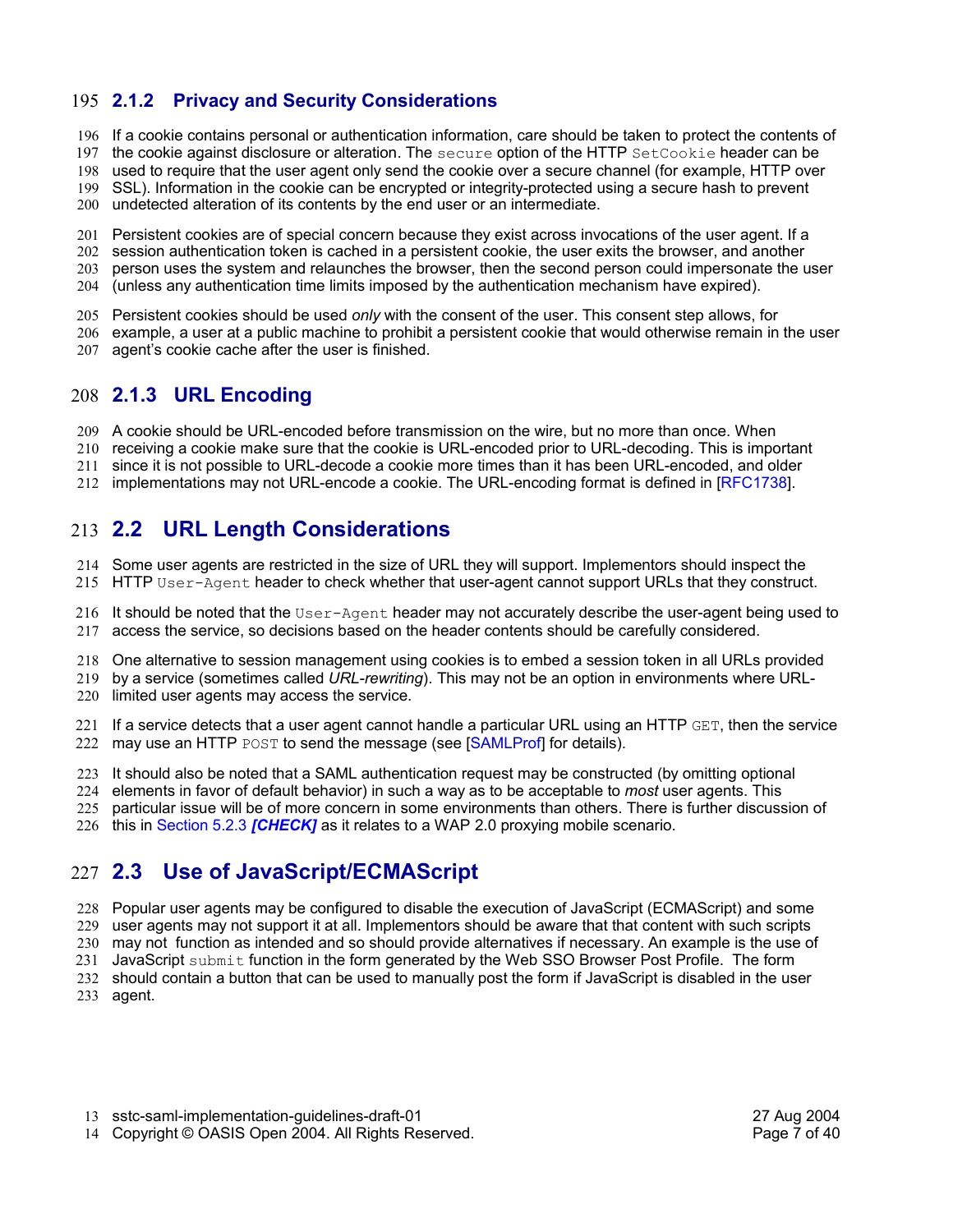### **2.4 Caching** 234

235 User agents, and proxies between the user agents and the web servers, may cache content to improve

236 performance of subsequent requests. There are a number of HTTP headers to control this type of

237 caching, for example, the Cache-Control header. Section 3.2.3.2 of [SAMLBind] provides more details

238 on use of these headers. Implementors should be aware of the effect caching might have on SAML

interactions and take appropriate measures. An example is the form generated by the Web SSO Browser 239

240 Post Profile. A user agent might cache the form and on a subsequent federated SSO transfer, return the

cached form instead of requesting a new form from the identity provider. The assertion within the cached 241

242 form data may have expired before the subsequent transfer.

16 Copyright © OASIS Open 2004. All Rights Reserved. The example of the Rage 8 of 40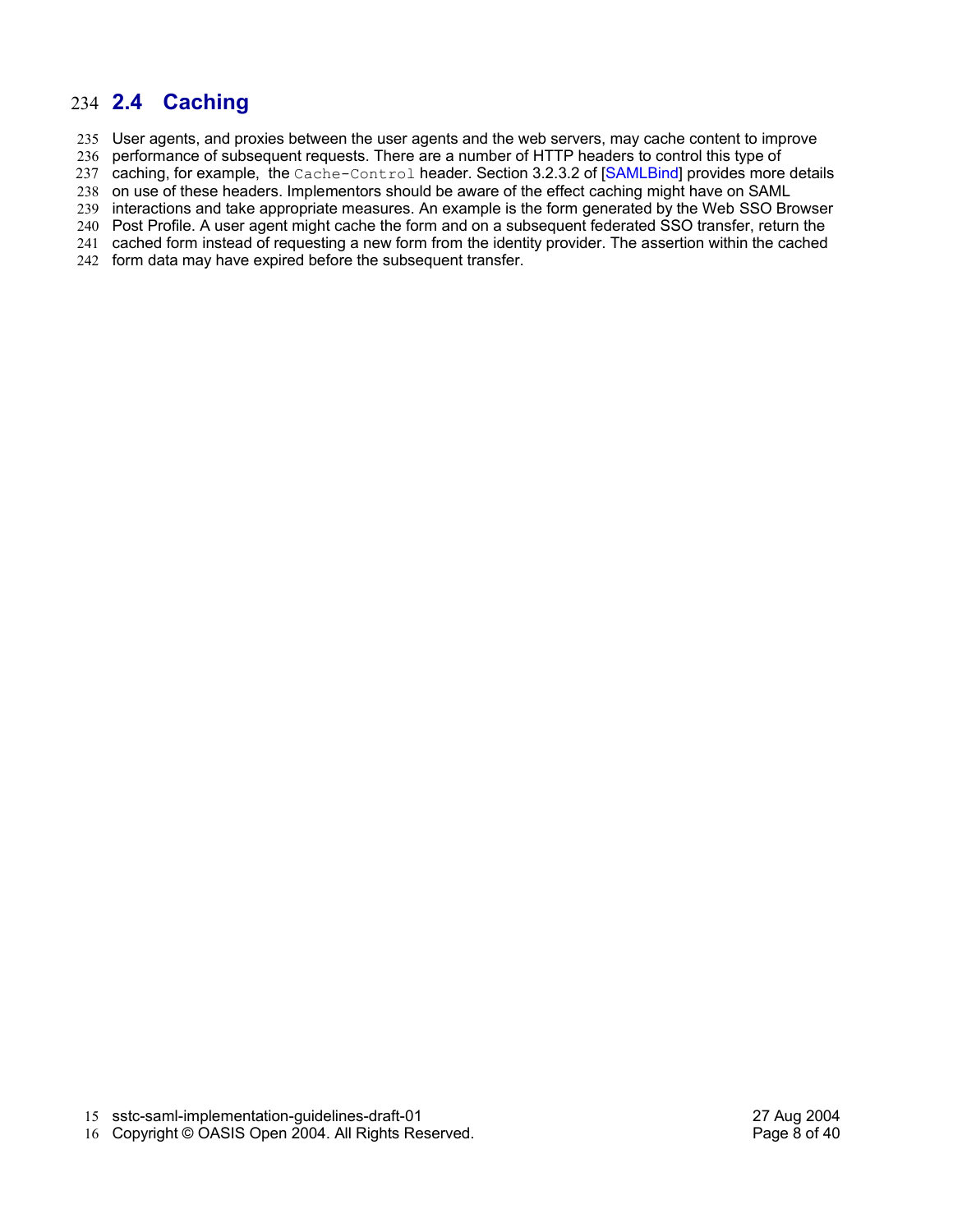### **3 Security Considerations**  $243 \quad 3$

The security requirements for a deployed SAML implementation are dependent on the SAML profiles used 244 245 and the environments in which they are used. For example, the requirements for an implementation operating over a secure network are different than an implementation used over the Internet. 246

247 The SAML conformance document [SAMLConform] specifies some security models that mandatory for conformant SAML implementation to implement. This provides a common set of security models from 248 which deployers of those implementations can chose. SAML implementations may also provide additional 249 250 security features that deployers may use as appropriate for their environments.

- 251 General security requirements are reviewed below.
- **Confidentiality** means that data can be viewed only by the intended recipients of the data. This is usually accomplished through encryption using an algorithm such as 3DES or AES, where the intended recipients have or can obtain the key(s) needed to decrypt the data. Various proven techniques, such as Kerberos and SSL, can be used to generate and distribute keys to the proper parties.  $252$   $\cdot$ 253 254 255
- **Data integrity** means that data cannot be altered without detection. This is usually provided through the addition of a digital signature, a message digest computed from the data using an algorithm like SHA-1 and encrypted using a public key algorithm like RSA and the signer's private key. The recipient of the data verifies the signature by recomputing the digest, decrypting the original digest using the signer's public key, and comparing the two to detect if the data has been altered.  $256$   $\cdot$ 257 258 259 260
- **Authentication** is the process by which one party in an interaction proves its identity to another party. Typically the authenticating party demonstrates that it possesses a secret, such as a password or key, that other parties would not possess. Encryption techniques are commonly used to enhance the security of the authentication process.  $261$   $\cdot$ 262 263 264
- **Peer-entity authentication** means that a party that is interacting with another party over a communications channel authenticates itself to the second party. This may involve additional interactions such as challenges between the parties. 265 266 267
- **Data origin authentication** means that the recipient of data can authenticate the claimed originator of the data. This may need to be performed without (additional) interactions with the originator. Digital signatures are commonly employed for this purpose, as only the originator should possess the private key used to compute the signature. 268 269 270 271
- **Non-repudiation** means that the recipient of data has proof that the data originated with or was processed by a party. That party cannot then repudiate having originated or processed the data. Digital signatures can also be used for this requirement, as no other party should possess the private key used to compute the signature.  $272$   $\cdot$ 273 274 275
- **Authorization** is the process of determining if a party is allowed to perform a requested action. This involves applying policy of some sort to the requester's authenticated identity, parameters of the request, and environmental variables such as time and the requester's location.  $276$   $\cdot$ 277 278
- **Trust** means that one party has obtained security information from another party in a such a manner that the first party has a high degree of assurance that security requirements (encryption, data integrity, authentication, and so on) are being met. With public key cryptography, trust is established through the distribution of X.509 certificates that bind a subject name to the public key associated with a party's private key. A certificates is typically issued by a Certificate Authority (CA), which digitally signs it with its own private key. Trust is established in the CA, and by extension those certificates issued by the CA, by obtaining and importing the CA's own X.509 certificate with its public key.  $279$  . 280 281 282 283 284 285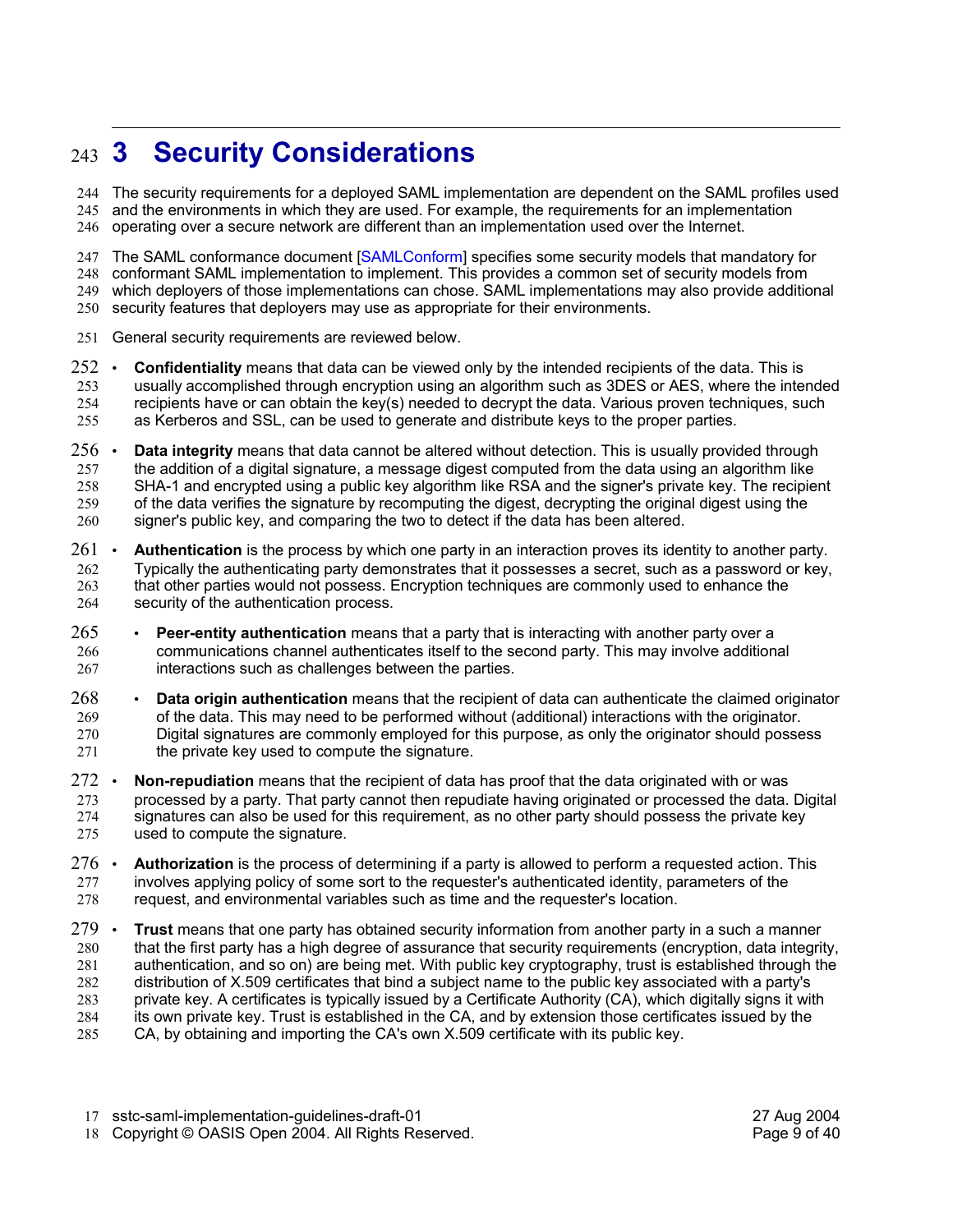286 There is always a trade-off between security on the one hand and performance and ease of deployment and use on the other. Encryption and digital signatures are expensive in terms of performance and require additional, sometimes difficult, configuration. Care should be taken to employ the right amount of security 288 measures as required for the environment. For example, encrypting messages that are sent over an 289 290 encrypted channel or signing assertions that are carried in signed SAML responses may or may not be 291 necessary, depending on how the data is used. 287

### **3.1 Channel Security** 292

SAML implementations may chose to use security mechanisms provided by the communication channels 293

used between participants in SAML interactions. The primary channel used by SAML is HTTP over 294 TCP/IP, so there are a variety of HTTP and TCP security facilities that can be used. 295

### **3.1.1 SSL and TLS** 296

297 SSLv3 (Secure Sockets Layer) [SSLv3] is commonly used to provide confidentiality, data integrity, and 298 authentication for HTTP. All popular user agents and web servers allow the use of HTTP over SSL. SSL uses secret key encryption with generated keys to encrypt the HTTP messages between the client (user 299 agent or other program) and the server (web server or other program), and public key techniques to 300 301 exchange the keys between the client and server.

There are numerous SSL packages available for use by SAML implementations, including OpenSSL and 302 JSSE (Java Secure Sockets Extension). Each of these packages has its own method of generation and 304 storage of keys and corresponding X.509 certificates. 303

SAML requesters and responders using the SOAP over HTTP binding should use HTTP over SSL for 305 306 confidentiality.

307 TLSv1 (Transport Layer Security) [RFC2246] is an IETF standard very similar to SSLv3. TLS has some 308 technical improvements over SSL, including a more secure message authentication code (MAC) algorithm, pseudorandom generation, and calculation of the master secret. These differences prevent 309 SSLv2 and TLSv1 from interoperating. Consequently many products provide both protocols. In the 310 311 remainder of this discussion, SSL will mean both SSL and TLS.

SSL and TLS allow a number of choices for algorithms and key lengths (known as cipher suites) to be 312 used to encrypt data sent on the connection. The cipher suite used for a connection is negotiated between 313 314 the client and server during the SSL handshake; the client and server must have at least one common 315 cipher suite for this negotiation to succeed. The SAML Conformance Document [SAMLConform, Section 3.3] specifies the following required and optional cipher suites 316

- 317 TLS\_RSA\_WITH\_3DEC\_EDE\_CBC\_SHA required for SOAP over HTTP
- 318 TLS\_RSA\_AES\_128\_CBC\_SHA optional for SOAP over HTTP
- 319 SSL RSA WITH 3DES EDE CBD SHA required for web SSO profiles using SSL
- 320 TLS\_RSA\_WITH\_3DES\_EDE\_CBC\_SHA required for web SSO profiles using TLS

### **3.1.1.1 SSL Server Side authentication** 321

SSL requires that the server authenticate itself to the client. To do this, the server must have a public-322 private key pair and an X.509 certificate that binds the public key to a subject name with the server's host 324 name in the CN part of the name, for example, cn=host.company.com, o=company, c=US. During the SSL handshake a challenge from the client is signed using the server's private key, the signed 325 challenge and the server's certificate are sent back to the client, and the client verifies the signed data with 326 the public key from the certificate. (Note that this is a simplified view of the actual SSL handshake.) The client also verifies that the certificate has been issued by a certificate authority (CA) that it trusts. Finally, 328 the client should also verify that the CN part of the certificate's subject name matches the host name used 330 to connect to the server as a safeguard against spoofed server addresses. 323 327 329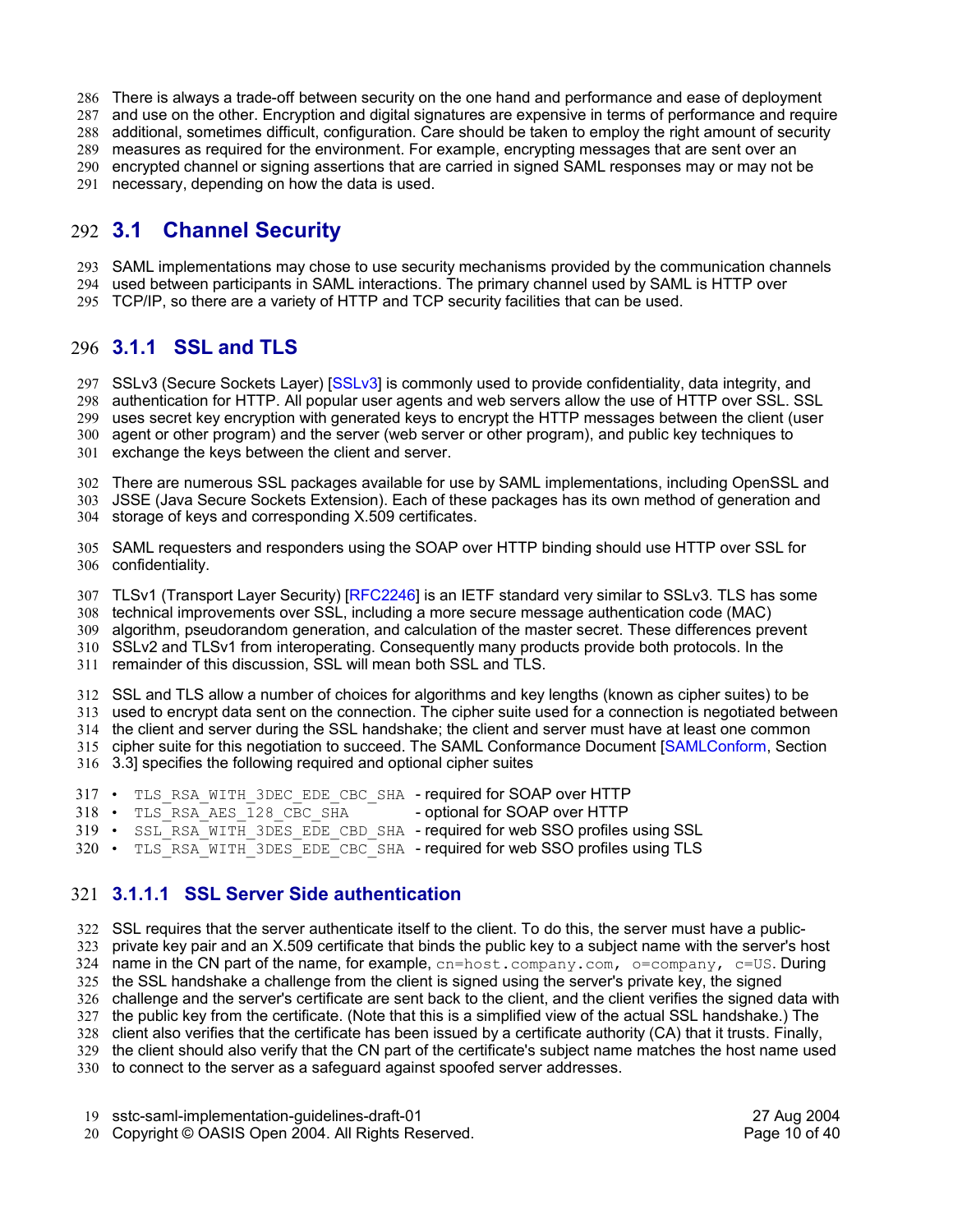- If the server's certificate is not trusted, or the certificate and server host name do not match, user agents 331
- may issue a warning and allow the user to decide whether or not to proceed. HTTP client libraries may 332
- 333 simply reject the connection. User agents and HTTP client libraries typically are pre-configured to trust a
- number of popular CAs such as VeriSign, so no additional configuration is required for these clients to 334
- 335 trust web sites certified by these CAs.
- SSL server side authentication may be used by a SAML requester using the SOAP over HTTP binding to 336
- authenticate the SAML responder. To do this, the requester must be configured to trust the CA that issued 338 the responder's certificate. 337
- SAML conformant implementations are required to provide the SOAP over HTTP and the URI bindings 339 340 over SSL/TLS with server side authentication [SAMLConform, Section 3.3].
- Server side authentication is also required by the Web SSO Browser Artifact and Post Profiles (BAP and 341
- BPP) to ensure that the user agent is connecting to the correct identity provider and service provider. As 342
- 343 noted above, the user agent notifies the user if the server may not be trustworthy.

### **3.1.1.2 SSL Client Side Authentication** 344

- SSL does not require that the client authenticate itself to the server. (This is what allows millions of 345
- 346 browser users to use HTTP over SSL without any special configuration). The server may optionally
- 347 request that the client authenticate itself using an SSL client challenge. For this, the client must have a
- 348 public-private key pair and an X.509 certificate that binds the public key to a subject name that identifies
- the client. SSL itself puts no requirement on the client's subject name, although the application using 349
- HTTP may do so. During the SSL handshake the server sends a challenge to the client, which the client 350 signs with its private key and sends the signed challenge and its certificate back to the server for 351
- 352 verification. (Again this is a simplified view.) Since SSL client side authentication uses long random keys
- 353 with the cryptography in SSL, it is considered to be stronger that other forms of authentication that use
- 354 passwords.
- SSL client side authentication can be required by a SAML responder for SOAP over HTTP bindings. The SAML requester then needs to be configured with a key pair and a certificate. 356 355
- SAML conformant implementations are required to provide the SOAP over HTTP and the URI bindings 357
- 358 over SSL/TLS with client as well as server side authentication. side authentication [SAMLConform,
- 359 Section 3.3]
- SSL client side authentication may also be used by an identity provider to authenticate the user agent prior 360
- 361 to the start of a federated single sign-on. This may be required by local identity provider policy or may
- 362 specified in an <AuthnRequest> from a service provider that needs strong user authentication.

### **3.1.2 HTTP Basic and Digest Authentication** 363

- 364 RFC2617 [RFC2617] specifies techniques for user agents to authenticate to web servers. These methods 365 can also be used by SAML requesters using HTTP bindings to authenticate to SAML responders. The
- 366  $\,$  RFC defines an Authorization header to carry authentication information in HTTP requests to the
- server. The server uses the header to authenticate the HTTP client. After authentication the server can 367
- 368 apply authorization policy to the request to decide whether or not to complete processing of the request.
- 369 If the server requires the Authorization header but it is not present in the request, the server can send 370 a 401 Not Authorized response to the client, which passes authentication requirements to the client.
- 371 The client is then supposed to obtain the authentication information from the user and resend the request
- with the Authorization header. Popular user agents display a dialog box to get a username and password 372
- 373 when they receive a 401 response. It is strongly recommended that SAML requesters and responders not
- 374 depend on the 401 response to perform HTTP authentication -- the SAML requester should include an
- 375 Authorization header in the (first) HTTP request to the SAML responder and the SAML responder
- 376 should check an incoming request for an Authorization header. The SAML conformance document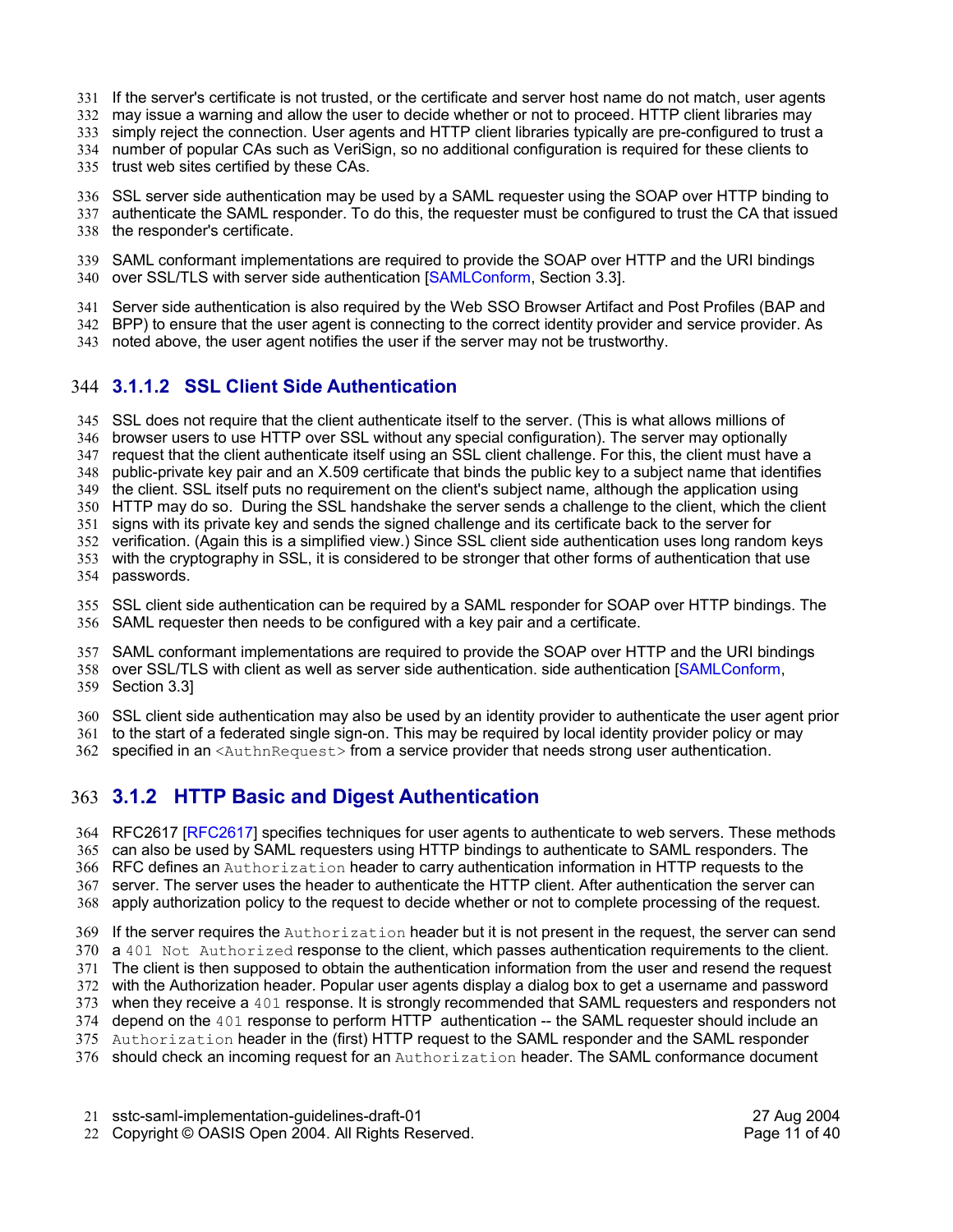- [SAMLConform, Section 3.3] states that "the SAML requester MUST preemptively send the authorization 378 header in the initial request". 377
- 379 There are two methods specified by RFC2617:
- **HTTP Basic Authentication**: The Authorization header includes a username and password, base-64 encoded but not encrypted. The server looks up the password it has registered with the  $380$   $\cdot$ 381
- username to authenticate the client. Since the Authorization header is not encrypted, basic 382
- authentication should only be used with HTTP over SSL to ensure that the username and password cannot be intercepted by a third party. All popular user agents support HTTP basic authentication. 383 384
- SAML conformance implementations must provide HTTP basic authentication for the SOAP over HTTP and URI bindings, with and without SSL/TLS [SAMLConform, Section 3.3]. 385 386
- **HTTP Digest Authentication***:* The Authorization header includes the username and a digest of the HTTP message computed using the client's password. The actual password is not transmitted. The server looks up the password it has registered with the user name, recomputes the digest and compares it to the transmitted digest to authenticate the client. This technique also provides message integrity, since the digest comparison will fail if the message has been altered. However, most user agents and HTTP client libraries do not support HTTP digest authentication.  $387$   $\cdot$ 388 389 390 391 392
- HTTP digest authentication for the SOAP over HTTP binding is not required for SAML conformance. 393

In either form of these methods, the username and password used by the client must be communicated to the server in a trusted manner, and the server must store the password in a way that does not disclose it 395 396 to other parties. For basic authentication, the password can be transmitted and stored as a SHA-1 hash, and the server can compute the hash of a received password for comparison. Passwords stored in some directories will automatically be hashed. However, for digest authentication the server must have the clear 398 399 text for the password, which may further limit its usefulness. 394 397

- 400 Since HTTP authentication is based on passwords, it is considered to be weaker than SSL client
- authentication. There are a number of potential attacks on HTTP authentication detailed in [RFC2617]. In 401 402 particular, passwords chosen by humans tend to be susceptible to dictionary and brute force attacks.

### **3.1.3 IPsec and VPNs** 403

404 IPsec [RFC2401] is a set of security extensions to the IP layer of the TCP/IP protocol stack that provides channel security, including confidentiality, data integrity and authentication, between two host systems. 405 406 There are many VPN (Virtual Private Network) products built on top of IPsec that secure connections from 407 systems on the Internet to corporate networks. In some cases, these may provide sufficient security for 408 SAML interactions and HTTP over SSL is not required. However, if a VPN only secures the channel to the 409 corporate security parameter, some additional security mechanism may be required within the corporate

410 network.

#### **3.2 Message Security** 411 3.2

412 In addition to or in place of channel security, SAML implementations may use security features of the SAML message protocol, including signature and encryption. 413

# **3.2.1 XML Signature** 414

415 The W3C XML Signature standard [XMLSig] specifies the format and processing rules for digital

416 signatures in XML documents. The <ds: Signature> element includes a <SignedInfo> element that

417 specifies what part(s) of an XML document are signed, and what canonicalization, digest and signature

418 algorithms were used, a <SignatureValue> element that contains a message digest of the signed

419  $\,$  document parts, encrypted by the signer's private key and base64-encoded, and an optional  $\rm <$ K $\rm _{eYInfo}$ 

420 element that contains key information to be used to verify the signature, for example an X.509 certificate

sstc-saml-implementation-guidelines-draft-01 27 Aug 2004 23

24 Copyright © OASIS Open 2004. All Rights Reserved. The example of the Page 12 of 40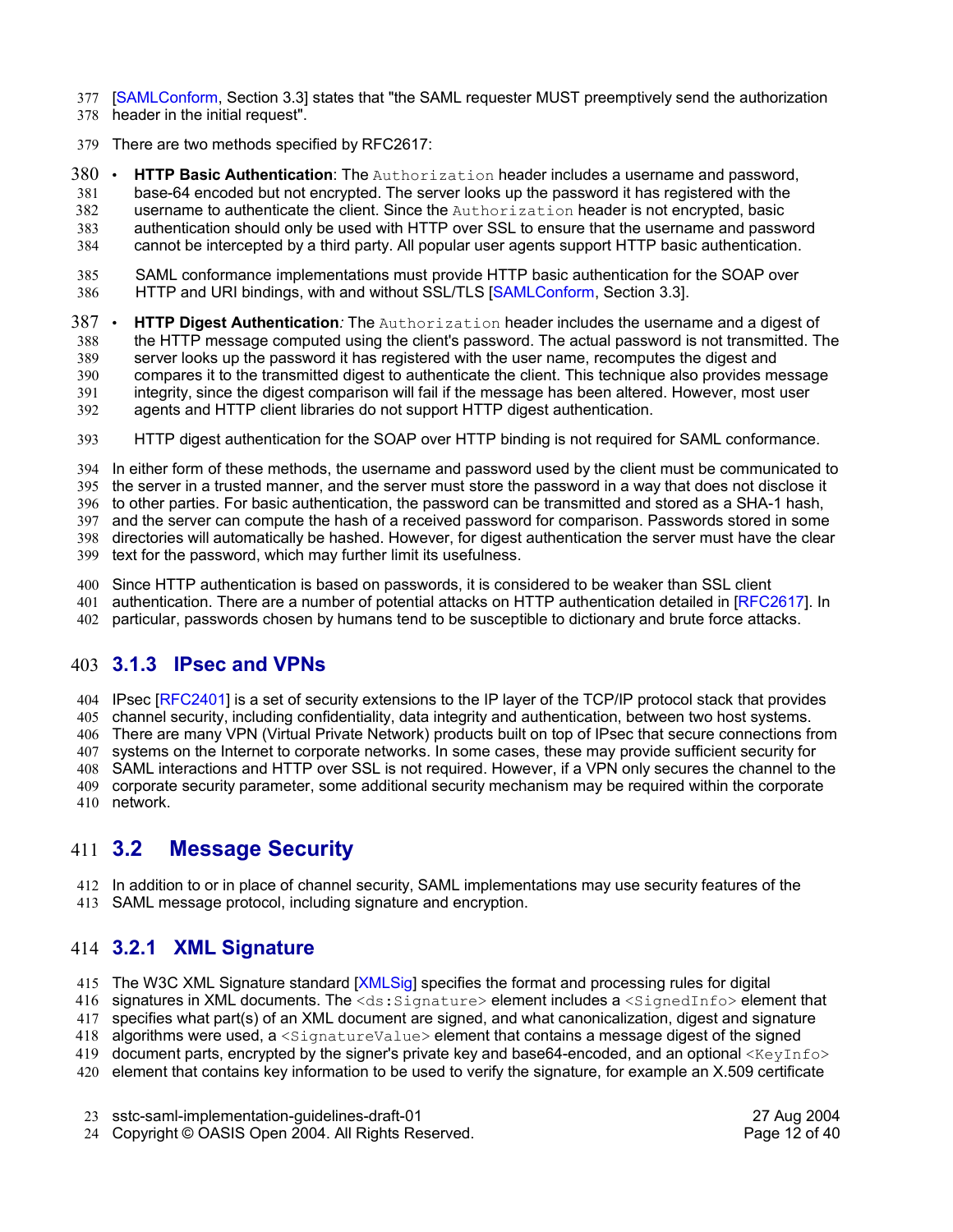- 421 with the signer's public key and name. The XML Signature standard allows many variations of the signed
- 422 info references, algorithms, and key information. Implementations using XML Signatures either need to be
- 423 prepared to accept a wide variety of signature types, or they need to use a more restrictive profile of the
- 424 allowed signature features.

### **3.2.1.1 SAML Signature Profile** 425

- 426 The schema for SAML assertions and messages include optional <ds:Signature>elements. Section 5
- 427 of the SAML Core specification [SAMLCore] provides a profile for XML Signature usage which
- recommends the use of the RSA and SHA-1 algorithms and mandates: 428
- enveloped signatures (the  $\langle ds:Signature \rangle$  element is included in the signed document and the 429
- enveloped signature transform is used to extract it before verification), 430
- 431 reference by document ID in the <SignedInfo> element,
- exclusive canonicalization transform to ensure that the different implementations can generate the 432 •
- same byte string for signing and verification, and 433
- no other transforms. 434
- 435 The Signature profile in the SAML Core does not provide restrictions on the use of the  $\lt$ KeyInfo>
- element. Consequently there needs to be agreement (perhaps further profiling) among interoperable 436
- SAML implementations on which  $\langle \text{KeyInfo} \rangle$  variants are supported. Implementations that verify 437
- 438  $\,$  signatures need to have some way to determine if the data in a  $\ltimes$ KeyInfo $>$  is to be trusted. Some
- 439 possible <KeyInfo> choices are
- No  $\leq$ KeyInfo>: The verifier has to determine the signer from the context of the assertion or message.  $440 \cdot$
- The  $\langle$ Issuer> element of the assertion or message can be used for this. The verifier must have 441
- previously obtained and stored a public key or certificate associated with the issuer to complete the verification. 442 443
- 444 <x509Data>: The verifier can use the public key in the included X.509 certificate to verify the signature. The verifier has to verify the validity of the certificate, as discussed in Section 3.3, and must also verify that the certificate is appropriate for the signer, for example, by comparing the certificate subject name against the signer's configuration. 445 446 447
- $\langle K \rangle$   $\langle$  KeyName $>$ : The verifier must have previously obtained and stored a public key or certificate 448
- associated with the key name to complete the verification. 449

### **3.2.1.2 Integrity, Data Origin Authentication, and Non-Repudiation** 450

451 One of the primary uses of signatures in SAML is to protect the integrity of data that passes through untrusted components. In particular responses are signed in the Web SSO Browser Post Profile (BPP) 452

because they pass through the user agent and hence are susceptible to tampering. Assertions obtained 453

through a browser SSO profile might also be signed if they are to be passed to other components that 454

455 need to verify their origin and integrity. Assertion and message signatures may also be employed for non-

456 reputation of the claims and actions they represent.

### **3.2.1.3 Peer Authentication** 457

458 Signed SAML request and response messages may be used to authenticate the requesters and

responders, in lieu of the channel authentication methods discussed earlier. Since it uses public key 459

460 cryptography with long random keys, signature authentication has similar strength to SSL client

authentication, and it may be easier to configure. But there is significant performance overhead to signing 462 each message. 461

- 463 The <AuthnRequest> message for federated SSO defined in [SAMLProf] may be signed by agreement
- 464 between the identity provider and service provider and indicated by the WantAuthnRequestsSigned
- sstc-saml-implementation-guidelines-draft-01 27 Aug 2004 25
- 26 Copyright © OASIS Open 2004. All Rights Reserved. The example of the Page 13 of 40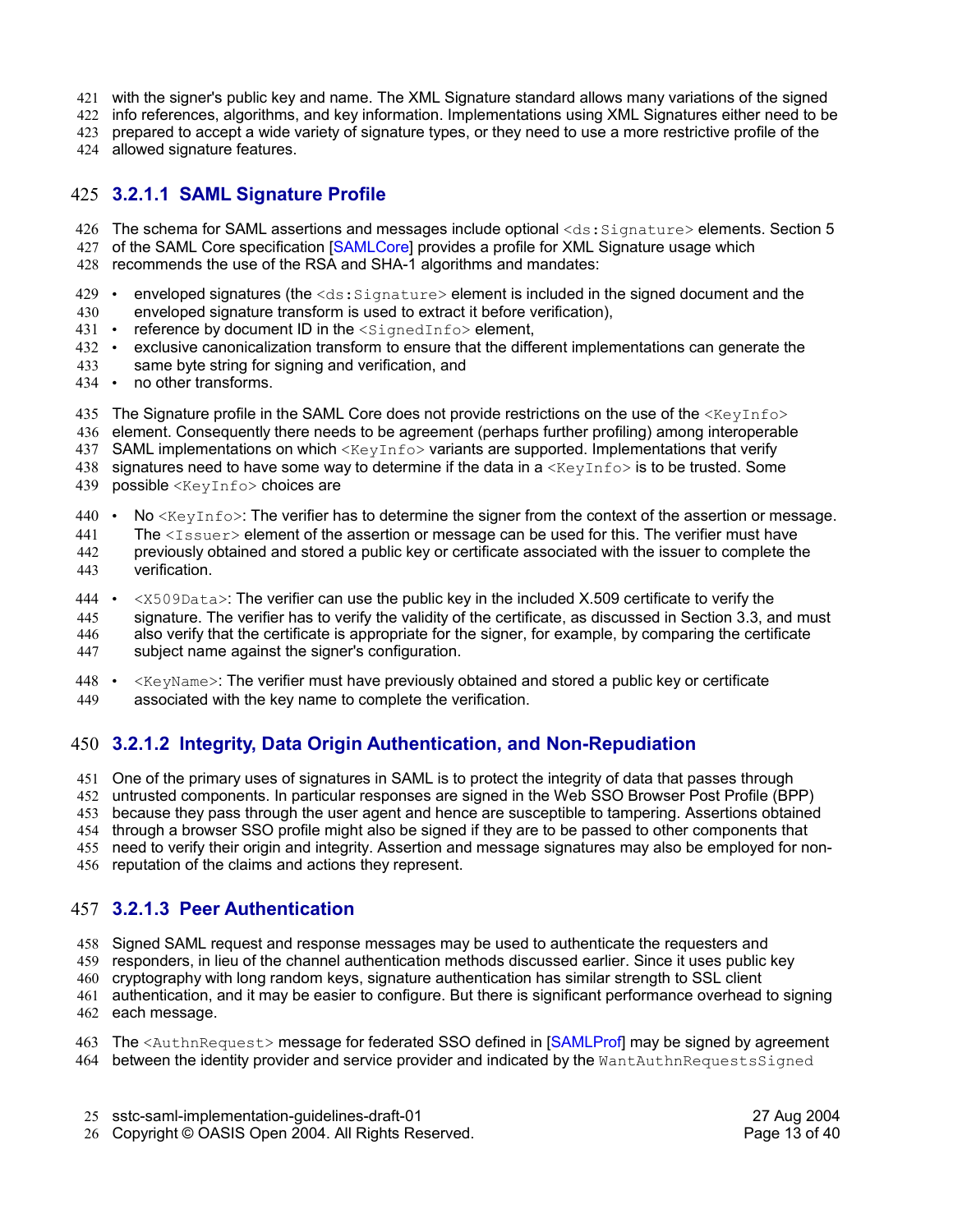- attribute of the provider metadata. It may be reasonable to not sign this message in some deployment 465
- 466 contexts, for example, an enterprise network, where access to the network and its systems is moderated 467 by some means out of the scope of the SAML architecture.

### **3.2.2 XML Encryption** 468

- 469 The W3C XML Encryption standard [XMLEnc] specifies how XML documents can carry encrypted data
- 470  $\,$  using <code><xenc:EncryptedData></code> and <code><xenc:EncryptedKey></code> elements. These elements are typically
- 471 used as follows. The encryptor generates an encryption key, creates <xenc:EncryptedData>using a
- 472  $\,$  secret key algorithm like 3DES and AES, and creates an  $<$ xen $\rm c$ : $\scriptstyle\rm Encr$ y $\rm p$ tedKe $\rm y$ > for each recipient by
- encrypting the encryption key using a public key algorithm like RSA and the recipient's public key. 473 474 Recipients decrypt their  $\ltimes$ xenc:EncryptKey> using their private keys, and then decrypt the
- 475 <xenc: EncryptedData> using the encryption key.
- 476 The SAML schema includes a number of encrypted elements for data that might need to be confidential.
- 477 <EncryptedId> can be used to protect a principal's name in a <Subject>.
- 478 <EncryptedAssertion> can be used in <Advice> and <Evidence> to protect an entire assertion
- 479 <EncryptedAttribute> can be used in an<AttributeStatement> to protect attribute data.
- 480 SAML does not provide any additional guidance on the use of XML Encryption for these elements. It is up
- 481 to the parties involved in the SAML interactions to agree on the parameters of the encryption (algorithms,
- 482 key length, and so on.) Public key trust set up for signature verification may be useful for encryption as
- well. 483

### **3.2.3 WS-Security** 484

485 The Web Services Security family of specifications [WSS] define security mechanisms for SOAP that may

- 486 be used for the SAML SOAP binding for peer authentication, confidentiality and integrity. WS-Security
- 487  $\,$  defines a SOAP header,  $<$ wsse: $\,$ Security $>$ , that carries a security token used to secure the SOAP
- message. There are a number of security token profiles under development. 488
- **Username token** [WSSUser] includes a username and a password or password digest for authentication for the SOAP client. This is roughly equivalent to the HTTP basic and digest authentication in terms of authentication strength and configuration requirements. 489 490 491
- **X.509 token** [WSSX509] includes an X.509 certificate used to sign or encrypt the SOAP message, using the XML Signature or XML Encryption standard previously discussed. This may provide authentication of the SOAP client, confidentiality and integrity, and non-repudiation  $492$   $\cdot$ 493 494
- **SAML token** [WSSSAML] includes a SAML assertion with claims about the SOAP client, such as authenticated identity and attributes. The SAML assertion may include key information in a <SubjectConfirmation> element that relates to an XML Signature in the SOAP message. This can be used to authenticate the SOAP client. 495 496 497 498
- **Kerberos token** [WSSKerb] includes a Kerberos ticket granted to the SOAP client for authentication and encryption to the SOAP server. This may be used when the client and server are within the same Kerberos realm, or when the client and server are in separate Kerberos realms that have established cross-realm trust. 499 500 501 502
- **REL token** [WSSRel] includes a ISO/IEC 21000-5 Rights Expression, used for Digital Rights Management (DRM)  $503$   $\cdot$ 504

sstc-saml-implementation-guidelines-draft-01 27 Aug 2004 27

28 Copyright © OASIS Open 2004. All Rights Reserved. The example of the Page 14 of 40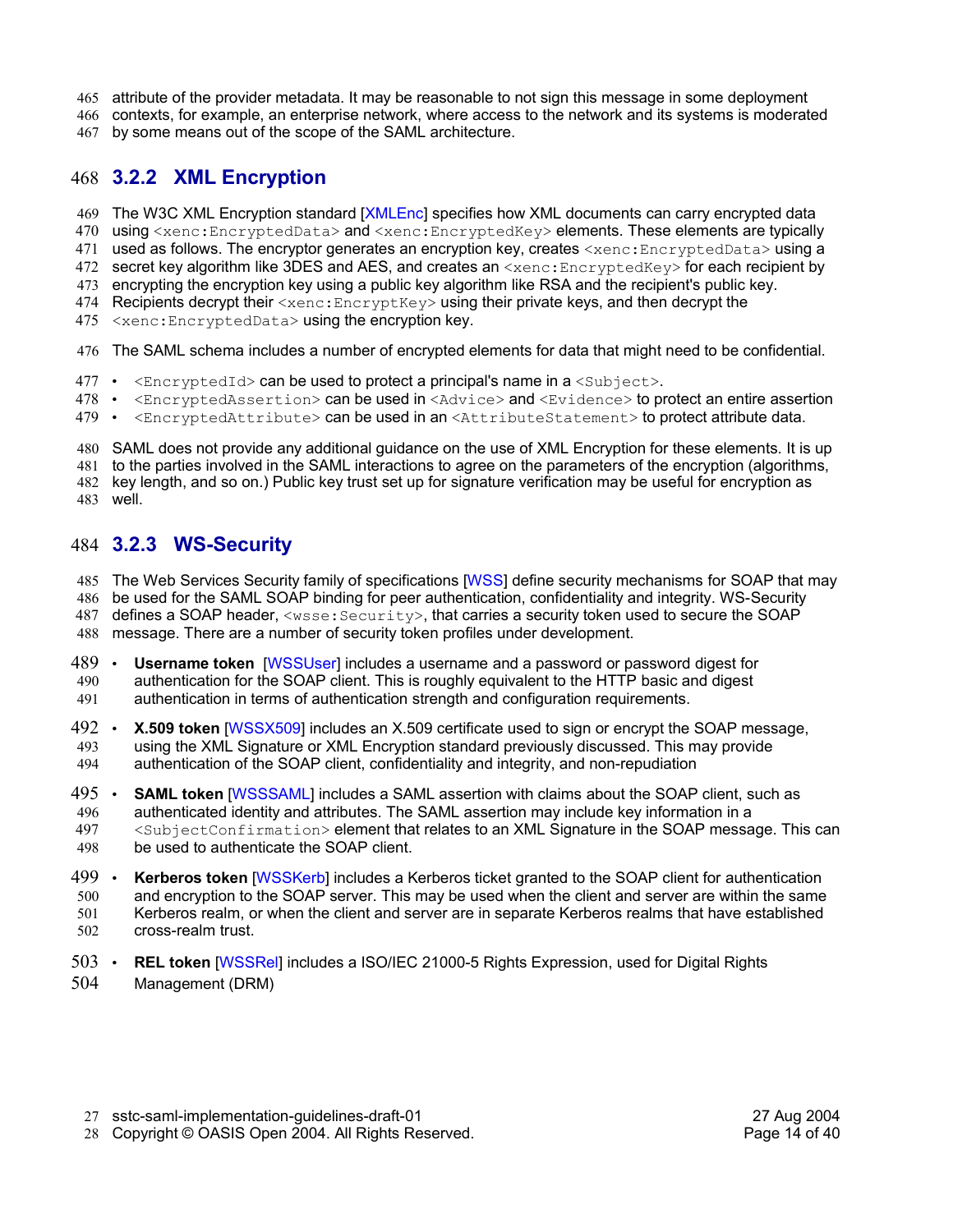### **3.3 Trust Guidelines** 505

Establishing trust in other parties is a common requirement for most of the security mechanisms 506

described above. As noted earlier, for mechanisms based on public key cryptography, this means 507

importing and configuring trust for X.509 certificates. Each security package has its own form of trust store 508

for this purpose. JSSE and Java XML security packages, for example, certificates are imported into a 509

keystore file using the keytool program or the equivalent Java classes. For OpenSSL, certificates are 510

added to the appropriate .pem files configured for the package. 511

# **3.3.1 Trusting Certificate Authorities** 512

A SAML implementation may implicitly set up trust for all parties certificated by a Certificate Authority by 513

514 importing the CA's certificate. This provides a public key to use to verify the CA's signature on the

515 certificates it has issued. This method works best when many parties are certified by a small number of

516 CAs. Once the SAML implementation has verified that a party's certificate is valid, it still must determine if

517 the certificate is appropriate for that party to prevent the party from impersonating another party certified

518 by the CA.

519 To obtain its own certificate from a CA, the SAML implementation has to first generate its public/private

520 key pair and a certificate request with the public key and its desired name and other attributes. There are

521 a number of existing tools to do this, such as the Java keytool and the openssl programs. The certificate

522 request is sent to the CA through an interface provided by the CA, for example, an email address or a web

form, the CA issues the certificate, and the SAML implementation imports its certificate into its 523

524 configuration.

525 There may be a hierarchy of CAs, which each CA itself certified by its parent CA, to produce a certificate

526 chain, up to a root CA. A SAML implementation may choose to import the root CA for the widest trust, and

each signed or encrypted item must include the certificate chain up to but not including the root. Or the 527

implementation may import a lower level CA for more limited trust, and each signed or encrypted item only 528

need to include a partial chain up to but not including the trusted certificate. 529

# **3.3.2 Trusting Self-Signed Certificates** 530

531 SAML implementations may use self-signed certificates as an alternative to setting up CA trust. In a self-

signed certificate, the issuer and the subject of the certificate are the same; a root CA certificate is in fact 532

533 self-signed. A SAML implementation must explicitly set up trust for each self-signed certificate. This works best if there are a small number of parties to trust. It is also equivalent to the case where each party uses 534

535 its own CA.

536 Programs like keytool and openssl have the ability to generate self-signed certificates without requiring a

certificate request to a CA. Consequently self-signed certificates may be easier to use than CA issued 537

538 certificates in those cases where they are appropriate.

### **3.3.3 Evaluating Certificates** 539

Each SAML implementation needs to evaluate the trustworthiness of the certificates it uses, either from 540 541 the signed/encrypted data or from its own trust store. Suggested items to check are listed below. For

- 542 certificate chains, these steps would be replied recursively up the chain.
- The current time is within the validity period (valid from and valid to) of the certificate. 543  $\cdot$
- The certificate key usage, if specified in the certificate, is appropriate for the use of the certificate. 544
- The certificate signature by its issuer can be verified using the issuer's public key. 545  $\cdot$
- If the issuer publishes certificate revocation lists (CRLs), the certificate has not been revoked.  $546$   $\cdot$

547 There are protocols, including OCSP [RFC2560] and XKMS [XKMS], that can be used with CAs and other

548 services to validate certificates.

sstc-saml-implementation-guidelines-draft-01 27 Aug 2004 29

30 Copyright © OASIS Open 2004. All Rights Reserved. The example of the Page 15 of 40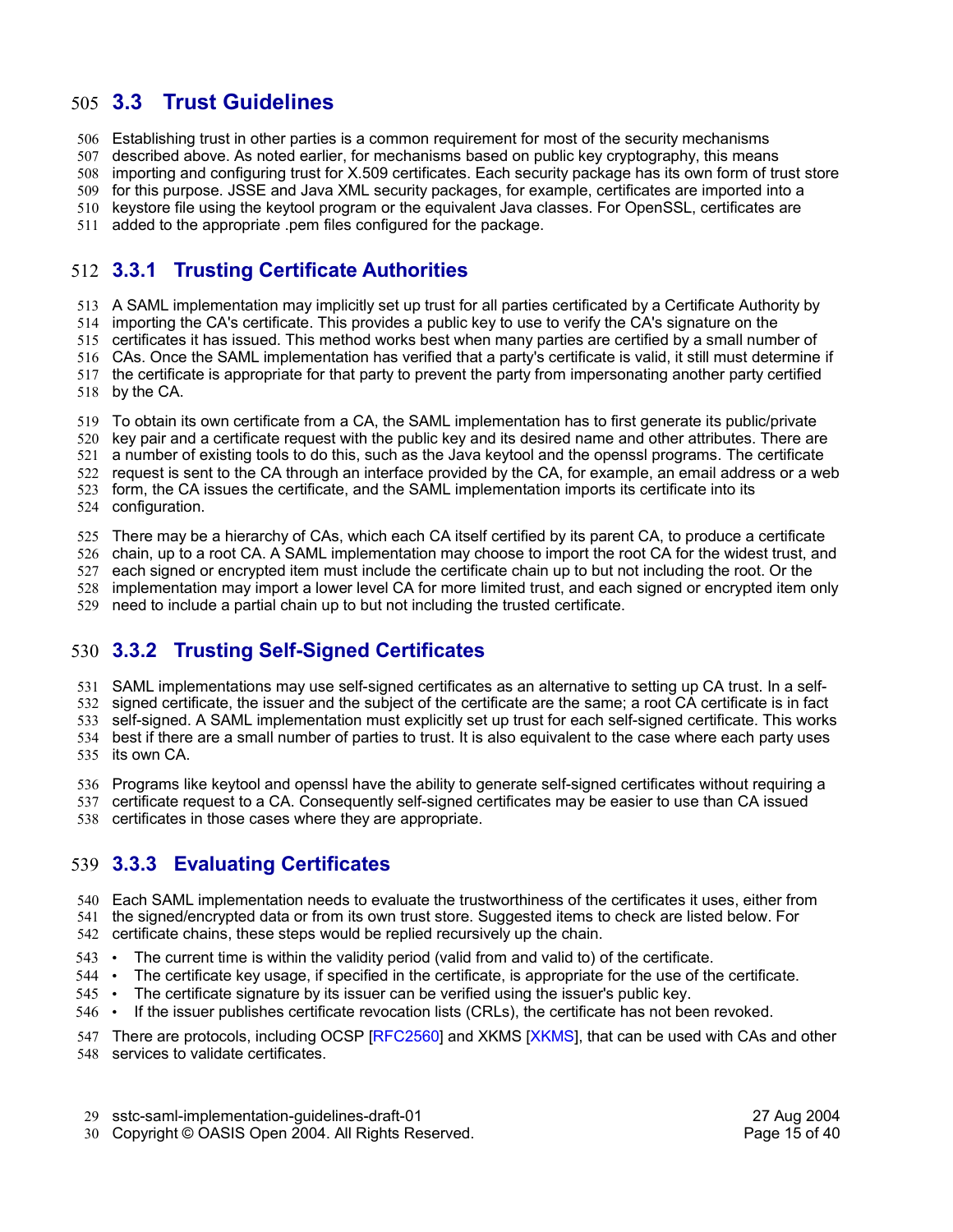# **4 Authentication Mechanisms** 549

# **4.1 Authentication Mechanisms are Orthogonal to Single Sign-On** 550

Single sign-on is a means by which a service provider or identity provider may convey to another service provider or identity provider that the user is in fact authenticated. The means by which the user was 551 552

originally authenticated is called the authentication mechanism. 553

User authentication methods are commonly classified as being one-factor, two-factor, or three-factor. 554

Generally, the more factors used, the more reliable the authentication method. The first factor may be 555

"something you have" such as a smart card. The second factor might then be a PIN for the smart card, or 556

a password -"something you know". A possible third factor might be "something you are", such as a body 557

558 characteristic (fingerprint, for example).

Authentication mechanisms consist of combinations of these factors. Examples of authentication 559

mechanisms include username with password, X.509 certificate via SSL or TLS), or Kerberos. 560

# **4.2 Identity Provider Session State Maintenance** 561

Identity providers need to maintain authentication state information for principals. This is also known as "local session state maintenance", where "local" implies "local to the identity provider". There are several 564 mechanisms for maintaining local session state information in HTTP [RFC2616] user agents. Cookies are 565 one such mechanism and are specified in [RFC2965]. Identity providers use local session state 566 information, mapped to the participating user agent, as the basis for issuing authentication assertions to service providers who are performing SSO profiles with the identity provider. Thus, when the principal uses his user agent to interact with yet another service provider, that service provider will send an 568 569 <AuthnRequest> to the identity provider. The identity provider will check its local session state 570 information for that user agent, and return to the service provider a  $\langle$ Response> containing an authentication assertion if its local session state information indicates the user agent's session with the identity provider is presently active. In most cases, a service provider will submit an authentication request to an identity provider, and the 574 recipient will return an authentication response. It is, however, possible for an identity provider and service 562 563 567 571 572 573

provider to agree out-of-band to support a model whereby the identity provider creates an authentication 575

576 response without first having received an authentication request. This allows single-signon for a principal at a service provider to occur without the principal first visiting that service provider, with the following 578 provisions: 577

579 1. An SP should drop an unsolicited <AuthnResponse>, unless it has negotiated some out-of-band agreement with the IdP sending the response. 580

2. An SP can determine that a <Response> is unsolicited by looking for the InResponseTo attribute.If not found, the response is unsolicited, and they should examine the assertion to determine whether 581 582

they have an out-of-band agreement with the message sender. 583

# **4.3 Credentials** 584

Credentials are used in a number of ways in a single sign-on system and are often the basis for 585

establishing trust with the credential bearer. Credentials may represent security-related attributes of the 586

bearer, including the owner's identity. Sensitive credentials that require special protection, such as private 587

cryptographic keys, must be protected from unauthorized exposure. Some credentials are intended to be 588

32 Copyright © OASIS Open 2004. All Rights Reserved. The example of the Page 16 of 40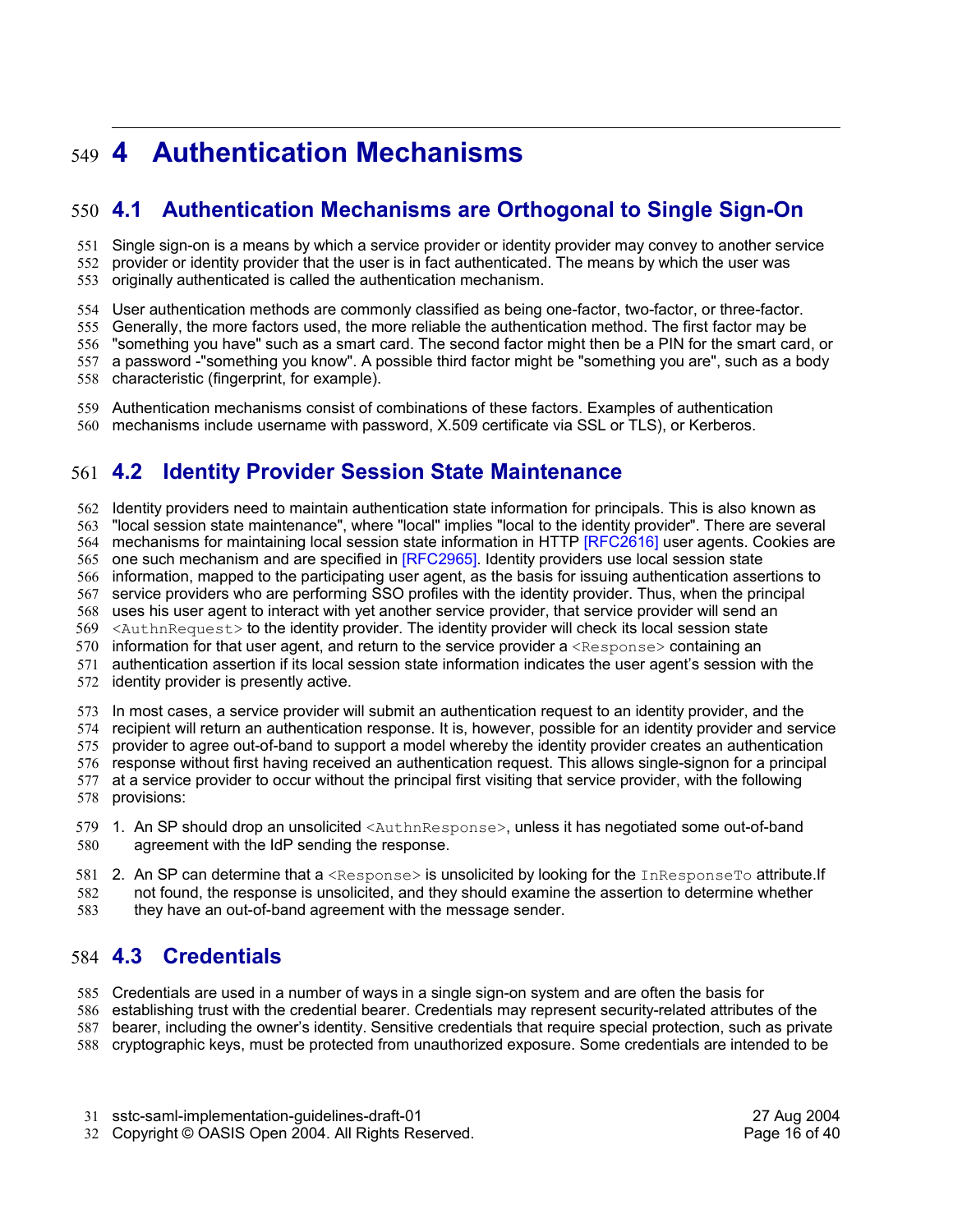- shared, such as public-key certificates. Credentials are a general notion of the data necessary to prove an 589
- 590 assertion. For example, in a password authentication system, the user name and password would be
- considered credentials. However, the use of credentials is not limited to authentication. Credentials may 591
- also be relied upon in the course of making an authorization decision. 592

As mentioned above, certain credentials must be kept confidential. However, some credentials not only 593

need to remain confidential, but also must be integrity-protected to prevent them from being tampered with 594

or fabricated. Other credentials must have the properties of a nonce. A nonce is a random or non-595

596 repeating value that is included in data exchanged by a protocol, usually for guaranteeing liveness and thus detecting and protecting against replay attacks. 597

# **4.4 Authentication Type, Multi-tiered Authentication** 598

All authentication assertions should include an authentication type that indicates the quality of the 599

credentials and the mechanism used to vet them. Credentials used to authenticate a user or supplied to 600 authorize a transaction and/or the authentication mechanism used to vet the credentials may not be of 601

602 sufficient quality to complete the transaction.

For example, a user initially authenticates to the identity provider using username and password. The user then attempts to conduct a transaction, for instance, a bank withdrawal, which requires a stronger form of 604 605 authentication. In this case the user must present a stronger assertion of identity, such as a public-key 606 certificate or something ancillary such as birth date, mother's maiden name, etc. This act is *reauthentication* and the overall functionality is *multi-tiered authentication*. Using multi-tiered authentication 607 can be a policy decision at the service provider and can be at the discretion of the service provider. Or it 608 might be established as part of the contractual arrangements of the circle of trust. In this case, the circle of 609 610 trust members can agree among themselves upon the trust they put in different authentication types and of each other's authentication assertions. Such an agreement's form may be similar to today's certificate practice statements (CPS) (for example, see http://www.verisign.com/repository/cps20/cps20.pdf). The 613 information cited in such a document may include: 603 611 612

- User identification methods during credentials enrollment  $614$   $\cdot$
- Credentials renewal frequency  $615$   $\cdot$
- Methods for storing and protecting credentials (for example, smart-card, phone, encrypted file on hard drive, etc.)  $616$   $\cdot$ 617
- While the current SAML specifications allow service providers, identity providers, and user agents to 618

support authentication using a range of methods, the methods and their associated protocol exchanges 619

620 are not specified within SAML documents. Further, the scope of the current SAML specifications does not

include a means for a communicating identity provider and user agent to identify a set of methods that 621

they are both equipped to support. As a result, support for the SAML specifications is not in itself sufficient 622 to ensure effective interoperability between arbitrary identity providers and user agents using arbitrary

methods and must, instead, be complemented with data obtained from other sources. 624 623

Also, the scope of the current SAML specifications does not include a means for a service provider to 626 interrogate an identity provider and determine the set of authentication profiles for which a user is 627 registered at that identity provider. As a result, effective service provider selection of specific profiles to authenticate a particular user will require access to out-of-band information describing users' capabilities. For example, members of a given circle of trust may agree that they will label an authentication assertion based on PKI technology and face-to-face user identity verification with substantiating documentation at enrollment time to be of type "Strong." Then, when an identity provider implementing these policies and procedures asserts that a user has logged in using the specified PKI-based authentication mechanism, service providers rely upon said assertion to a certain degree. This degree of reliance is likely different 634 from the degree put into an assertion by an identity provider who uses the same PKI-based authentication mechanism, but who does not claim to subject the user to the same amount of scrutiny at enrollment time. 625 628 629 630 631 632 633 635

636 This issue has another dimension: Who performs the reauthentication? An identity provider or the service provider itself? This question is both an implementation and deployment issue and an operational policy 637

issue. Implementations and deployments need to support having either the identity provider or the service 638

Copyright © OASIS Open 2004. All Rights Reserved. Page 17 of 40 34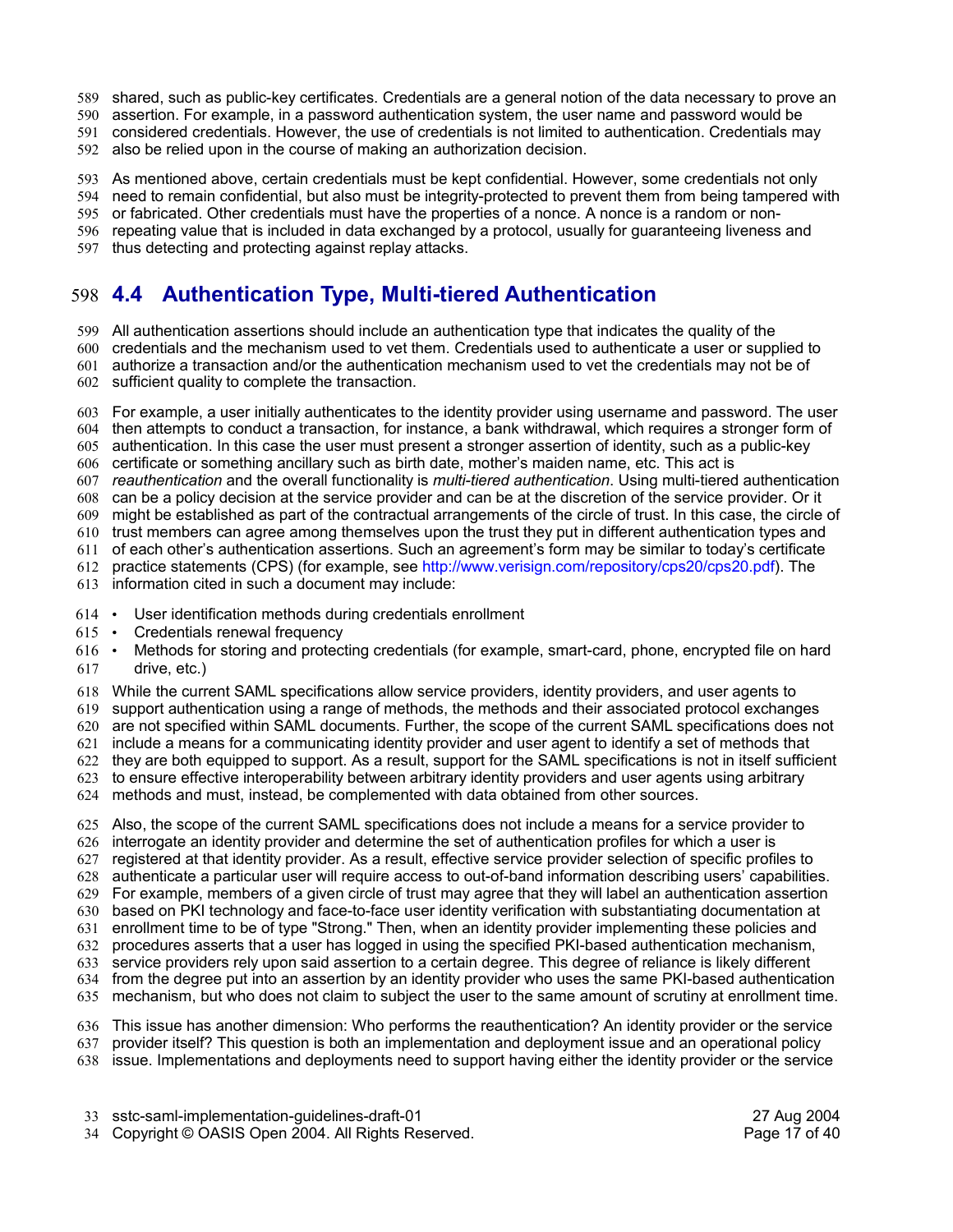- provider perform reauthentication when the business considerations dictate it (that is, the operational 639
- policy). For example, a circle of trust may decide that the risk factors are too large for having the identity 640
- 641 provider perform reauthentication in certain high-value interactions and that the service provider taking on
- 642 the risk of the interaction must be able to perform the reauthentication.

### **4.5 Mutual Authentication** 643

Another dimension of the authentication type and quality space is mutual authentication. For a user 644 645 authenticating himself to an identity provider, mutual authentication implies that the identity provider server 646 authenticates itself with the user as well as vice versa. Mutual authentication is a function of the particular 647 authentication mechanism employed. For example, any user authentication performed over SSL or TLS is 648 mutual authentication because the server is authenticated to the client by default with SSL or TLS. This feature can be the basis of some greater assurance, but does have its set of vulnerabilities. For instance, 649 650 the server may be wielding a bogus certificate, and the user may not adequately inspect it or understand the significance. It may also be the case that the server does not know if the real user is present for the authentication unless some PIN or password is bound into the authentication protocol. 483 652 651

### **4.6 Validating Liveness**  653

*Liveness* refers to whether the user who authenticated at earlier is the same user who is about to perform 654 655 a given operation. For example, a user may log in and perform various operations and then attempt to 656 perform a given operation that the service provider considers high-value. The service provider may initiate 657 reauthentication to attempt to validate that the user operating the system is still the same user that 658 authenticated originally. Even though such an approach has many vulnerabilities, that is, it fails completely 659 in the case of a rogue user, it does at least augment the service provider's audit trail. Therefore, at least

660 some service providers will want to do it.

661 Authentication assertions from identity providers may contain a <SessionOnOrAfter>element. If this

- attribute was specified and the time of the user request is past the specified time, the service provider 662
- should redirect the user back to the identity provider for reauthentication. 663

### **4.7 Communication Security** 664

665 A service provider can reject communications with an identity provider for various reasons. For example, it

666 may be the policy of a service provider to require that all protocol exchanges between it and the bearer of

a credential commence over a communication protocol that has certain qualities such as bilateral 667

authentication, integrity protection, and message confidentiality. 668

### **4.8 Compromised Credentials** 669

670 A service provider may discover that a user's credentials have been compromised. A preferred solution to

671 this is to send a single logout message for that user. To aid in this, service providers should expose a

672 SOAP single logout endpoint.

sstc-saml-implementation-guidelines-draft-01 27 Aug 2004 35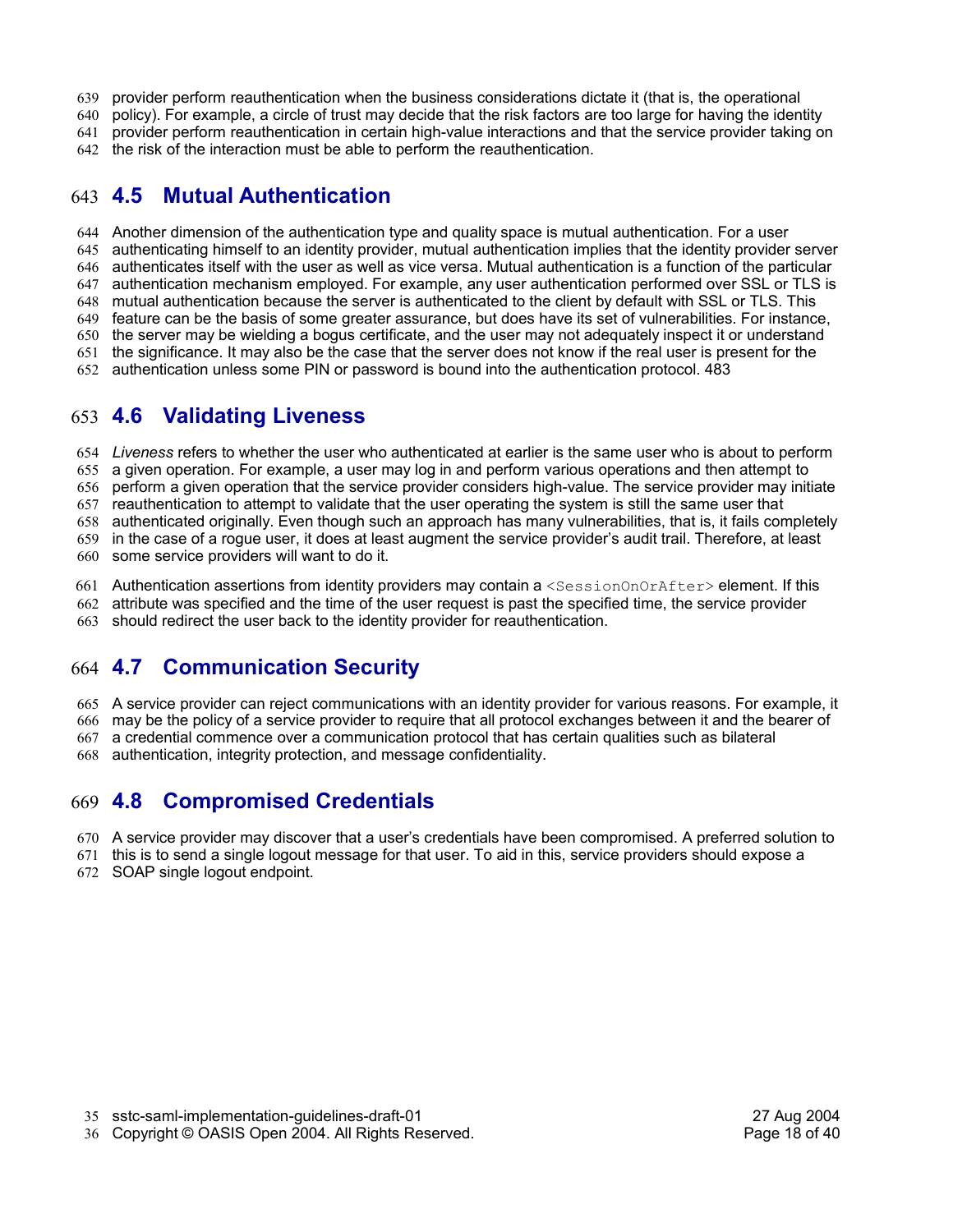# **5 Replication Considerations** 673

Components of a SAML implementation may be replicated for recovery after failure (failover) and for load balancing. This section discusses aspects of the SAML protocols that affect replication. 674 675

#### **5.1 URL Endpoints**  $676$  5.1

A SAML implementation provides URL endpoints to be used by other SAML implementations, for 677

678 example, the SOAP Responder URL and the Artifact Consumer URL. The other SAML implementations

must configure these endpoints, either through the use of SAML metadata or through implementation-679

specific configuration interfaces. It is undesirable for these endpoints to change frequently, so a replicated 680

SAML implementation should attempt to present one set of endpoints serviced by its replicas. One way to 681

accomplish this is through the use of front-end hardware that presents one IP address to the Internet and 682

683 routes incoming requests to replicated components. The hardware must provide its own redundancy for

failover recovery. Another technique is round robin DNS, where the DNS mappings for the endpoint 684

hostnames are rotated between the replica IP addresses. OTHERS? 685

#### **5.2 Keys** 686 **5.2**

Similarly to the URL endpoints, a replicated SAML implementation should appear to have one set of keys 687

for SSL and digital signatures to other SAML implementations. This can be accomplished by duplicating 688

keystores or the equivalent among the replicas, or by retrieving keys from a replicated database. 689

### **5.3 Artifacts** 690

For the Web SSO Browser Artifact Profile (BAP) and other profiles using the HTTP Artifact Binding, one 691

SAML implementation associates an assertion or response with an artifact, sends the artifact to a second 692

SAML implementation, which then sends an <ArtifactResolve> request back to the first 693

implementation to retrieve the original SAML assertion or response. In a replicated implementation, one 694

replica may create the artifact associate and a different replica may need to retrieve it. One way that this 695

696 requirement can be met is by storing the artifact associations in a replicated database. To fulfill the onetime use requirement for artifacts [SAMLBind, Section 3.6.5.2], the replica responding to the artifact 697

request must delete the artifact association for all replicas. 698

#### **5.4 Received BPP Responses**  $699$  5.4

The Web SSO Browser Post Profile (BPP) has a one time use requirement for posted responses similar 700

701 to that for BAP [SAMLProf, Section 4.1.4.5]. A service provider is supposed to reject a response that has

been replayed. To do this, the service provider needs to keep track of the responses it has received, until 702 the expiration of the SSO assertions within the responses. Each replica must have access to the list of 703

received responses, which can be provided through a replicated database. 704

#### **5.5 User Identities and Aliases** 705 **5.5**

Replicated SAML implementations in the role of identity providers need access to user information to 706

authenticate users and create SSO assertions. This is usually provided through a user directory or 707

708 database, which may itself be replicated for high availability and performance. Implementations may need

709 to reconnect to directory or database replicas in case of failures.

sstc-saml-implementation-guidelines-draft-01 27 Aug 2004 37

38 Copyright © OASIS Open 2004. All Rights Reserved. The example of the Page 19 of 40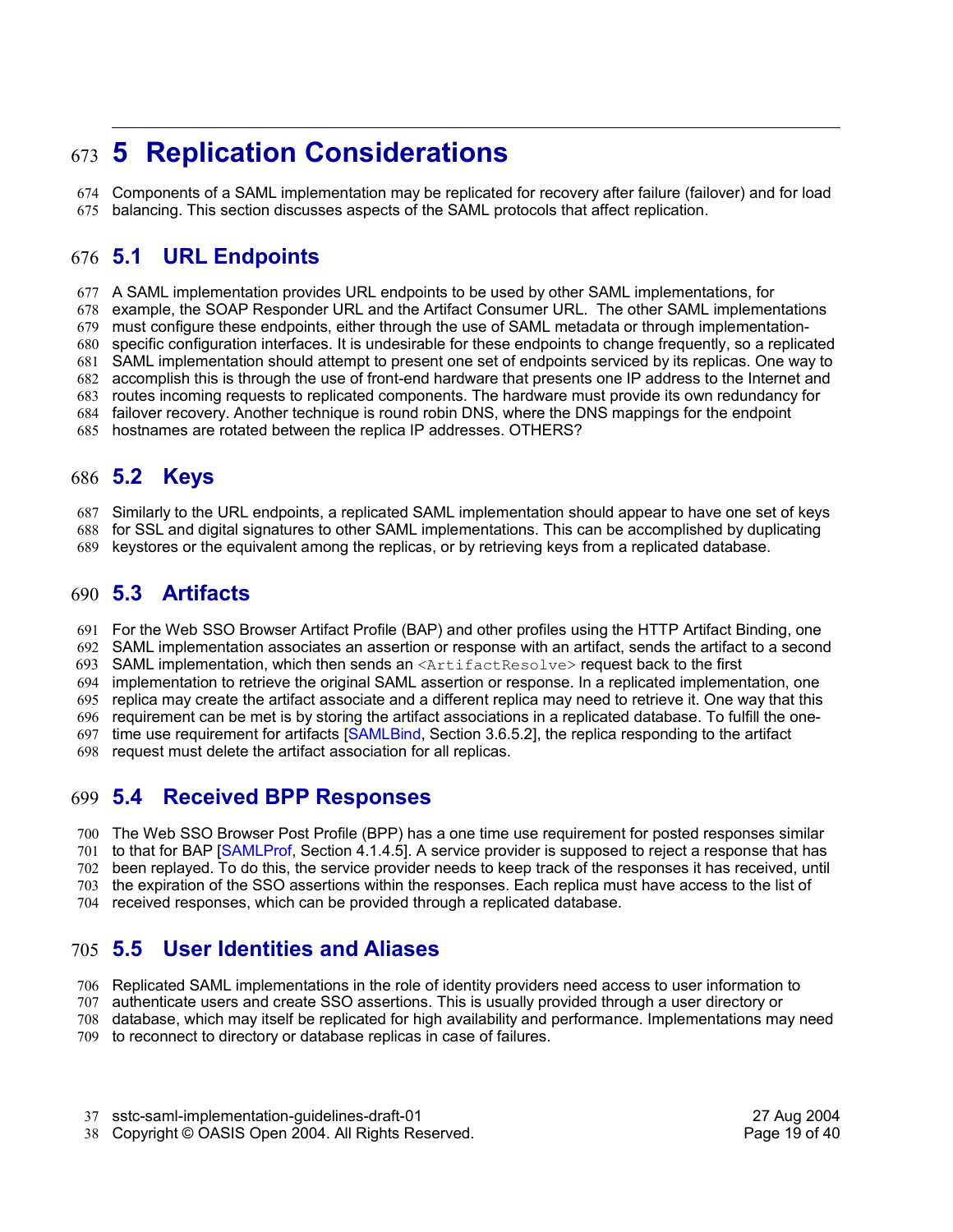- 710 The SAML Name Identifier Management profile [SAMLProf, Section 4.5] allows the establishment of user
- 711 aliases shared among identity and service providers. All replicas of a SAML implementation must have
- 712 access to these aliases, which can be stored in the user repository or in a separate replicated database.

### **5.6 Session State** 713

- The Single Logout (SLO) profile [SAMLProf, Section 4.4] requires that the SAML implementation keep 714
- 715 track of sessions initiated throught the SSO profiles. This state must be shared between replicas.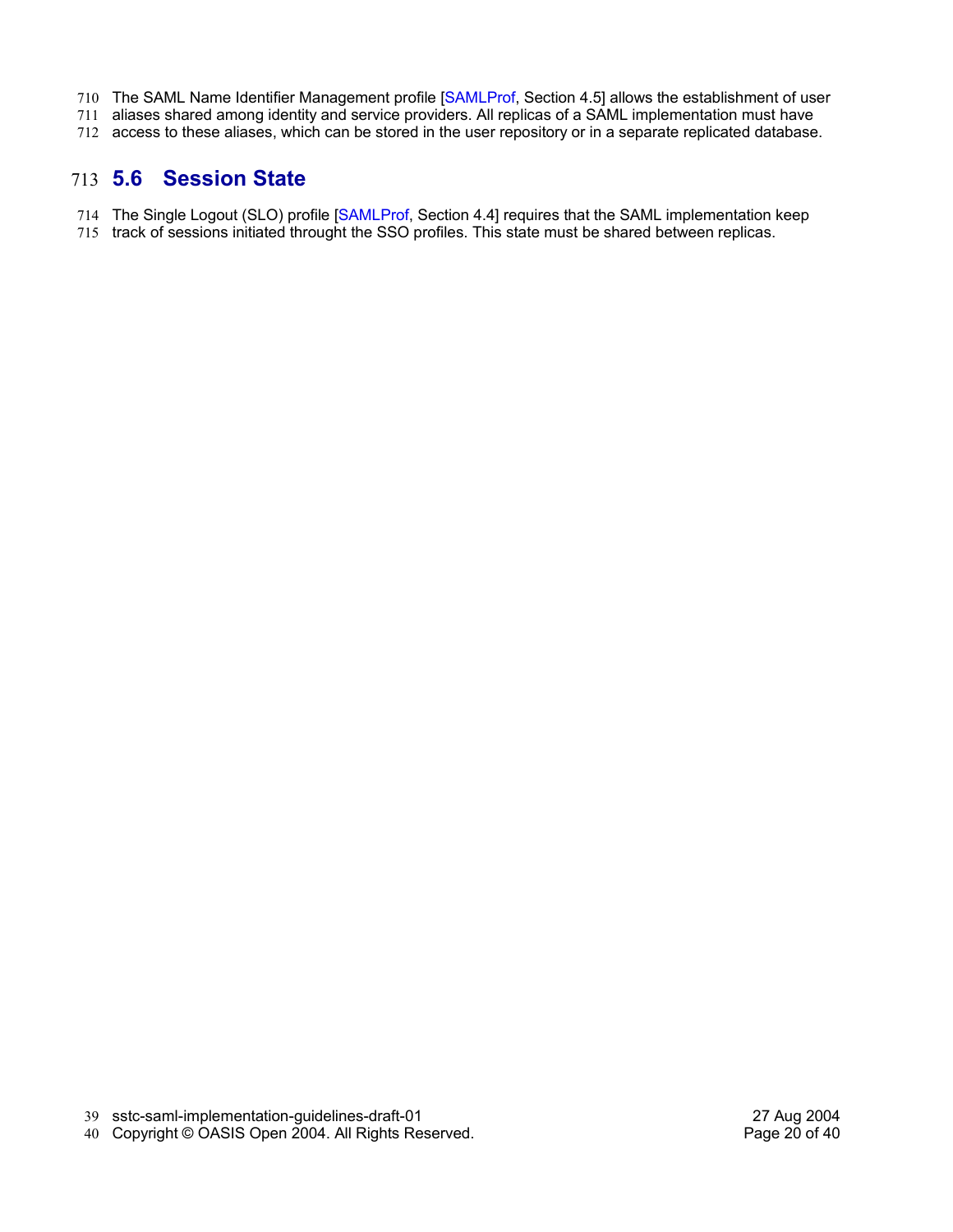### **6 Guidelines for Mobile Environments** 716 6

The SAML specifications recognize that the mobile environment requires specific treatment, and define 717

specific methods which may be used by mobile devices and other systems operating in mobile networks. 718

In particular, mobile devices may offer a more constrained environment for identity management than do 719

720 other devices such as personal computers on an enterprise network. SAML defines one specific profile for

mobile environments (the ECP Profile - see [SAMLProf]) and an adaptation of the Browser Artifact Profile (BPP) which enables the transmission of an artifact using WAP/WML [WML]). 721 722

It should be noted, however, that there are specific items that should be considered when implementing or 723

deploying in a mobile environment. Some of these are noted below. The guidelines in this section relate to 724

these specific deployment issues. 725

### **6.1 Some Mobile-specific Deployment Considerations** 726 **6.1**

- 727 Use of the radio resource: In some mobile environments, radio bandwidth may be restricted or costly, and in such environments, it may be desirable to limit the number of exchanges with a mobile device over the radio link. 728 729
- **Reliability/Latency**: Mobile devices may have poor network connectivity over a radio link, causing unreliable network connections, or latency over such connections.  $730...$ 731
- **Ease of deployment:** WAP 2.0 provides a different architecture for browsing from WAP 1.x. However, there remain many mobile devices deployed that are equipped with WAP 1.x-compliant user-agents. To enable handset usage of the SAML profiles may in some cases require the deployment of handsets that utilize additional or improved software. 732 733 734 735
- **Presence of SIM card**: GSM-based networks make use of the Subscriber Identity Module (SIM) card. Such cards may provide enhanced security for identity-based transactions. 736 737
- **Network roaming**: Mobile roaming business agreements established between network operators provide an important basis for trust between SAML providers. 738 739
- **Link security**: WAP 1.x does not allow for secure, encrypted links at the transport layer between a  $740$   $\cdot$
- mobile device and a service provider. WAP 2.0 introduced TLS which does allow for such links. It is strongly recommended in the SAML specifications that adequate security measures be taken to protect data transmitted via the SAML protocols, including the use of transport-layer security. 741 742 743

### **6.2 Using the SAML SSO Profiles in Mobile Environments** 744 6.2

### **6.2.1 Summary of the SAML Profiles in Mobile Environments** 745

### **6.2.1.1 Browser Artifact Profile (BAP)** 746

747 The SAML Browser Artifact Profile [SAMLProf] may be used to enable WML redirects to perform SSO. The following list summarizes this profile with respect to some of the deployment issues noted above 748

- 
- **Latency:** The artifact profile will force the user agent through a minimum of three redirects. If such redirects are performed on an unreliable network, then there may be significant delays in processing of 749 750
- the SSO request. It should be noted, however, that the benefits that SSO provides (i.e. removing extra 751
- login pages at SAML-enabled sites) will mitigate the effect of such redirects. 752

42 Copyright © OASIS Open 2004. All Rights Reserved. The example of the Page 21 of 40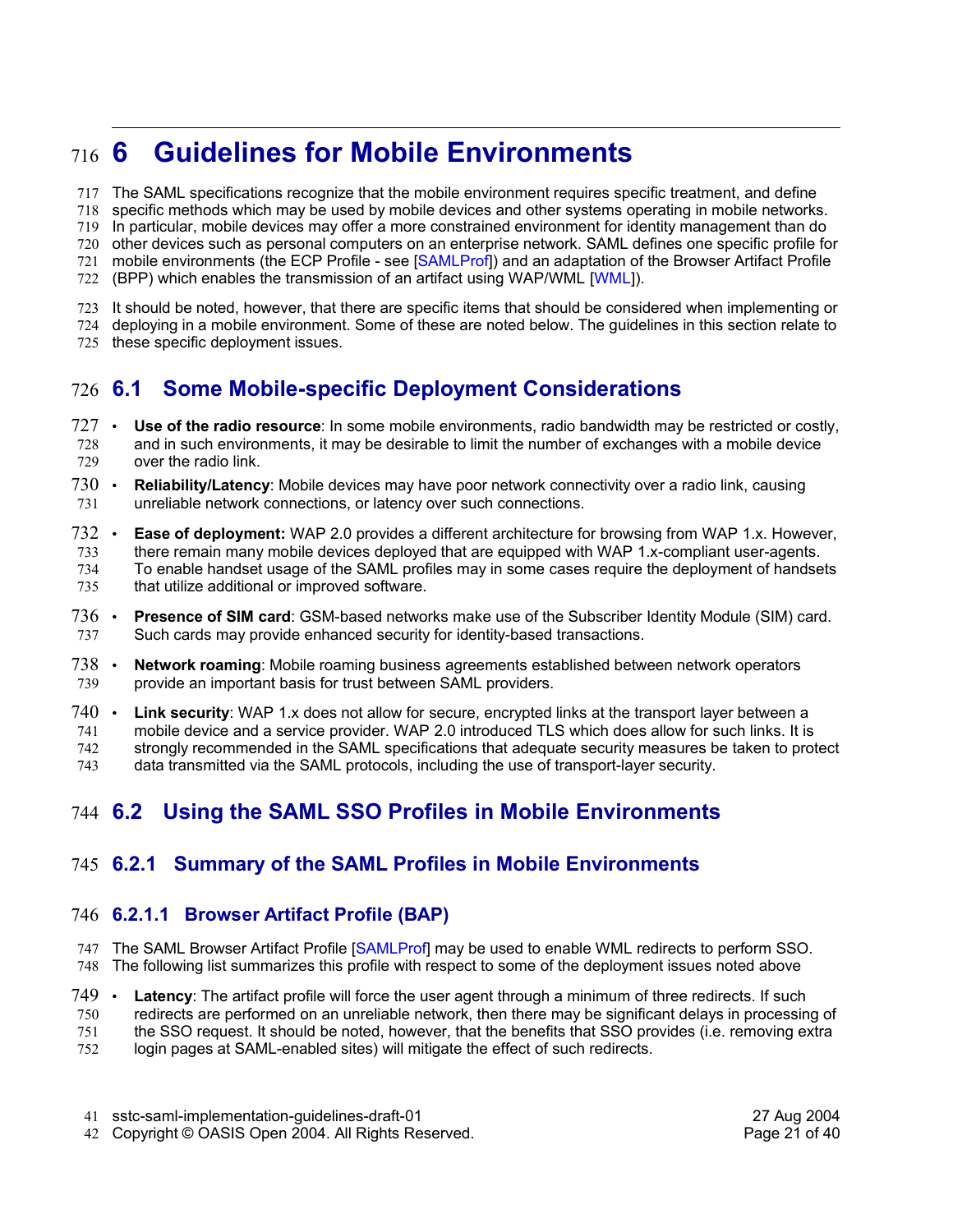- **Reliability:** As noted above, conducting three redirects over an unreliable network may prove to be a less-than desirable user experience. 753 754
- **Ease of deployment**: The artifact profile is compatible with any WAP 1.x or 2.x (x >= 0) user-agent, which implies that there is no concern about deploying new software or hardware. 755 756
- **Radio consumption**: The redirects necessary for use of this profile will use the radio link. The benefits afforded the user by use of the SSO protocols should mitigate any concern about additional consumption of radio resources. 757 758 759
- **Link security**: WAP 1.x does not allow for end-to-end secure transport-layer link between the device and the service provider. WAP 2.0 does provide this possibility.  $760$   $\cdot$ 761

### **6.2.1.2 Enhanced Client or Proxy (ECP) Profile**  762

- 763 The ECP profile [SAMLProf] is an alternative to WML usage of the artifact profile. A SAML-enabled client
- 764 or proxy may initiate this profile by specifying Accept: application/vnd.paos+xml and PAOS 765 headers in an HTTP request to a service provider.
- **Latency**: If a device is performing the ECP profile, then a number of redirects are still needed for the SSO to occur. Once again, in practice, SAML deployments will cut down on the overall number of logins required, and mitigate the performance effect of these redirects. A useful optimization, however, would be to deploy an ECP proxy in environments where network latency is an issue. This may further mitigate the effect of network latency by minimizing use of the radio network. 766. 767 768 769 770
- **Reliability:** As mentioned in the previous section, the user may experience difficulties when conducting several redirects over an unreliable network. Deploying an ECP proxy may again mitigate this issue by restricting redirects to the more reliable wired network. 771 772 773
- **Ease of deployment**: If a proxy server is deployed to perform the ECP profile on behalf of mobile devices, then there are no concerns about device deployment. However, if the device is performing the ECP profile itself, it may be necessary for additional software to be deployed, or upgraded on the mobile device. 774 775 776 777
- **Radio consumption**: The redirects necessary for use of this profile will be made over the radio link in the case of a mobile device performing the ECP profile. Deploying a proxy for the device may ease this concern, as the ECP redirects will be performed on the wired network. 778 779 780
- **Link security:** In the case of a WAP 2.0-compliant mobile device, end-to-end encrypted connections are possible between the device and the service provider at the transport layer. It should be noted that WAP 1.x does not allow for such connections. In environments where a proxy server is deployed in order to perform the ECP profile, however, it may be necessary to create two separate secure sessions - one between the mobile device and the proxy, and another between the proxy and the service provider. See Section 6.2.3 for more information about this scenario. 781 782 783 784 785 786

### **6.2.2 Methods of Roaming Using the SAML Protocols** 787

As the user of a mobile device moves from place to place, they may roam from one mobile operators 788 network to another. These operators may have in place business trust agreements that allow a user to 789 790 access services from service providers that are not on the users home network. Authentication of the user may be necessary in order to access such services on the visited network. It may be necessary for identity 791 and service providers to establish dynamic trust agreements. These allow authentication of the user by an 792 identity provider on their home network, or for an identity provider on the roaming network to perform 793 authentication of the user as a proxy for the home network identity provider. These methods are 794 795 summarized below.

Copyright © OASIS Open 2004. All Rights Reserved. Page 22 of 40 44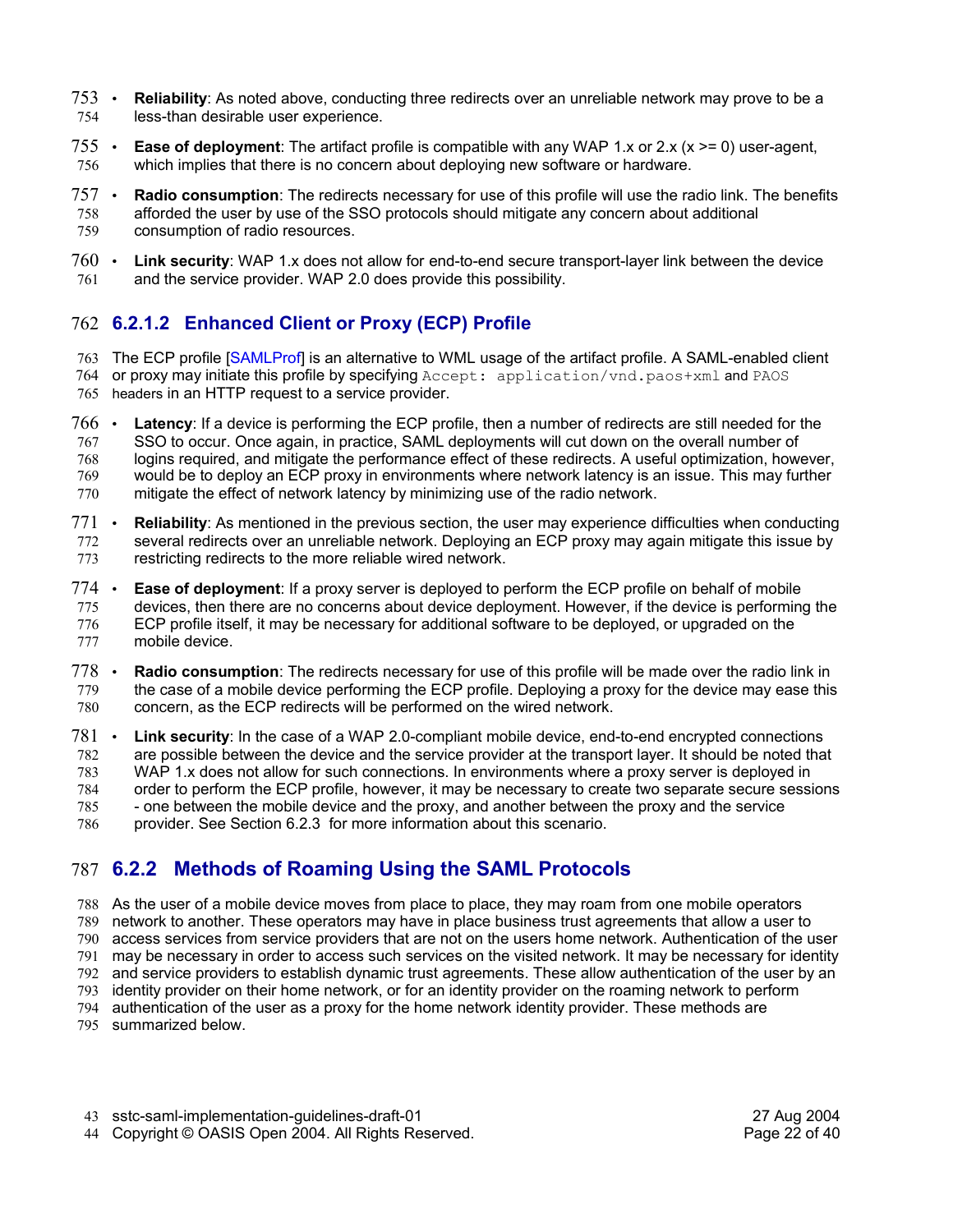- **Proxying**: An identity provider on the visited (roaming) network proxies SAML authentication messages from the service provider on the visited network to the appropriate identity provider on the users home network, based on existing roaming contracts. 796 797 798
- **Direct**: The service provider on the visited network sends authentication requests directly to the appropriate identity provider on the users home network, based on an existing trust chain (such as PKI 799 800

infrastructure or roaming agreements) and directed via the existing (General Packet Radio Service 801

(GPRS)) technical infrastructure (i.e. not using any specific SAML mechanism to direct requests to the correct identity provider). Using identity provider proxying may reduce the total number of federation 802 803

and/or redirect operations that occur, thus providing a better user experience. 804

### **6.2.2.1 Roaming Using the Proxy Method**  805

Even with roaming agreements in place between the user's home network and the visited network, a 806 service provider on the visited network may not be able to accept authentication assertions directly 807 generated by an identity provider on the users home network. The service provider may not even know 808 about the identity provider on the home network. This situation might necessitate the intervention of an 809 810 identity provider on the visited network to bridge the two networks. Such an identity provider may act as a 811 proxy for the identity provider on the user's home network.

- 812 For the proxying methods, the following guidelines may be followed by those deploying SAML services in 813 a mobile environment.
- A service provider will not know *a priori* that the Principal may be roaming on the visited network, and may also not have an account with the local identity provider. 814 815
- In order to provide for such users, a service provider on the visited network should issue authentication requests with a <NameIDPolicy> of *any* or *onetime* **[??]** when operating in a mobile environment. This would ensure that federation of the user's identity would not be required in order for the roaming user to use services on the visited network. 816 817 818 819
- A SAML-enabled client "has, or knows how to obtain, knowledge about the identity provider that a Principal wishes to use with the service provider". In certain environments, a enhance proxy may also be present, which is "an HTTP proxy (typically a WAP gateway) that emulates a enhanced client"  $820 -$ 821 822
- 823 The following guidelines pertain to enhanced proxy and client deployments in a mobile roaming through 824 proxying situation
- Any identity provider on the visited network may be provisioned with information that enables them to have some knowledge of their network's roaming partners.  $825$   $\cdot$ 826
- Any enhanced proxy or client present on the home network should be provisioned with a list of identity providers who are partners of the user's home identity provider. It should be noted that how such provisioning is carried out is not governed by the SAML specifications. 827 • 828 829
- 830 In addition, some specific guidelines may be used with the proxy method of mobile roaming.
- In order to ensure that proxying is considered by the recipient of an authentication request, the 831 •
- ProxyCount attribute should be set to a value greater than 0. In order to minimize network latency caused by multiple proxying steps, however, it is recommended that  $ProxyCount$  be set no higher 832 833
- than 1. 834

### **6.2.3 WAP and the Enhanced Proxy** 835

- 836 In version 1 of WAP, a WAP Gateway translates between WAP protocol flows and HTTP protocol flows.
- There is no end-to-end TLS-secured session directly between the user-agent and the (web-based) service 837
- 838 provider. The user agent maintains one session with the WAP gateway, and the gateway maintains a
- 839 separate session with the web server providing the service to the end-user.

46 Copyright © OASIS Open 2004. All Rights Reserved. The example of the Page 23 of 40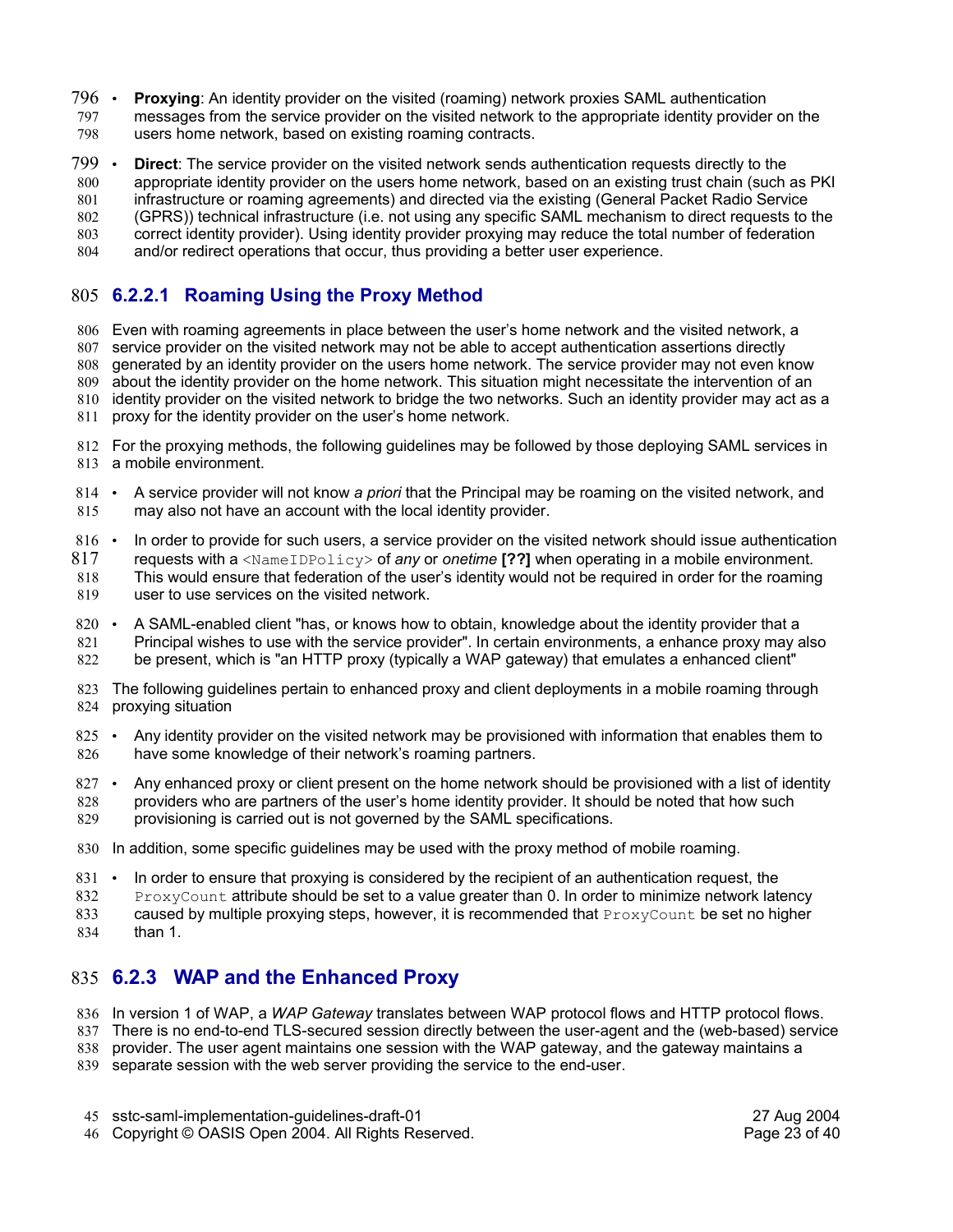- 840 Such an environment allows the ECP profile to be managed entirely on the WAP gateway, allowing that
- 841 gateway to become a proxy for the mobile device, providing a performance benefit.
- 842 In an environment where the user-agent accessing a service may be severely constrained, unable to
- 843 process URLs over a certain size; ECMAScript (thus preventing HTTP POST without user interaction),
- 844 and cookie-based sessions, then using a WAP gateway to perform ECP interactions is a useful method of
- circumventing such user-agent deficiencies without requiring new mobile handset deployments. 845

846 In WAP version 2, the user-agent is XHTML/HTTP-compliant, and thus an end-to-end TLS-secured session is possible directly between the user-agent and the web server, without the necessity for a 847 gateway to intermediate between the HTTP and WAP protocol flows. The enhanced client may perform 848 the ECP profile directly, without the need for an additional intermediary. In this situation, the WAP gateway 849

850 becomes an HTTP proxy server, merely forwarding HTTP requests and responses. However, in certain 851 environments a proxy for the ECP profile may still make sense as an optimization.

852 In such an environment, any proxy deployed between a service provider and the user-agent will see only 853 an encrypted HTTP protocol flow, and will not be able to perform the ECP profile, as specified, on behalf 854 of the user agent. 652

855 One solution to this issue is for the service provider to redirect the user-agent to the proxy, allowing the 856 gateway to perform the ECP profile. In this situation, the ECP profile is performed as specified in 857 [SAMLProf] with an additional step, which allows the service provider to determine that usage of a 858 enhanced proxy has been requested by the principal, to obtain metadata for the proxy, and finally to 859 redirect the user agent to the WAP proxy. At this point, the ECP profile will be performed by the proxy,

until the final response is received by the WAP proxy and forwarded to the user-agent. 860

**Security note:** It is strongly recommended that the proxy and the identity provider in this adaptation of the ECP profile are hosted by the same entity, in the same secure facility, to avoid the possibility of a man-in-the-middle attack being launched. 861 862 863

### **6.2.3.1 ECP Profile with Enhanced Proxy** 864

### **[NEED FIGURE]** 865

- 866 1) Step 1 = ECP Step 1.
- 867 2) Step 2 is non-ECP.

The SP should recognize whether the UA uses ECP or not by metadata. The metadata could be encoded 868 in the extension of HTTP header added by ECP (the Step 1 HTTP request from proxy to SP). It may look 869 870 as follows.

GET /somewhere.html HTTP/1.1 ... ?: LIBV=urn:liberty:iff:1.2 X-EP: http://ep.operator.com/ep/ 871 872 873 874

### **[NEEDS CHECKING]** 875

876 This method would require additional work for the SP. When the UA first requests an HTTPS session to 877 the SP, the SP should read the User Agent in the HTTP header and should judge if the UA uses ECP or

not. The SP then should lead the UA to non-secure HTTP connection where the EP can add the above 878 879 extension on the HTTP header bound for SP.

3) Step 3 is non-ECP. 880

881 If the Principal uses ECP, redirect principal to the proxy/SSO URL written in the ECP metadata. SP's URL 882 should also be encoded in the URL.

883 4) Step 4 is non-ECP.

- sstc-saml-implementation-guidelines-draft-01 27 Aug 2004 47
- Copyright © OASIS Open 2004. All Rights Reserved. Page 24 of 40 48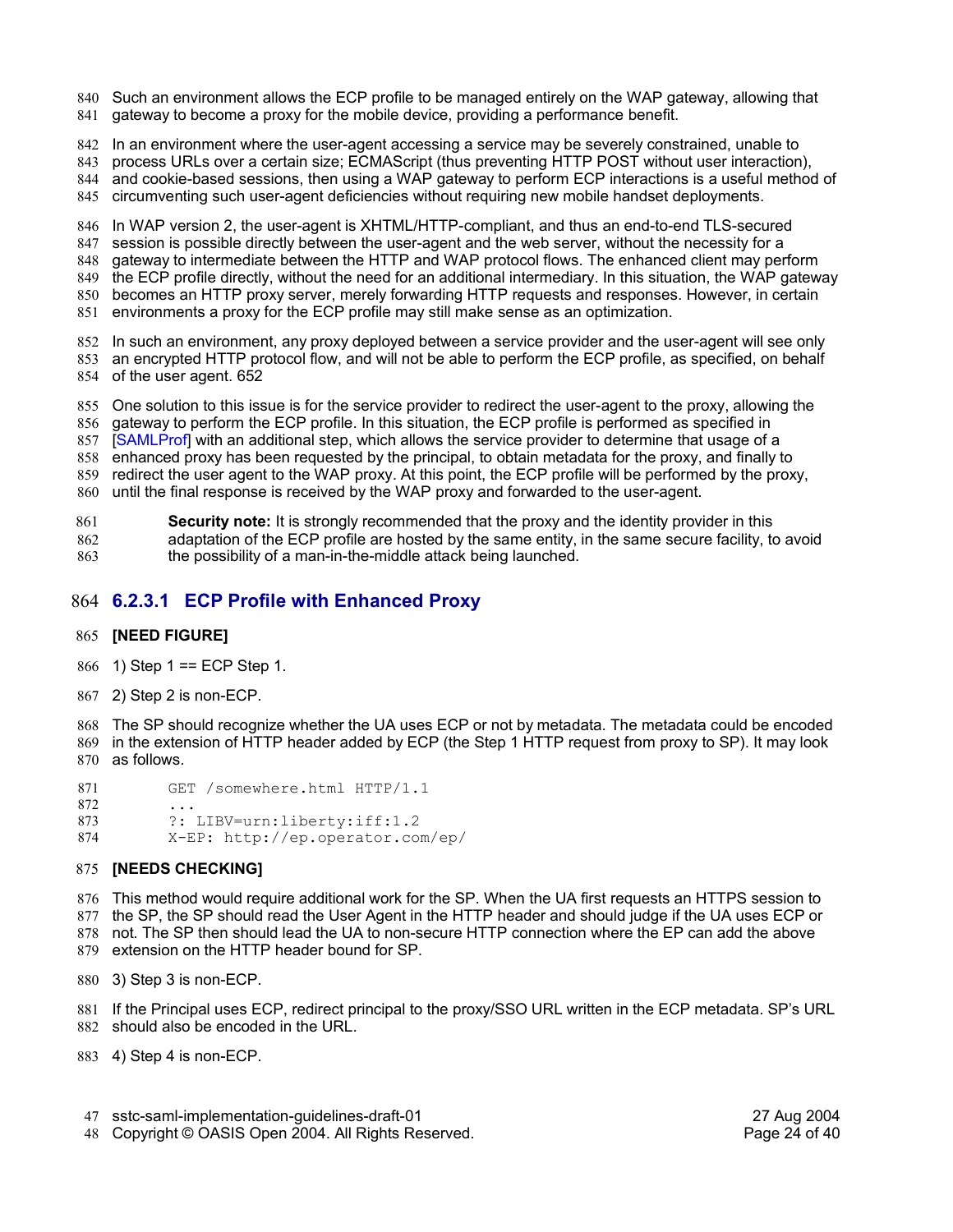- 884 The User Agent is now redirected to EP.
- 885 5) Step 5 is non-ECP.
- 886 The proxy decodes the requested URL, and redirects the User Agent back to SP.
- Steps 6-14 are the usual ECP steps. 887

#### **6.3 Mobile Provisioning Using Tamper-resistant Smart Cards** 888 6.3

889 An enhanced client (EC) should be able to make decisions regarding the handling of the SAML protocols. 890 In order to do so, the EC should know with which identity providers it should communicate and thus needs 891 certain information about them. Given certain constraints of the mobile environment, it may not be 892 possible for the EC to rely exclusively on acquiring metadata about identity providers using the standard 893 SAML methods for metadata acquisition (see [SAMLMetadata]). Better performance and security may be achieved by provisioning the EC at some time prior to use of the SAML protocols, using a tamper-894 895 resistant, cryptography-enabled device with protected memory (such as a GSM SIM card). In such cases, 896 we recommend the use of the following schema to provide a minimal set of configuration parameters that will enable the EC to be provisioned with necessary data. The metadata in this schema incorporates 897 898 actual values such as the URLs of the default and partner identity providers that would be used by the mobile device. 899

**Note:** Work is underway to standardize data structures, and methods of access for such provisioning data in the ETSI Project Smart Card Platform. When this work is complete, the following section will reference that work. 900 901 902

### **[CHECK]** 903

```
<?xml version="1.0" encoding="UTF-8"?>
904
<xs:schema attributeFormDefault="unqualified" elementFormDefault="qualified"
905
        targetNamespace="urn:liberty:lecprov:2003-08"
        xmlns="urn:liberty:lecprov:2003- 08"
        xmlns:ds="http://www.w3.org/2000/09/xmldsig#"
        xmlns:xs="http://www.w3.org/2001/XMLSchema">
        <xs:import namespace="http://www.w3.org/2000/09/xmldsig#" 
          schemaLocation=
              "http://www.w3.org/TR/xmldsig-core/xmldsig-core-schema.xsd"/>
        <xs:element name="LecProv" type="LecProvType"/>
        <xs:complexType name="LecProvType">
           <xs:sequence>
              <xs:element name="IdPConfig" type="IdPConfigType"/>
              <xs:element name="Ext" type="ExtType" minOccurs="0"/>
              <xs:element ref="ds:Signature" minOccurs="0" />
           </xs:sequence>
           <xs:attribute name="id" type="xs:ID" use="optional"/>
           <xs:attribute name="release" type="xs:integer" use="required"/>
           <xs:attribute name="date" type="xs:date" use="optional"/>
        </xs:complexType> 
        <xs:complexType name="IdPConfigType">
           <xs:sequence>
              <xs:element name="DefaultIdP" type="IdPEntryType"/>
              <xs:element name="PartnerIdP" type="IdPEntryType"
                 maxOccurs="unbounded" minOccurs="0" /> 
           </xs:sequence>
        </xs:complexType>
        <xs:complexType name="IdPEntryType">
           <xs:sequence> 
              <xs:element name="ProviderID" type="entityIDType"/>
906
907
908
909
910
911
912
913
914
915
916
917
918
919
920
921
922
923
924
925
926
927
928
929
930
931
932
933
```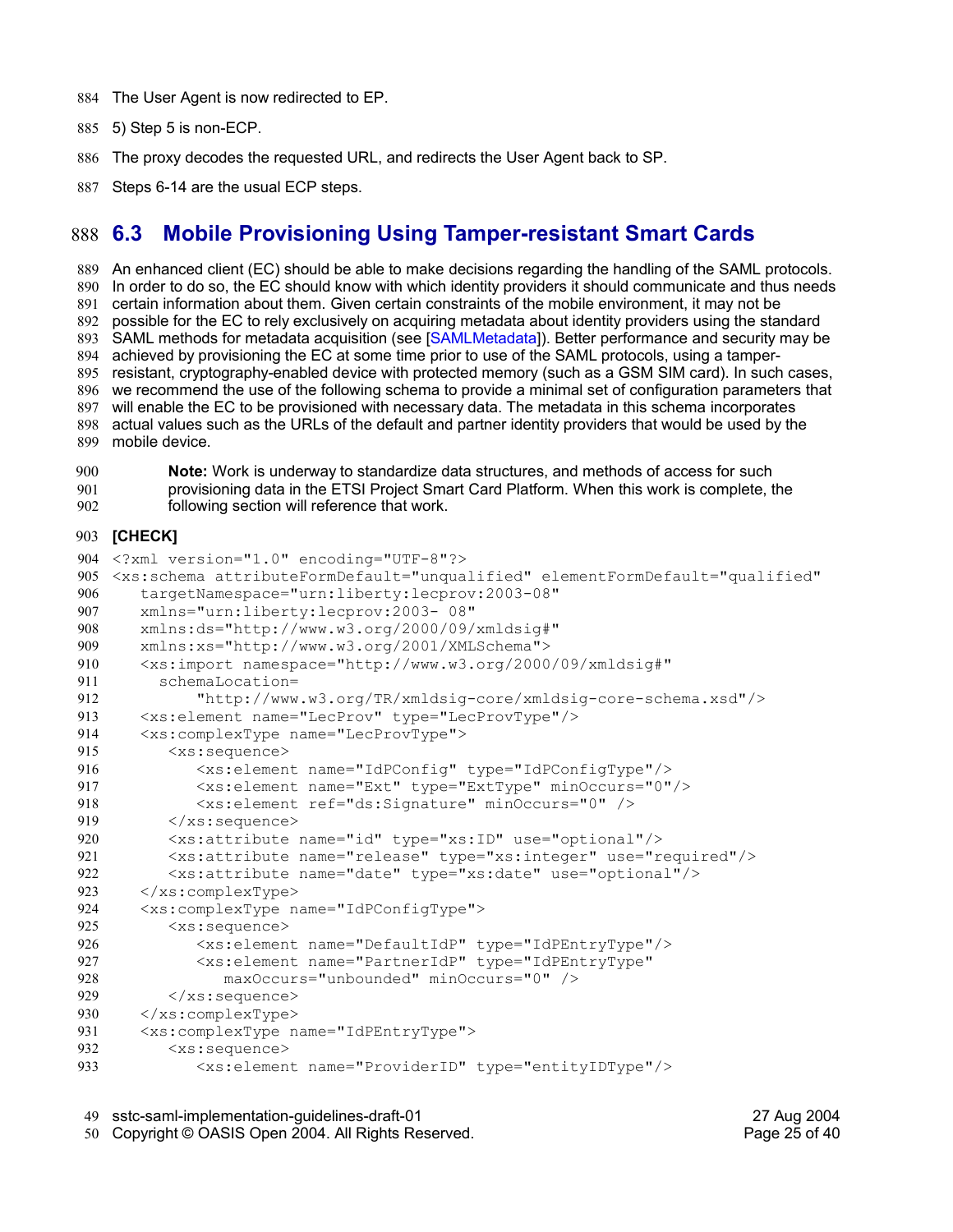| 934 | <xs:element <="" name="ProviderDisplayName" th="" type="xs:string"></xs:element>            |  |  |  |  |
|-----|---------------------------------------------------------------------------------------------|--|--|--|--|
| 935 | $minOccurs = "0"$ />                                                                        |  |  |  |  |
| 936 | <xs:element <="" name="SingleSignOnServiceURL" th="" type="versionedEndPoint"></xs:element> |  |  |  |  |
| 937 | $minOccurs="0" maxOccurs="unbounded"$                                                       |  |  |  |  |
| 938 | <xs:element minoccurs="0" name="KeyInfo" type="ds:KeyInfoType"></xs:element>                |  |  |  |  |
| 939 | <xs:element <="" name="MetadataConfKey" th="" type="ds:KeyInfoType"></xs:element>           |  |  |  |  |
| 940 | $minOccurs = "0"$ />                                                                        |  |  |  |  |
| 941 | <xs:element minoccurs="0" name="Ext" type="ExtType"></xs:element>                           |  |  |  |  |
| 942 | $\langle xs:sequence \rangle$                                                               |  |  |  |  |
| 943 |                                                                                             |  |  |  |  |
| 944 | <xs:complextype name="versionedEndPoint"></xs:complextype>                                  |  |  |  |  |
| 945 | <xs:simplecontent></xs:simplecontent>                                                       |  |  |  |  |
| 946 | <xs:extension base="xs:anyURI"></xs:extension>                                              |  |  |  |  |
| 947 | <xs:attribute name="version" type="xs:anyURI"></xs:attribute>                               |  |  |  |  |
| 948 | $\langle x \rangle$ /xs: extension>                                                         |  |  |  |  |
| 949 |                                                                                             |  |  |  |  |
| 950 |                                                                                             |  |  |  |  |
| 951 | <xs:simpletype name="entityIDType"></xs:simpletype>                                         |  |  |  |  |
| 952 | <xs:restriction base="xs:anyURI"></xs:restriction>                                          |  |  |  |  |
| 953 | <xs:maxlength id="maxlengid" value="1024"></xs:maxlength>                                   |  |  |  |  |
| 954 | $\langle x \rangle$ /xs: restriction>                                                       |  |  |  |  |
| 955 | $\langle x s : \text{simpleType}\rangle$                                                    |  |  |  |  |
| 956 | <xs:complextype name="ExtType"></xs:complextype>                                            |  |  |  |  |
| 957 | $<$ xs: sequence>                                                                           |  |  |  |  |
| 958 | <xs:any <="" maxoccurs="unbounded" namespace="##other" th=""></xs:any>                      |  |  |  |  |
| 959 | processContents="lax"/>                                                                     |  |  |  |  |
| 960 | $\langle xs:sequence \rangle$                                                               |  |  |  |  |
| 961 | $\langle xs:complexType\rangle$                                                             |  |  |  |  |
|     | $962 \le x \le s$ : schema>                                                                 |  |  |  |  |

963 Some guidelines apply to the use of this schema.

- Document instances should be canonicalized using XML Exclusive Canonicalization ([XMLCanon]).  $964$  .
- Instances of this schema should only use  $\leq$ LecProv> as a root element.  $965$  •
- Document instances using this schema should be constructed such that other namespaces are not imported into the EC provisioning schema, unless absolutely necessary.  $966$  • 967
- The <ProviderID> may be used to acquire additional metadata about the provider specified in instances of this schema. 968 969
- An extension point (element  $\langle$ Ext $\rangle$ ) is provided to allow elements from other namespaces to be included in this schema. Given the storage constraints of this environment, implementors should take care only to add extensions that are absolutely necessary.  $970 \div$ 971 972
- The  $\leq$ DefaultIdP> should be considered by the EC to be the identity provider that should be used whenever possible.  $973$  . 974
- The <PartnerIdP> elements should be listed in order of preference in document instances, and should be used whenever the <DefaultIdP> is not available.  $975$   $\cdot$ 976
- It should be noted that an instance of this schema may reach a considerable size if a number of identity providers are included in the instance. In particular, the key values supplied in the  $\langle\text{KeyInfo}\rangle$ and <MetadataConfKey> elements may be quite sizeable.  $977$   $\cdot$ 978 979
- It is suggested that when supplying key value information for these elements, that the key value portion of the XML be hashed (using SHA-1 for example) and then encoded base64. This value would then be placed in the <KeyName> element of the <KeyInfo> element. 980 981 982

52 Copyright © OASIS Open 2004. All Rights Reserved. The example of the Page 26 of 40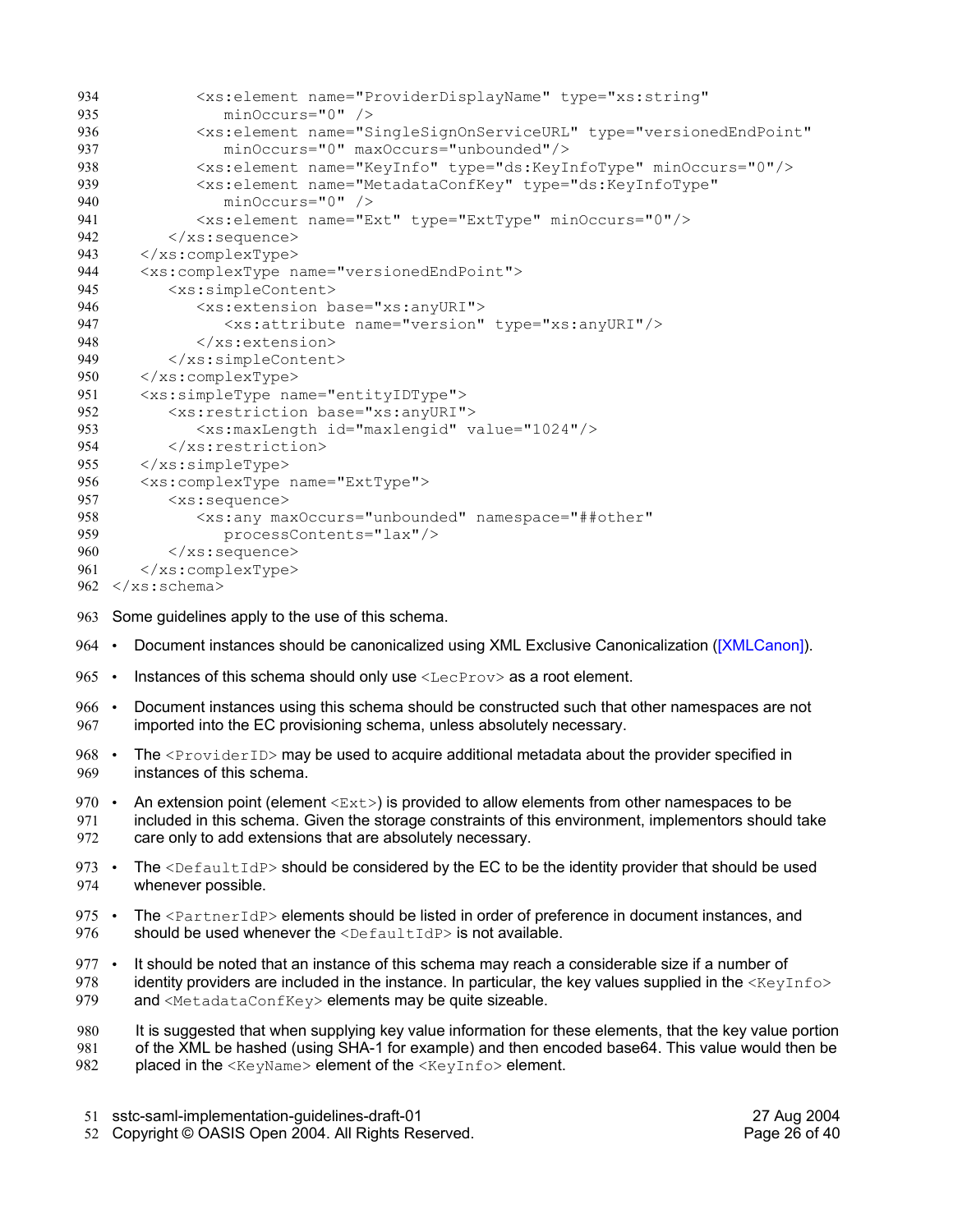When the EC must compare this stored key value against that obtained from a provider, it may simply encode the received key appropriately (for example as RSAKeyValue), hash it, encode base64 and then compare to the value stored. 983 984 985

| 986 | <rsakeyvalue></rsakeyvalue>                                       |
|-----|-------------------------------------------------------------------|
| 987 | <modulus></modulus>                                               |
| 988 | xA7SEU+e0yQH5rm9kbCDN9o3aPIo7HbP7tX6WOocLZAtNfyxSZDU16ksL6W       |
| 989 | jubaf0qNEpcwR3RdFsT7bCqnXPBe5ELh5u4VEy19MzxkXRqrMvavzyBpVRqBUwUlV |
| 990 | 5foK5hhmbktQhyNdy/6LpQRhDUDsTvK+q9Ucj47es 9AQJ3U=                 |
| 991 |                                                                   |
| 992 | <exponent>AQAB</exponent>                                         |
| 993 |                                                                   |

Could be encoded as described above, to create the following key information in the document instance: 994 995

| 996  | <kevinfo></kevinfo>                    |
|------|----------------------------------------|
| 997  | <keyname></keyname>                    |
| 998  | reyebww23rADSaddfDFSe34ncaksdcnsdlcnk= |
| 999  | $\langle$ /KeyName>                    |
| 1000 | $\langle$ /KeyInfo $\rangle$           |

- 1001 Additionally, there are the following guidelines for the usage of the IdPEntry type:
- $1002 \cdot$  <ProviderId> is the identifier that the EC must use to validate the IdP as a SAML provider.
- 1003 If <MetadataConfKey> is present, the <ProviderID> may be used to acquire additional metadata about the provider specified in instances of this schema using the well-known location mechanism. Fetched metadata instance documents should be signed by the key specified by this element. 1004 1005
- If <SingleSignOnServiceURL> is present, it denotes the URL that the EC must use when issuing <AuthnRequest> to the IdP. Several entries of this element can appear denoting different entry points listening for different protocol version messages.  $1006$   $\cdot$ 1007 1008
- If  $\langle$ KeyInfo> is present, IdP authentication must be achieved following the contents of this element. If not present, IdP-authentication may be achieved following any other existing mechanism, such as TLS Root-CA-List based authentication.  $1009$   $\cdot$ 1010 1011
- 1012 If <ProviderDisplayName>is present, the EC should display this value to user when interacting with this IdP. 1013

### **6.3.1 Obtaining EC-Provisioning Document Instances Using a (U)SIM** 1014

1015 It is recommended that when hosted by a (U)SIM, EC-applications (or the handset firmware) should obtain 1016 the EC-Provisioning document instances through simple file I/O. A single document instance will be 1017 hosted in a read-only file (denoted herein S-EF) updated unilaterally by the (U)SIM. The (U)SIM itself will 1018 obtain the EC-Provisioning information at "personalization time" and by the means described in Section 6.3.2. 1019

1020 The EC application should look for the existence of this file and retrieve its contents each time the

1021 application is launched. It should also poll the (U)SIM periodically for modification or leverage the existing

1022 "SIM-REFRESH" mechanism by which the (U)SIM notifies the handset of any modification of its contents.

1023 It should be noted that from the EC-Application perspective, the authenticity and integrity of the EC-

- 1024 Provisioning document is guaranteed by the fact that it is obtained directly from the U(SIM). Therefore, EC
- 1025 applications are not required to apply any further integrity check. For "Smart-Phone" class devices, the

1026 handset firmware and hardware must ensure that data retrieved from this source has not been tampered 1027 with by any local process or potentially malicious component.

sstc-saml-implementation-guidelines-draft-01 27 Aug 2004 53

54 Copyright © OASIS Open 2004. All Rights Reserved. The example of the Page 27 of 40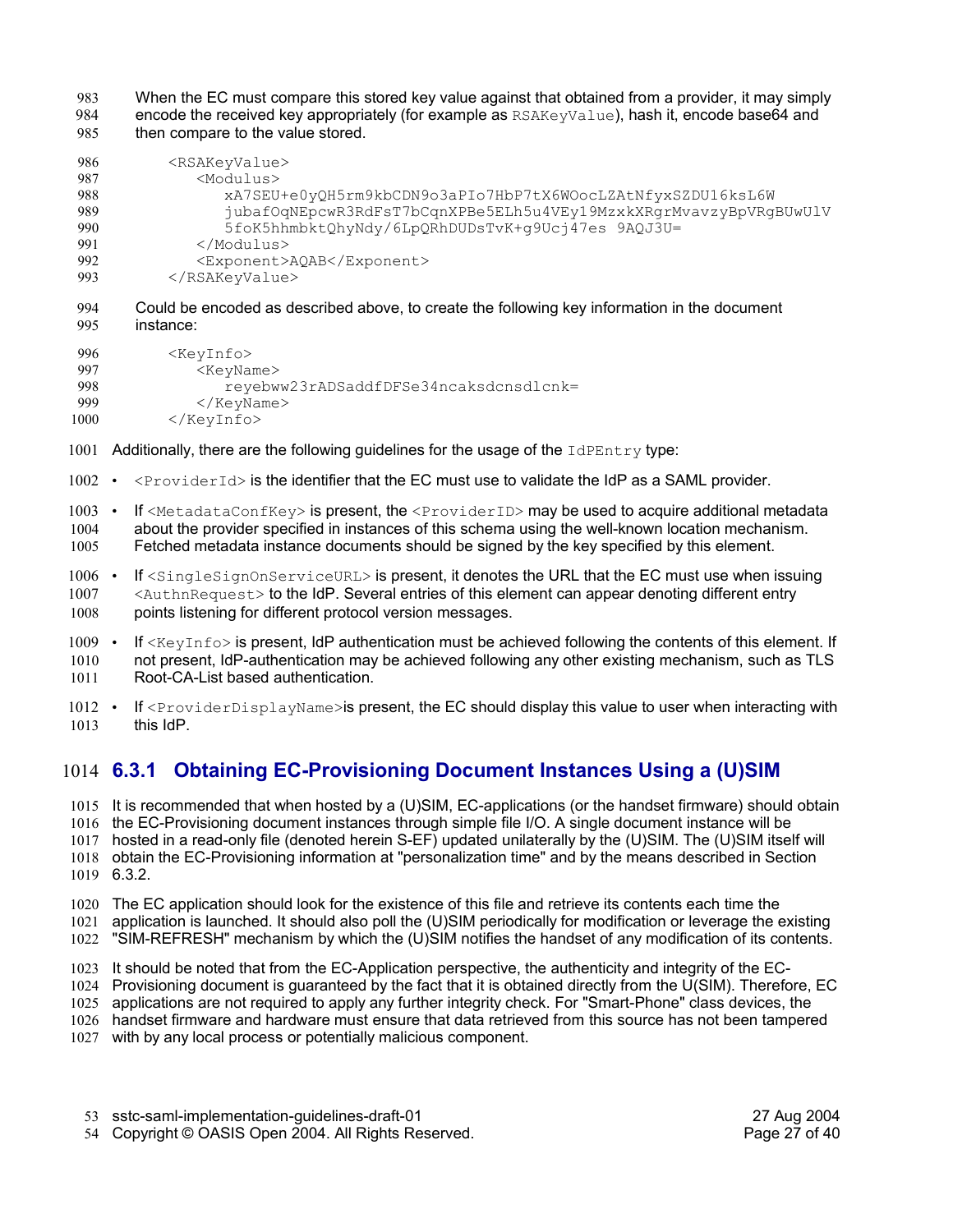Beyond setting the S-EF file to be read-only, it is not necessary to enforce PIN protection or any other 1028

specific access control measure on the file. 1029

### **6.3.2 Updating EC-Provisioning Document Instances Using a (U)SIM**  1030

1031 Initially, the (U)SIM will obtain the EC-Provisioning document instance during its "personalization" at

- manufacturing time. Later on, it would be possible to update the information by using one of two methods 1032 1033 described below.
- 1034 Independently of the mechanism used to physically obtain the updated EC-Provisioning document
- 1035 instances, all configuration data will be source-authenticated and integrity checked by the (U)SIM. It is
- 1036 recommended that the existing SIM Application Toolkit (SAT) integrity and authentication mechanisms are
- 1037 used for that purpose.

### **6.3.2.1 SAT-based (U)SIM EC-Provisioning Document Update** 1038

1039 The first and preferred method for updating the EC-Provisioning document leverages the SAT, using SMS

1040 or a different bearer, depending on specific handset support. It is recommended that if this method is

1041 used, a complementary SIM-REFRESH command be issued to signal to the EC application that the EC-

1042 Provisioning document instance has changed.

### **6.3.2.2 File-based (U)SIM EC-Provisioning Document Update**  1043

1044 The second method of provisioning may be performed by the EC via input to a specific write-only input file 1045 (denoted herein I-EF). The format of this file will be determined by the (U)SIM provisioning authority, and it 1046 is for now out of scope for these guidelines. Once the EC application has finished writing to the I-EF, it 1047 should re-read the S-EF to check for an updated version of the EC-Provisioning document instance. Beyond setting up the I-EF file as write-only, it is not necessary to enforce PIN protection or any other specific access control measure on it. 1048 1049

1050 The Provisioning-source entity will deliver the following to the EC application embedded in the appropriate 1051 application-level protocol flow (such as within a <AuthnResponseEnvelope> if the provisioning source

```
<xs:element name="newLECProvInfo">
           <xs:complexType>
              <xs:complexContent>
                  <xs:extension base="xs:base64">
                     <xs:attribute name="release" type="xs:integer" use="required"/>
                     <xs:attribute name="date" type="xs:date" use="optional"/>
                  </xs:extention>
              </xs:complexContent>
           </xs:complexType>
       </xs:element>
1053
1054
1055
1056
1057
1058
1059
1060
1061
1062
```
1063 These elements would be in a separate schema.

The provisioning information itself will be in a binary format that has been base64 encoded. After base64 1064 decoding, the EC will write the contents into the I-EF. When the EC-application finishes writing to the I-EF, the SIM will issue a SIM-REFRESH command (if the handset platform supports this). Then the EC application should read the new provisioning information from the S-EF and check that its release version is the same as the one conveyed through the container. If the SIM-REFRESH command is not supported by the handset, the EC-application should know about this limitation and instead perform a poll for a 1070 change. 1065 1066 1067 1068 1069

1071 If after a reasonable amount of time the contents of the S-EF are not updated accordingly, the EC-

- 1072 application should assume that the operation failed and signal back to the provisioning source the
- 1073 condition whenever the opportunity arises with:
	- sstc-saml-implementation-guidelines-draft-01 27 Aug 2004 55
	- 56 Copyright © OASIS Open 2004. All Rights Reserved. The example of the Page 28 of 40

<sup>1052</sup> is also an IdP):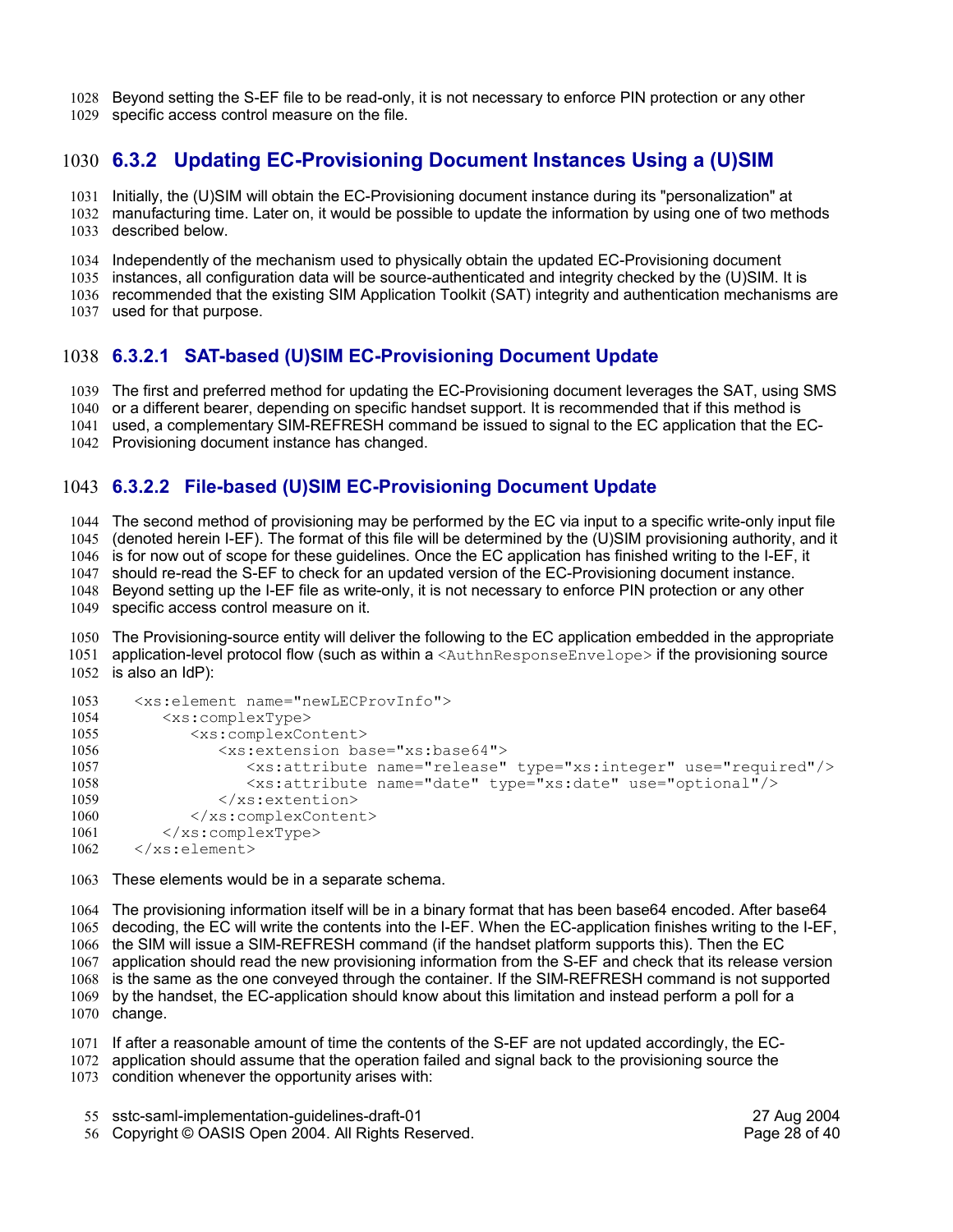```
<xs:element name="newLECProvInfoFailed">
          <xs:complexType>
               <xs:simpleContent> 
                  <xs:attribute name="release" type="xs:integer" use="required"/>
                  <xs:attribute name="date" type="xs:date" use="optional"/> 
               </xs:simpleContent>
           </xs:complexType>
       </xs:element>
1074
1075
1076
1077
1078
1079
1080
1081
```
1082 These elements would be in a separate schema.

A potential candidate protocol message for hosting this could be the extension point of EC-to-IdP 1083 1084 <AuthnRequest>. But we could also create a specific SOAP call. As we are just crafting this as

1085 guidelines, we don't have to be completely specific for now on how this should be implemented.

### **6.3.3 External standardization dependencies** 1086

(U)SIM file identifiers (S-EF and I-EF) will eventually be registered with ETSI. 1087

# **6.4 SAML Authentication Context in Mobile Environments** 1088

1089 The SAML Authentication Context Specification [SAMLAuthn] provides a schema for describing the 1090 context surrounding the authentication of an individual. Such contextual information may be required for 1091 an organization to decide whether a particular principal's authentication was rigorous enough for their 1092 purposes. For example, a payment made via credit card, authorized with the signature of the principal may

1093 be seen as more "trustworthy" because of the presence of the signature.

SAML provides a number of authentication contexts that are specific to the mobile environment: 1094

• **MobileTwoFactorContract**: Use of this context would involve contract registration procedures for mobile subscribers and the protocols used to control access to digital mobile networks. The two authentication factors would be a physical device, normally containing a secret key and executing symmetric cryptography, plus a mechanism that verifies that the rightful user of the device is present, e.g. the input of a CHV (Card-Holder Verification) value such as a PIN or some biometric data. Requirements for PKI-based authentication, for access to SAML services or for securing transactions, can be met if private signing keys are deployed (e.g. using WAP's WIM), with corresponding functionality in mobile devices. Best established practice in the mobile industry is to hold secret or private key material and execute cryptographic functions present in mobile network operators' (MNO) tamper-resistant smart cards (commonly called SIM cards or USIM cards).  $1095$   $\cdot$ 1096 1097 1098 1099 1100 1101 1102 1103 1104

• **MobileOneFactorContract**: Use of this context would involve contract registration procedures for mobile subscribers and the protocols used to control access to digital mobile networks. The single authentication factor would be a physical device, normally containing a secret key and executing symmetric cryptography. Requirements for PKI-based authentication, for access to SAML services or for securing transactions, can be met if private keys are deployed (e.g. using WAP's WIM), with corresponding functionality in mobile devices. Best established practice in the mobile industry is to hold secret or private key material and execute cryptographic functions in MNOs' tamper-resistant smart cards (commonly called SIM cards or USIM cards)  $1105$   $\cdot$ 1106 1107 1108 1109 1110 1111 1112

• **MobileTwoFactorUnregistered**:This context may be useful when a service other than that of the MNO wishes to link their customer ID to a mobile-supplied two-factor authentication service, by capturing mobile data such as a phone number or device id at enrollment. This context would involve the protocols used to control access to digital mobile networks, but with no subscriber registration procedure employed by the MNO. The two authentication factors would be a physical device, normally containing a secret key and executing symmetric cryptography, plus a mechanism that verifies that the rightful user of the device is present, e.g. the input of a CHV (Card-Holder Verification) value such as a PIN or some biometric data . Requirements for PKI-based authentication, for access to SAML services or for securing transactions, can be met if private signing keys are deployed (e.g. using WAP's WIM),  $1113$   $\cdot$ 1114 1115 1116 1117 1118 1119 1120 1121

- sstc-saml-implementation-guidelines-draft-01 27 Aug 2004 57
- 58 Copyright © OASIS Open 2004. All Rights Reserved. The example of the Page 29 of 40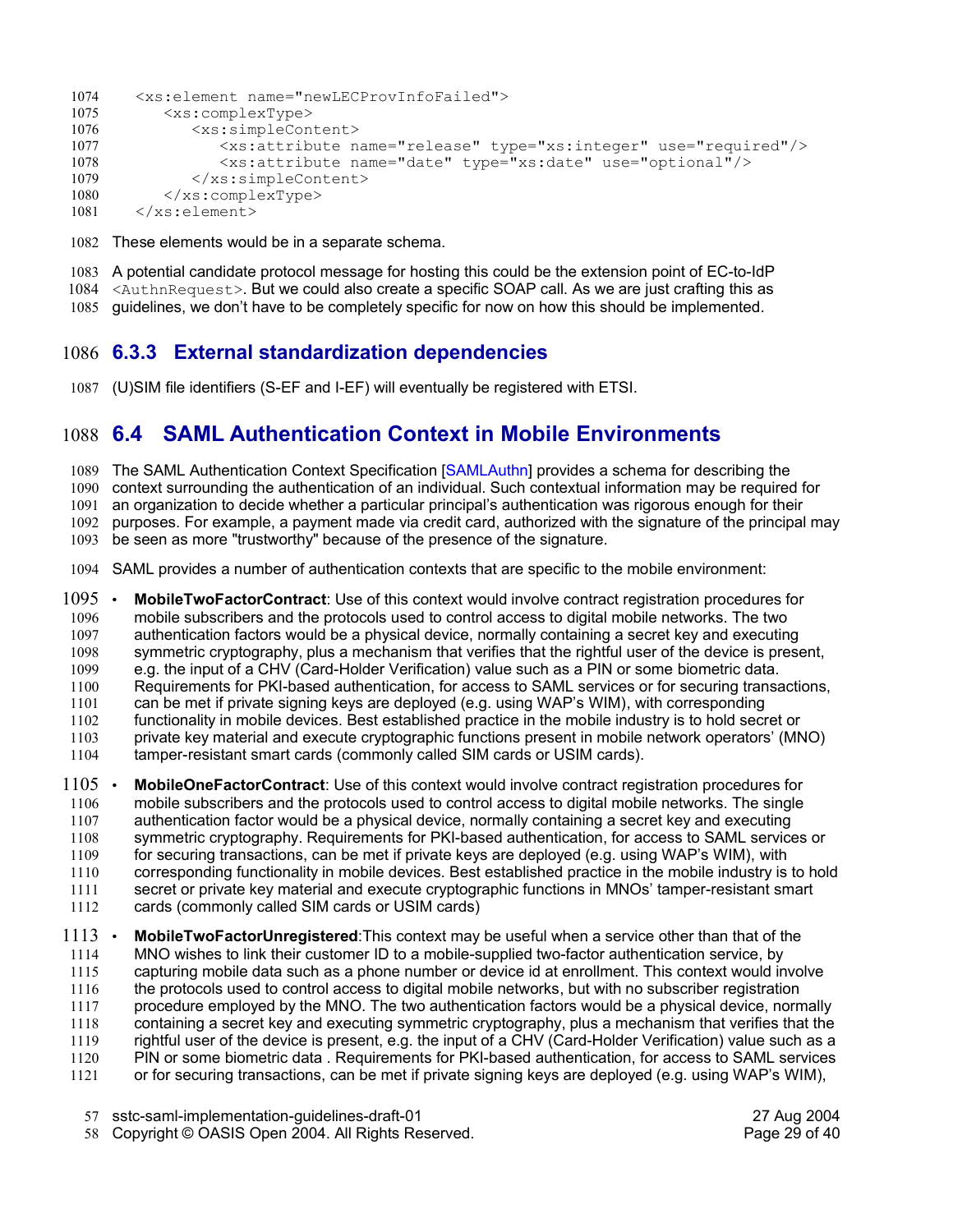- with corresponding functionality in mobile devices. Best established practice in the mobile industry is to 1122
- hold secret or private key material and execute cryptographic functions in MNOs' tamper-resistant 1123
- smart cards (commonly called SIM cards or USIM cards) 1124
- **MobileOneFactorUnregistered**: This context may be useful when a service other than that of the MNO wishes to link their customer ID to a mobile-supplied one-factor authentication service, by capturing mobile data such as a phone number or device id at enrollment. This context would involve the protocols used to control access to digital mobile networks, but with no subscriber registration procedure by MNO. The single authentication factor would be a physical device, normally containing a secret key and executing symmetric cryptography. Requirements for PKI-based authentication, for access to SAML services or for securing transactions, can be met if private keys are deployed (e.g. using WAP's WIM), with corresponding functionality in mobile devices. Best established practice in the mobile industry is to hold secret or private key material and execute cryptographic functions in MNOs' tamper-resistant smart cards (commonly called SIM cards or USIM cards) The above-noted authentication contexts may be appropriate in different situations. For example, two-1135  $1125$   $\cdot$ 1126 1127 1128 1129 1130 1131 1132 1133 1134
- 1136 factor authentication either with or without a MNO contract (i.e. unregistered) might be required for
- 1137 authorization of high-value mobile payments, whereas one-factor unregistered authentication may be
- 1138 sufficient for low-value transactions, or access to a corporate network. It should be noted, that other 1139 information (such as the presence of keying information on the mobile device) will also factor in to the
- 1140 authentication context.

60 Copyright © OASIS Open 2004. All Rights Reserved. The example of the Page 30 of 40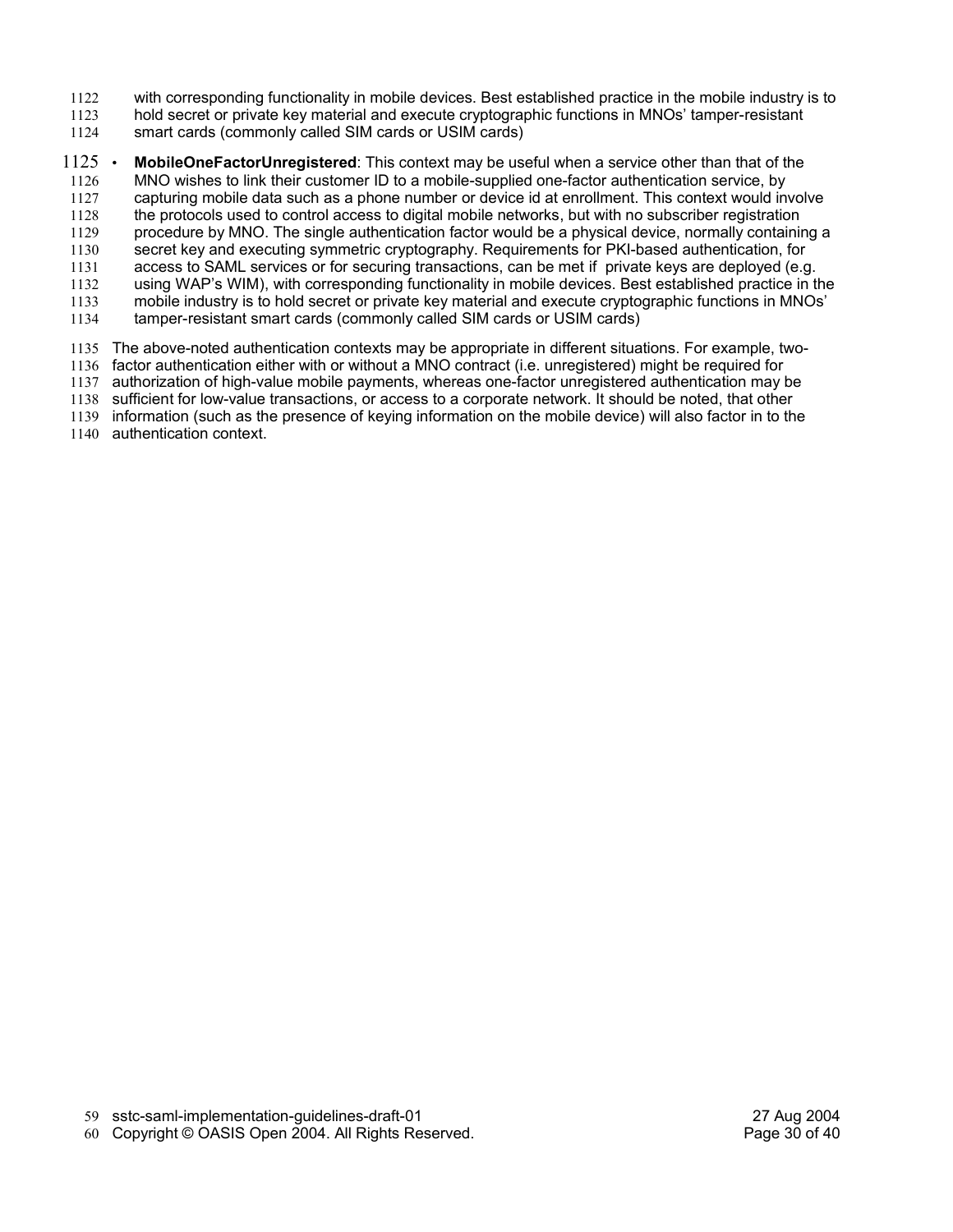# **7 Privacy Principles** 1141

Federated authentication systems have the potential to either enhance or hinder an individual's privacy. By 1142 1143 simplifying authentication, such systems will ensure that a user's personal data can be better protected, and not compromised by the typical cribs that users currently typically use for simplification (e.g. reuse of 1144 1145 password, weak passwords, stored passwords, etc). Nevertheless, if inappropriately implemented, 1146 federated authentication systems have the potential to compromise a user's privacy. While SAML has defined normative mechanisms for enhancing privacy into its specifications, other aspects of federated 1147 1148 authentication that cannot be normatively defined can still impact privacy. This section lists guidance for 1149 such aspects.

### **7.1 Privacy Principles for Authentication**  $1150$  7.1

1151 In a sense, there is an inherent conflict between authentication and privacy. A common definition for 1152 privacy is 'the ability for individuals to control how information about themselves is collected and shared'. As authentication systems often require that some information about the authenticating entity be collected, 1153 1154 for a user to opt out of this collection (as is their privacy 'right') implies an inability for them to subsequently 1155 use that particular authentication system and, presumably, access those resources being protected by 1156 that system. Consequently, for every authentication system, a user must weigh the advantages afforded by accepting the requirements (with respect to collection of personal information about themselves) of the 1158 system against the potential privacy risk inherent in any such personal information sharing. 1157

Recently, a variety of organizations have drafted "best-practice" guidelines for creating authentication 1159

- systems that will respect the privacy rights of those individuals who use the systems. For example, the 1160
- Center for Democracy & Technology (CDT) explored the privacy issues associated with authentication 1161 1162 systems:
- *New technologies for authentication make possible greater realization of the Internet's* 1163
- *potential by making online transactions more seamless, tying together information on* 1164

*multiple devices, and enabling yet unimagined services. However, many authentication* 1165

*systems will collect and share personally identifiable information, creating privacy and security risks. To mitigate these risks, it is essential that authentication systems be* 1166 1167

*designed to support effective privacy practices and offer individuals greater control over* 1168

- *their personal information.* 1169
- 1170 The CDT Working Group drafted basic privacy principles  $[CDT]$  that should be considered in the design 1171 and implementation of authentication systems. These principles are:
- **Provide user control**: The informed consent of the individual should be obtained before information is used for enrollment, authentication and any subsequent uses.  $1172$   $\cdot$ 1173
- **Support a diversity of services**: Individuals should have a choice of authentication tools and providers in the marketplace. While convenient authentication mechanisms should be available, privacy is put at risk if individuals are forced to use one single identifier for various purposes.  $1174$   $\cdot$ 1175 1176
- **Use individual authentication only when appropriate**: Authentication systems should be designed to authenticate individuals by use of identity only when such information is needed to complete the transaction. Individual identity need not and should not be a part of all forms of authentication.  $1177$   $\cdot$ 1178 1179
- **Provide notice**: Individuals should be provided with a clear statement about the collection and use of information upon which to make informed decisions.  $1180$   $\cdot$ 1181
- **Minimize collection and storage**: Institutions deploying or using authentication systems should collect only the information necessary to complete the intended authentication function.  $1182$   $\cdot$ 1183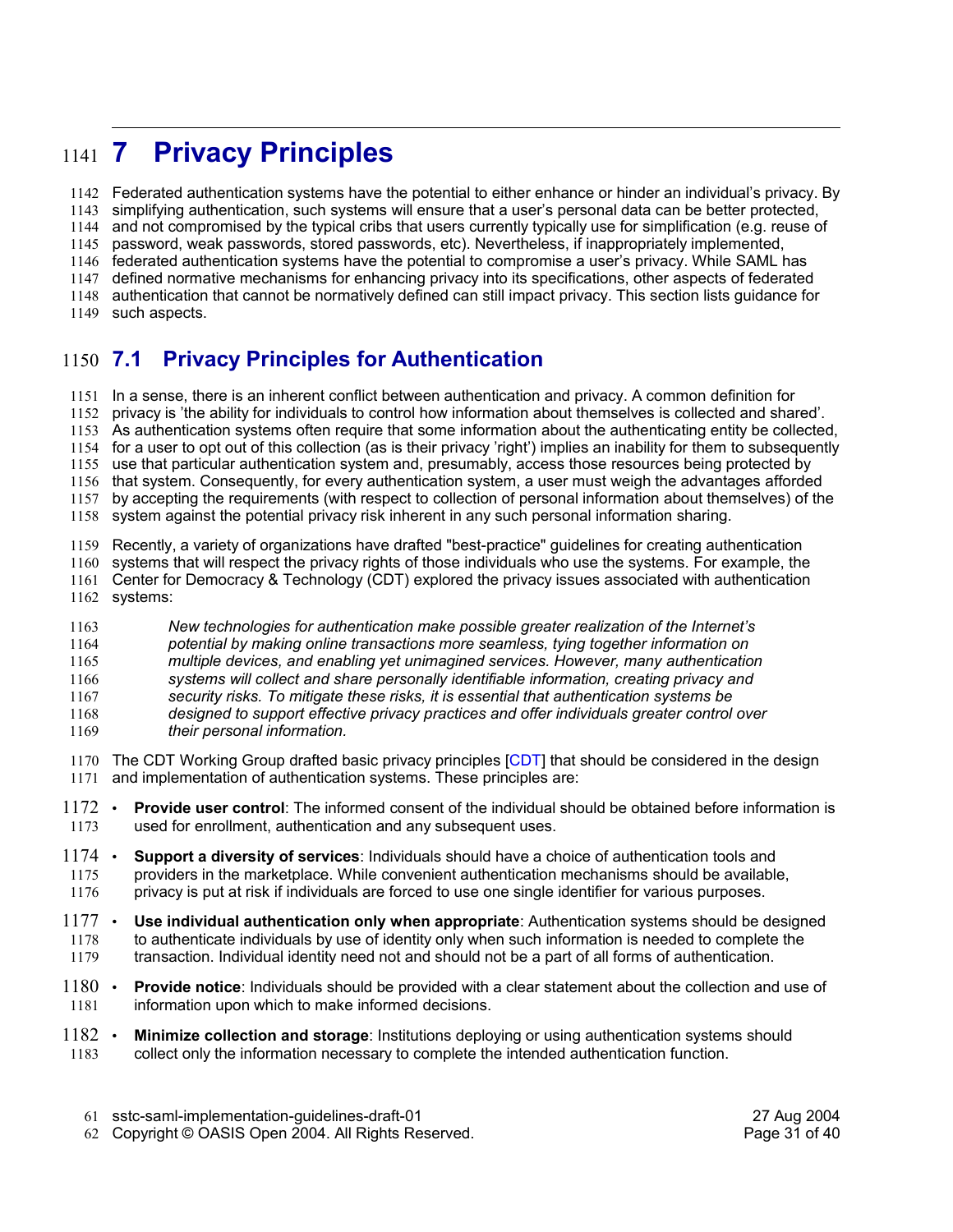- **Provide accountability:** Authentication providers should be able to verify that they are complying with applicable privacy practices.  $1184$   $\cdot$ 1185
- 1186 The CDT Working Group did not specifically address the privacy issues introduced by federated authentication. Their basic guidelines can be extended to address these new issues. 983 1187

Similarly, the EU Article 29 Data Protection Working Party published guidance on online authentication 1189 systems [Art29]. The Working Party's conclusions are as follows: 1188

• Both those who design and those who actually implement on-line authentication systems 1190  $\cdot$ 

(authentication providers) bear responsibility for the data protection aspects, although at different 1191

levels. Websites making use of these schemes (service providers) also have their own responsibility in the process. It is advisable for the different players to have clear contractual agreements between them 1192 1193

- where the obligations of each party are made explicit. 1194
- All possible efforts should be made to allow anonymous or pseudonymous use of online authentication systems. Where this would inhibit full functionality, the system should be built to require minimal information only for the authentication of the user and to give the user full control over decisions concerning additional information (such as profile data). This choice should exist both at the level of the authentication provider and of the service providers (the sites making use of the system).  $1195$   $\cdot$ 1196 1197 1198 1199
- It is vital to provide adequate information to the users concerning the data protection implications of the system (controller identity, purposes, data collected, recipients and so on). This information should be provided in an easily accessible and user-friendly way, preferably through the collection form or via a prompt box that would automatically open on the screen of the user, and in all the languages in which the service is offered.  $1200$   $\cdot$ 1201 1202 1203 1204
- When personal data are to be transferred to third countries, authentication providers should work with service providers who take all necessary measures to provide adequate protection or that put in place sufficient safeguards to ensure the protection of the personal data of the users of the system, by using contracts or binding corporate rules. This should be the general rule. If in particular cases consent is used as a basis for the transfer, sufficient information and choice should be given to the users. They should have the option to agree or not to the transfer on a case by case basis.  $1205$   $\cdot$ 1206 1207 1208 1209 1210
- The use of identifiers, whatever form they take, entails data protection risks. Full consideration should be given to all possible alternatives. If user identifiers are indispensable, the possibility of allowing the user to refresh the identifier should be considered.  $1211 -$ 1212 1213
- The adoption of software architecture that minimizes the centralization of personal data of the Internet users would be appreciated and encouraged as a means of increasing the fault-tolerance properties of the authentication system, and of avoiding the creation of high added-value databases owned and managed by a single company or by a small set of companies and organizations.  $1214$   $\cdot$ 1215 1216 1217
- Users should have an easy means to exercise their rights (including their right to opt-out) and to have all their data deleted if they decide to stop using an on-line authentication system. They should also be adequately informed about the procedure they should follow if they have inquiries or complaints.  $1218$   $\cdot$ 1219 1220
- Security plays a fundamental role in this context. Organizational and technical measures that are appropriate to the risks at stake should be taken.  $1221$   $\cdot$ 1222

# **7.2 Privacy Principles for Federated Authentication** 1223

1224 In this section, we interpret the basic privacy principles listed in the previous section for federated 1225 architectures.

sstc-saml-implementation-guidelines-draft-01 27 Aug 2004 63

<sup>64</sup> Copyright © OASIS Open 2004. All Rights Reserved. The example of the Page 32 of 40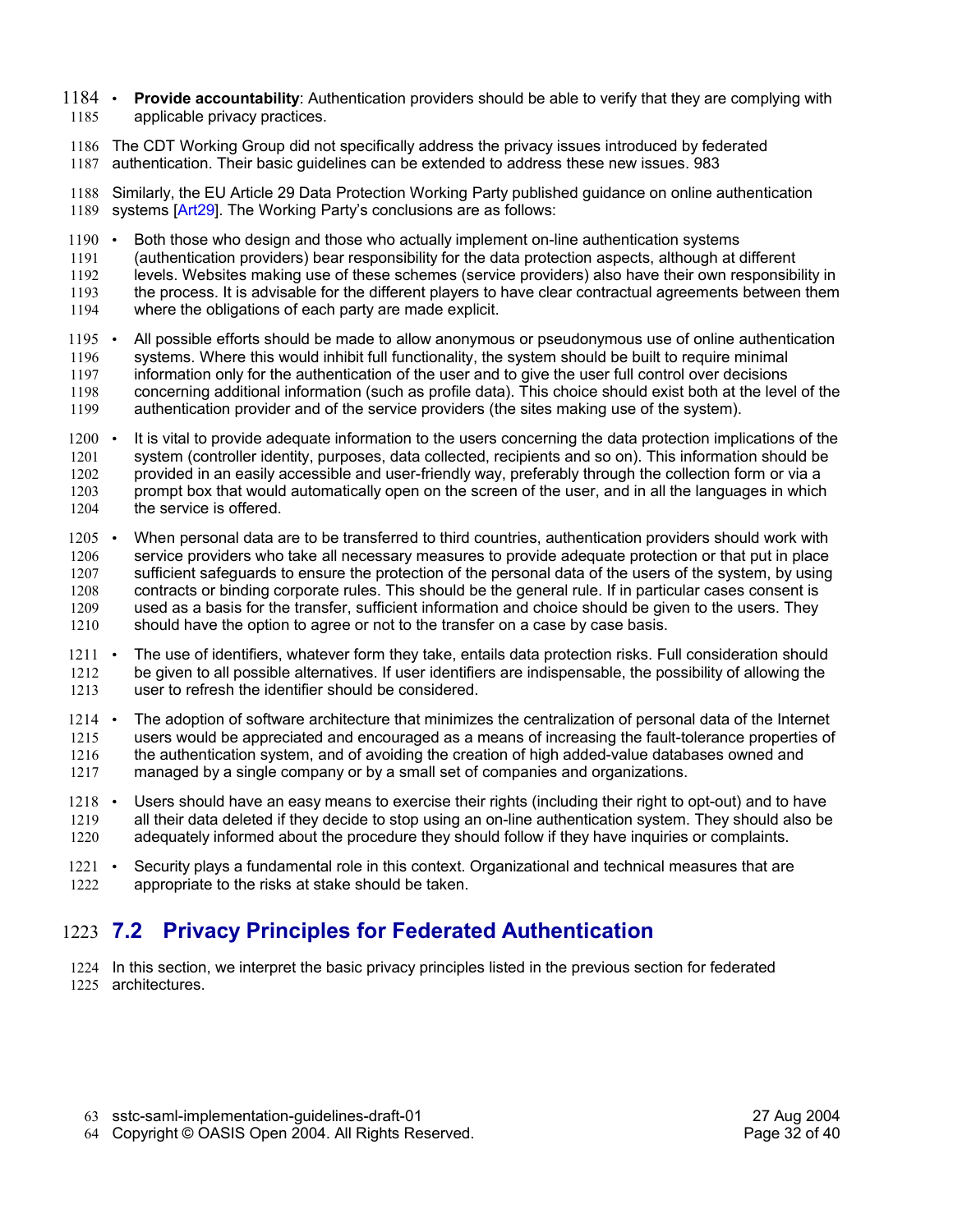### **7.2.1 Passive SSO** 1226

1227 Federated authentication makes possible 'invisible' authentication, i.e. a principal can be logged in at a

1228 service provider without explicit action on their part but rather based on a previous authentication event

performed at an identity provider. While a valuable usability mechanism, the possibility of a principal being 1229

1230 logged in without their knowledge could pose a privacy concern if that principal was not adequately

1231 informed of, and consented to, the process. The principal might believe they are surfing anonymously at

1232 the SP while in fact they are not.

1233 Authentication at a (non-proxying) IDP will always be overt and active, federated authentication at an SP

1234 can be either overt/active (i.e. they click on a 'Sign in at IDP' link or button to instigate the process) or

1235 passive. Passive SSO includes both when the SP automatically directs a principal to the IDP for

1236 authentication and when the IDP sends the principal to an SP along with an unsolicited authentication 1237 assertion.

1238 As the Principal is unknown to the SP until after it has received an authentication assertion from the IDP, it 1239 will be unable to apply policy for passive SSO at anything other than a site-wide level (e.g. always notify 1240 users). Nevertheless, SPs can enable principal-specific passive SSO policy to be applied at the IDP through the inclusion of the passive SSO details in the <AuthnRequest>. 1241

**Note:** An IDP would be unable to determine the validity of the SP's claims with respect to passive SSO - this mode relies on the SP acting in good faith. In some situations it may be the case that the IDP is 'more trusted' by the principal than the SP. In these situations, the Principal's confidence that their policy with respect to passive SSO should be based on the trust they have in the SP, not the more trusted IDP. 1242 1243 1244 1245 1246

• When instigated by the principal, an SP must include a value of  $1247$  •

urn:oasis:names:tc:SAML:2.0:consent:current-explicit in the Consent attribute on the <AuthnRequest> to indicate that the principal has explicitly given consent to the sending of the <AuthnRequest> message. 1248 1249 1250

• When instigated by the SP, the SP must include a value of either  $1251$   $\cdot$ 

urn:oasis:names:tc:SAML:2.0:consent:current-implicit or 1252

urn:oasis:names:tc:SAML:2.0:consent:prior in the Consent attribute on the 1253

- <AuthnRequest>. 1254
- After receiving an <AuthnRequest> with a value of either  $1255$   $\cdot$

urn:oasis:names:tc:SAML:2.0:consent:current-implicit or 1256

urn:oasis:names:tc:SAML:2.0:consent:prior in the Consent attribute, an IDP must ensure that the relevant principal's policy allows this. 1257 1258

- When sending a Principal to an SP along with an unsolicited <AuthnResponse>, an IDP must ensure that the principal's policy with regard to passive SSO is satisfied.  $1259$   $\cdot$ 1260
- 1261 An IDP must provide principals the opportunity to specify their policy with regard to passive SSO. An IDP should allow Principal's to specify any of: 1262
- They consent to authorizing passive SSO. 1263
- They wish to be notified of passive SSO. 1264
- They wish to be prompted for authorization for passive SSO. 1265
- An IDP may give the principal the ability to specify their preferences for passive SSO on a per SP basis.  $1266$  • 1267
- 1268 Past experience with SSO systems has shown that systems that rely upon active SSO by requiring the
- 1269 user to instigate the SSO process can cause confusion (the user may provide any SP credentials they

1270 have to the IDP or vice versa) and hinder adoption. Additionally, a principal who has consented to

1271 federation has presumably done so in order to enjoy a more streamlined browsing experience, this value

1272 diminished if passive SSO is ruled out.

sstc-saml-implementation-guidelines-draft-01 27 Aug 2004 65

66 Copyright © OASIS Open 2004. All Rights Reserved. The example of the Page 33 of 40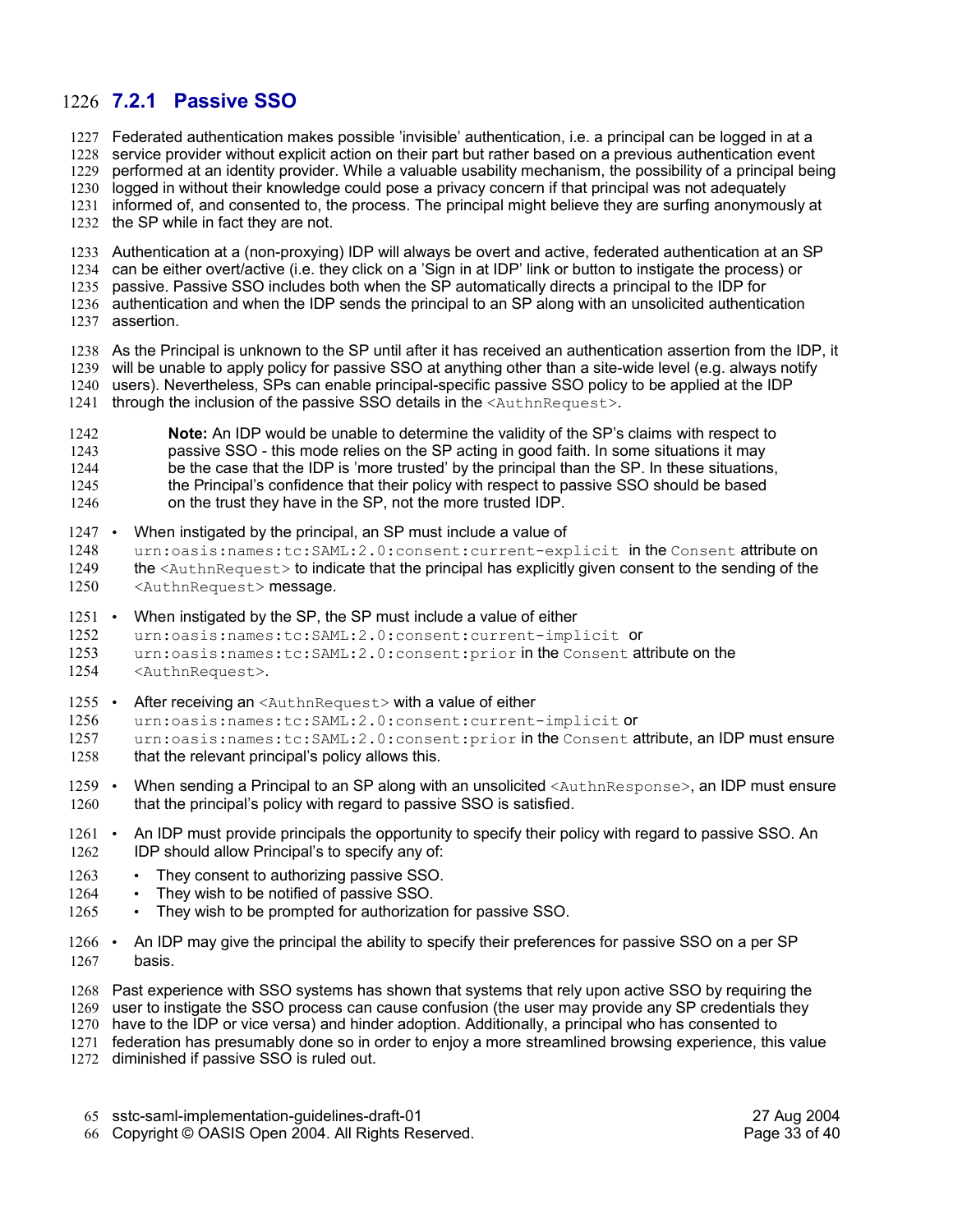- An IDP should implement a default policy of 'allow passive SSO', this default modified by individual Principals.  $1273$   $\cdot$ 1274
- If the Principal sets their policy at the IDP such that they choose to be notified/prompted for  $1275$   $\cdot$
- authorization for passive SSO, the IDP should display the name of the relevant SP at which they will be authenticated. 1276 1277
- 1278 In general, the advantages that the different mechanisms for principal control of the SSO process will
- 1279 need to be weighed against the issues increased control would present for usability. This decision should
- 1280 however be the principals to make and IDPs must provide simple and intuitive interfaces to assist the
- 1281 principal in asserting their choices.

### **7.2.2 Authentication Status** 1282

- 1283 Passive SSO, even when consented to, creates the possibility of a principal being logged in at a provider 1284 without explicit action on their part. It will sometimes be the case that, through the available access to 1285 account details, it will be readily obvious to the principal that they are logged in at the SP. However, it will 1286 also be the case that sometimes the principal will be accessing generic resources that would provide no 1287 such clue. It may be the case that a principal's behavior will be different if they believe are surfing
- 1288 anonymously or pseudonymously rather than as a verified individual. Consequently, in general, but
- 1289 especially true for passive SSO, a principal should always be able to determine their current authentication 1290 status at both identity and service providers.
- 
- Providers must provide a mechanism to allow a Principal to determine their current status. Such status should include the following information:  $1291$   $\cdot$ 1292
- Their current authentication status. 1293
- Their current session history. 1294
- The authenticating IDP(s) (if an SP status display). 1295
- The chain of IDPs (if an SP status display). 1296
- The current authentication context. 1297
- The SP's to which an assertion has been sent (if an IDP status display). 1298

### **7.2.3 Authentication Strength** 1299

- 1300 SAML protocols allow an SP to indicate their preferred mechanism(s) that the IDP should use to
- 1301 authenticate the principal by specifying the relevant preferred authentication context(s). An IDP, in its
- 1302 response, indicates the actual relevant authentication context used. Different authentication technologies
- 1303 differ in the degree to which they bind the authenticating entity to the identity claims they are making. It is
- 1304 expected that SPs will request stronger authentication mechanisms for more sensitive resources.
- 1305 The general principle that a choice of authentication technology should be commensurate with the value of 1306 the resource being accessed can be refined for federated authentication through the following guidelines:
- An SP should request non-anonymous authentication of a principal only when it is necessary to know the principal's real identity.  $1307 \cdot$ 1308
- An SP should request the minimally acceptable authentication context that its access control policies 1309 define as sufficient. 1310

### **7.2.4 IDP Proxying** 1311

- A proxying IDP mediates SSO between another IDP (that to which the principal actually authenticates) and 1312
- 1313 an SP (which, for a variety of reasons, is unable to deal directly with the first IDP). The proxying IDP
- consumes the authentication assertion of the original IDP and then creates another for delivery on to the 1314
- 1315 SP. As the principal's user agent will be temporarily sent to the proxying IDP as part of the normal SSO
	- sstc-saml-implementation-guidelines-draft-01 27 Aug 2004 67
	- 68 Copyright © OASIS Open 2004. All Rights Reserved. The example of the Page 34 of 40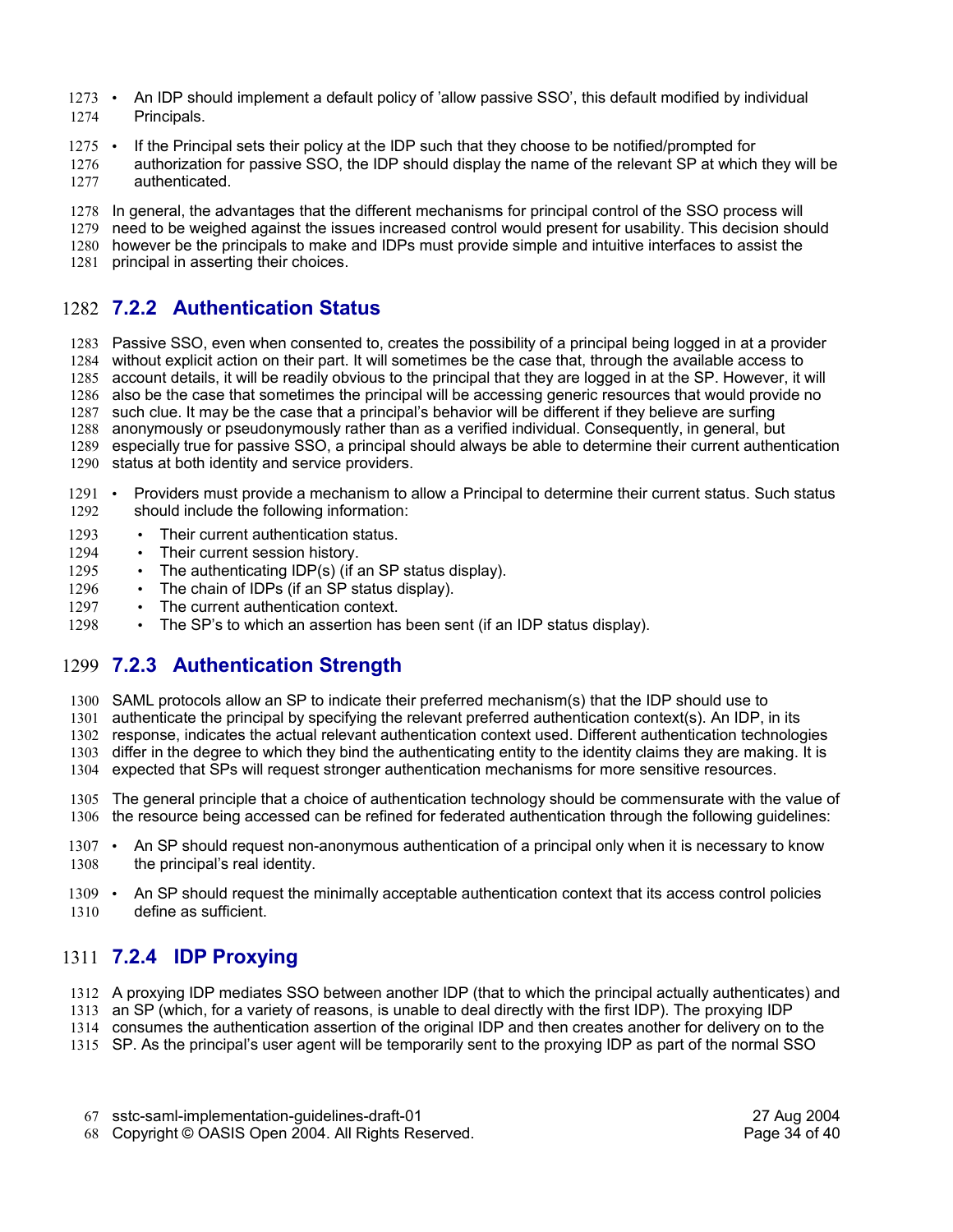- 1316 protocol, the proxying IDP has the opportunity to establish an authenticated session for that principal and
- 1317 set a cookie on their agent to maintain session state.
- Although the Principal will necessarily have had to federate their accounts at the authenticating and 1318
- 1319 proxying IDPs (with the implied consent that the proxying IDP can consume authentication assertions
- 1320 issued by the authenticating IDP), as well as those at the proxying IDP and the SP (with the implied
- consent that the proxying IDP can perform authentication for the SP), this does not necessarily mean that 1321 1322 they consent to proxying.
- 1323 An IDP must allow principals to specify their policy for proxying. An IDP should allow principals to specify any of: 1324
- consent to authorizing proxying. 1325
- a policy to be notified of proxying. 1326
- a policy to be prompted for authorization of proxying at run-time. 1327
- a policy to limit proxying by specifying maximum hops. 1328
- 1329 An IDP may give the principal the ability to specify their preferences for proxying on a per provider basis. 1330
- 1331 In principle, a principal can specify policy at either the authenticating IDP or the proxying IDP. For the former, once the authenticating IDP determined who the principal was, it would do a policy lookup and 1333 determine whether or not it should proceed with proxying. For the latter, the proxying IDP would do a 1334 lookup after it had received the authentication assertion from the authenticating IDP. Consequently, a 1335 proxying IDP (like the original SP) would only be able to apply policy once it had sent a request to the 1336 authenticating IDP and received the appropriate response. 1332
- An authenticating IDP must apply any applicable proxying policy after authenticating that principal. If the principal's policy forbids proxying, the authenticating IDP must not return the requested assertion to the proxying IDP.  $1337 \cdot$ 1338 1339
- A proxying IDP must apply any applicable proxying policy after receiving the authentication assertion for the principal from the authenticating IDP. If the principal's policy forbids proxying, the proxying IDP must not return the requested assertion to the SP (or other proxying IDP).  $1340 \cdot$ 1341 1342
- From the principal's point of view, they are trying to access a resource at the SP and they log-in at the 1343 1344 authenticating IDP in order to do so - being logged in at the proxying IDP through a session being established there is by product of the 'visible' part of the process. Such unforeseen and unrequested 1346 authentication at the proxying IDP poses a potential privacy concern if the principal were to subsequently 1347 visit the proxying IDP site and assume that they were surfing anonymously. It may however be necessary 1348 for the proxying IDP to establish a session for the Principal in order to maintain sufficient state to enable 1349 any subsequent SLO. 1345
- 1350 If a proxying IDP sets a cookie in the principal's browser to maintain a session for subsequent SSO, the cookie should not be bound to the principal's local identity, i.e. it should be anonymous. 1351
- If a proxying IDP does set a cookie bound to the principal's local identity in order to establish a session, they should provide mechanisms to allow that principal to determine their SSO status if they visit the site during the lifetime of the session.  $1352$   $\cdot$ 1353 1354

- sstc-saml-implementation-guidelines-draft-01 27 Aug 2004 69
- 70 Copyright © OASIS Open 2004. All Rights Reserved. The example of the Page 35 of 40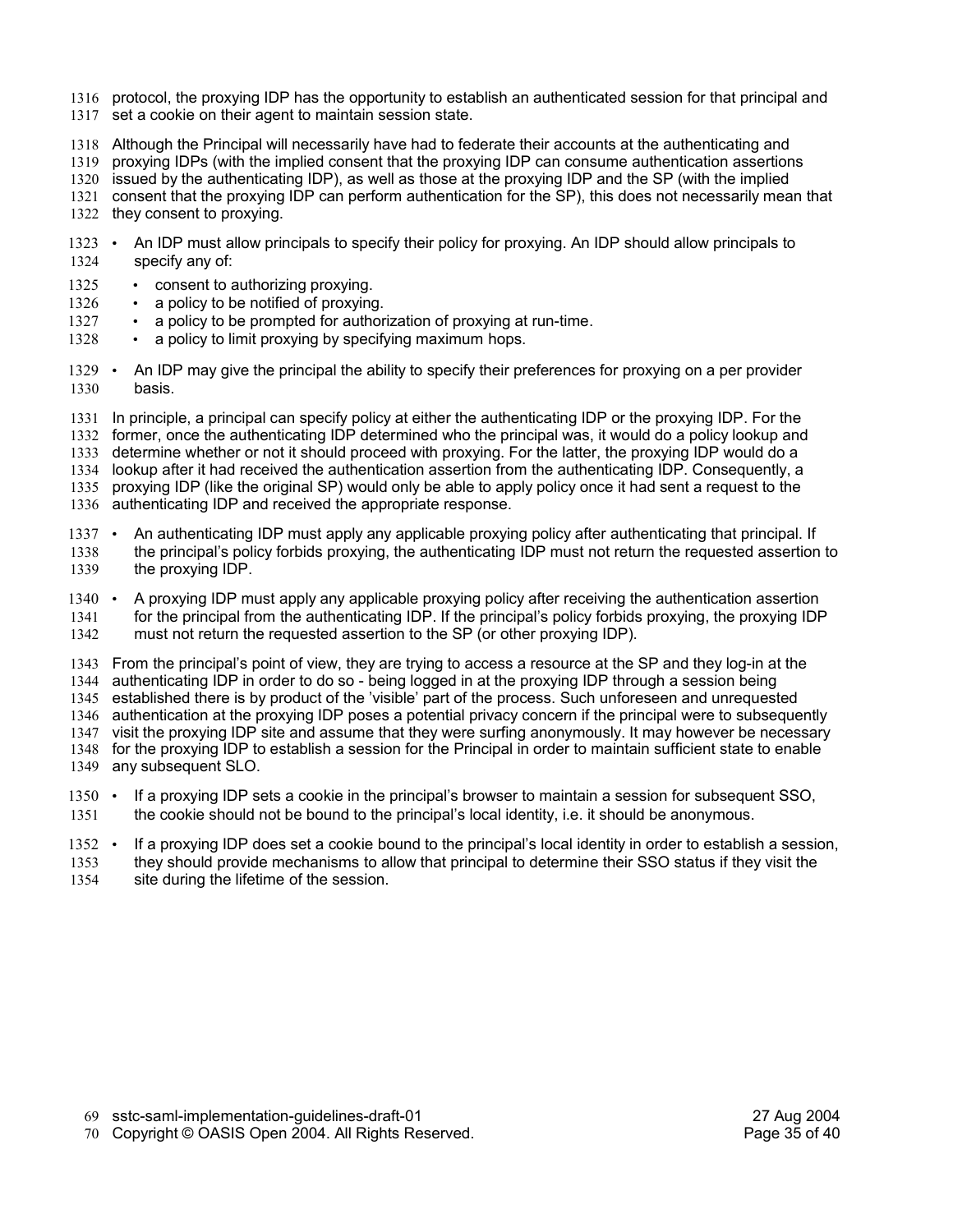# **8 References** 1355

1356 The following are cited in the text of this document:

| 1357<br>1358<br>1359 | [Art29]       | Rodata, Stefano, eds. Working Document on on-line authentication services,<br><b>ARTICLE 29 Data Protection Working Party</b><br>http://europa.eu.int/comm/internal_market/privacy/docs/wpdocs/2003/wp68_en.pdf                         |  |
|----------------------|---------------|-----------------------------------------------------------------------------------------------------------------------------------------------------------------------------------------------------------------------------------------|--|
| 1360<br>1361<br>1362 | [CDT]         | Schwartz, Ari. eds. Privacy Principles for Authentication Systems, Center for<br>Democracy & Technology<br>http://www.cdt.org/privacy/authentication/030513interim.pdf                                                                  |  |
| 1363<br>1364         | [RFC1738]     | T. Berners-Lee et al., Uniform Resource Locators (URL)<br>http://www.ietf.org/rfc/rfc1738.txt                                                                                                                                           |  |
| 1365                 | [RFC2246]     | The TLS Protocol Version 1.0, http://www.ietf.org/rfcs/rfc2246.html.                                                                                                                                                                    |  |
| 1366<br>1367         | [RFC2401]     | S. Kent et al., Security Architecture for the Internet Protocol,<br>http://www.ietf.org/rfc/rfc2401.txt                                                                                                                                 |  |
| 1368<br>1369         | [RFC2560]     | M. Myers et al., X.509 Internet Public Key Infrastructure Online Certificate Status<br>Protocol - OCSP, http://www.ietf.org/rfc/rfc2560.txt                                                                                             |  |
| 1370<br>1371         | [RFC2616]     | R. Fielding et al, Hypertext Transfer Protocol -- HTTP/1.1,<br>http://www.ietf.org/rfc/rfc2616.txt                                                                                                                                      |  |
| 1372<br>1373         | [RFC2617]     | J. Franks et al, HTTP Authentication: Basic and Digest Access Authentication,<br>http://www.ietf.org/rfc/rfc2617.txt                                                                                                                    |  |
| 1374<br>1375         | [RFC2965]     | D. Kristol, et al., HTTP State Management Mechanism,<br>http://www.ietf.org/rfc/rfc2965.txt                                                                                                                                             |  |
| 1376<br>1377<br>1378 | [SAMLAuthn]   | J. Kemp et al. Authentication Context for the OASIS Security Assertion Markup<br>Language (SAML) V2.0. OASIS draft August 2004. Document ID sstc-saml-<br>authn-context-2.0. http://www.oasis-open.org/committees/security/.            |  |
| 1379<br>1380<br>1381 | [SAMLBind]    | E. Maler et al. Bindings for the OASIS Security Assertion Markup Language<br>(SAML) V2.0. OASIS draft August 2004. Document ID sstc-saml-bindings-2.0.<br>http://www.oasis-open.org/committees/security/.                               |  |
| 1382<br>1383<br>1384 | [SAMLConform] | P. Mishra et al., Conformance Requirements for the OASIS Security Assertion<br>Markup Language (SAML) V2.0. OASIS draft August 2004. Document ID oasis-<br>sstc-saml-conformance-2.0. http://www.oasis-open.org/committees/security/.   |  |
| 1385<br>1386<br>1387 | [SAMLCore]    | E. Maler et al. Assertions and Protocol for the OASIS Security Assertion Markup<br>Language (SAML) V2.0. OASIS draft August 2004. Document ID oasis-sstc-<br>saml-core-2.0. http://www.oasis-open.org/committees/security/.             |  |
| 1388<br>1389<br>1390 | [SAMLGloss]   | E. Maler et al. Glossary for the OASIS Security Assertion Markup Language<br>(SAML). OASIS, August 2004. Document ID oasis-sstc-saml-glossary-2.0.<br>http://www.oasis-open.org/committees/security/.                                   |  |
| 1391<br>1392<br>1393 |               | [SAMLMetadata] J. Moreh et al. Metadata for the OASIS Security Assertion Markup Language<br>(SAML). OASIS draft August 2004. Document ID oasis-sstc-saml-metadata-2.0<br>http://www.oasis-open.org/committees/security/.                |  |
| 1394<br>1395<br>1396 | [SAMLProf]    | F. Hirsh et al., Profiles for the OASIS Security Assertion Markup Language<br>(SAML) V2.0, OASIS draft August 2004. Document ID sstc-saml-profiles-2.0.<br>http://www.oasis-open.org/committees/security/.                              |  |
| 1397<br>1398<br>1399 | [SAMLSec]     | F. Hirsh et al, Security and Privacy Consideration for the OASIS Security<br>Assertion Markup Language (SAML) V2.0. OASIS draft August 2004. Document<br>ID sstc-saml-sec-consider-2.0. http://www.oasis-open.org/committees/security/. |  |

Copyright © OASIS Open 2004. All Rights Reserved. Page 36 of 40 72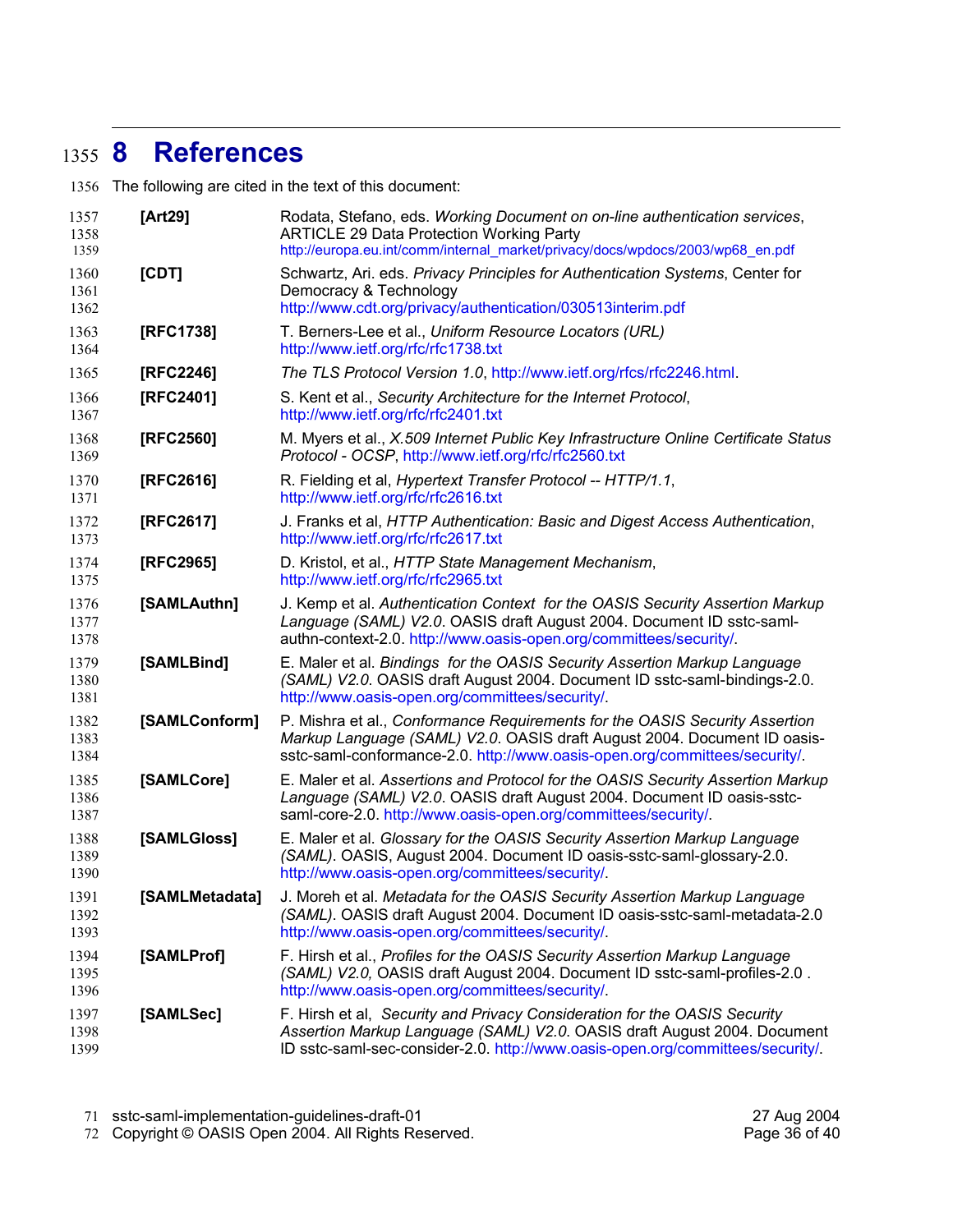| 1400<br>1401<br>1402         | [SAMLTech] | J. Hughes et al., Technical Overview of the OASIS Security Assertion Markup<br>Language (SAML) V2.0. OASIS draft August 2004. Document ID sstc.saml-tech-<br>overview-?. http://www.oasis-open.org/committees/security/.                   |  |  |
|------------------------------|------------|--------------------------------------------------------------------------------------------------------------------------------------------------------------------------------------------------------------------------------------------|--|--|
| 1403<br>1404<br>1405         | [SOAP]     | D. Box et al., Simple Object Access Protocol (SOAP) 1.1, World Wide Web<br>Consortium W3C Note (08 May 2000). http://www.w3.org/TR/2000/NOTE-SOAP-<br>20000508/                                                                            |  |  |
| 1406                         | [SSL3]     | The SSL Protocol Version 3.0, http://wp.netscape.com/eng/ssl3/draft302.txt                                                                                                                                                                 |  |  |
| 1407<br>1408                 | [WML]      | Wireless Markup Language Version 1.3 Specification, Open Mobile Alliance,<br>http://www.openmobilealliance.org/tech/affiliates/wap/wapindex.html                                                                                           |  |  |
| 1409<br>1410<br>1411         | [WSS]      | A. Nadalin et al., Web Services Security: SOAP Message Security 1.0 (WS-<br>Security 2004), OASIS standard March 2004. http://docs.oasis-<br>open.org/wss/2004/01/oasis-200401-wss-soap-message-security-1.0                               |  |  |
| 1412<br>1413<br>1414         | [WSSKerb]  | A. Nadalin, Web Services Security: Kerberos Token Profile 1.0, OASIS draft April,<br>2004, http://www.oasis-open.org/committees/download.php/6394/oasis-xxxxx-<br>wss-kerberos-token-profile-1.0.pdf                                       |  |  |
| 1415<br>1416<br>1417<br>1418 | [WSSREL]   | T. DeMartini et al., Web Services Security: Rights Expression Language (REL)<br>Token Profile, OASIS draft May 2004. http://www.oasis-<br>open.org/committees/download.php/6906/oasis-<br>-wss-REL-token-profile-1.0-<br>draft07-clean.pdf |  |  |
| 1419<br>1420<br>1421         | [WSSSAML]  | P. Hallam-Backer et al., Web Services Security: SAML Token Profile, OASIS<br>draft April 2004, http://www.oasis-<br>open.org/committees/download.php/6271/WSS-SAML-10.pdf                                                                  |  |  |
| 1422<br>1423<br>1424         | [WSSUser]  | A. Nadalin et al., Web Services Security: Username Token Profile 1.0, OASIS<br>standard March 2004. http://docs.oasis-open.org/wss/2004/01/oasis-200401-wss-<br>username-token-profile-1.0.pdf                                             |  |  |
| 1425<br>1426<br>1427         | [WSSX509]  | P. Hallam-Baker et al., Web Services Security: X.509 Certificate Token Profile,<br>OASIS standard March 2004. http://docs.oasis-open.org/wss/2004/01/oasis-<br>200401-wss-x509-token-profile-1.0.pdf                                       |  |  |
| 1428<br>1429                 | [XKMS]     | P. Hallam-Baker, XML Key Management Specification (XKMS 2.0), W3C<br>candidate recommendation April 2004. http://www.w3.org/TR/xkms2/                                                                                                      |  |  |
| 1430<br>1431<br>1432         | [XML]      | T. Bray, et al. Extensible Markup Language (XML) 1.0 (Second Edition),<br>Recommendation, World Wide Web Consortium<br>http://www.w3.org/TR/2000/REC-xml-20001006                                                                          |  |  |
| 1433<br>1434<br>1435         | [XMLEnc]   | D. Eastlake et al., XML Encryption Syntax and Processing,<br>http://www.w3.org/TR/xmlenc-core/, World Wide Web Consortium, December<br>2002.                                                                                               |  |  |
| 1436<br>1437                 | [XMLSig]   | D. Eastlake et al., XML-Signature Syntax and Processing,<br>http://www.w3.org/TR/xmldsig-core/, World Wide Web Consortium.                                                                                                                 |  |  |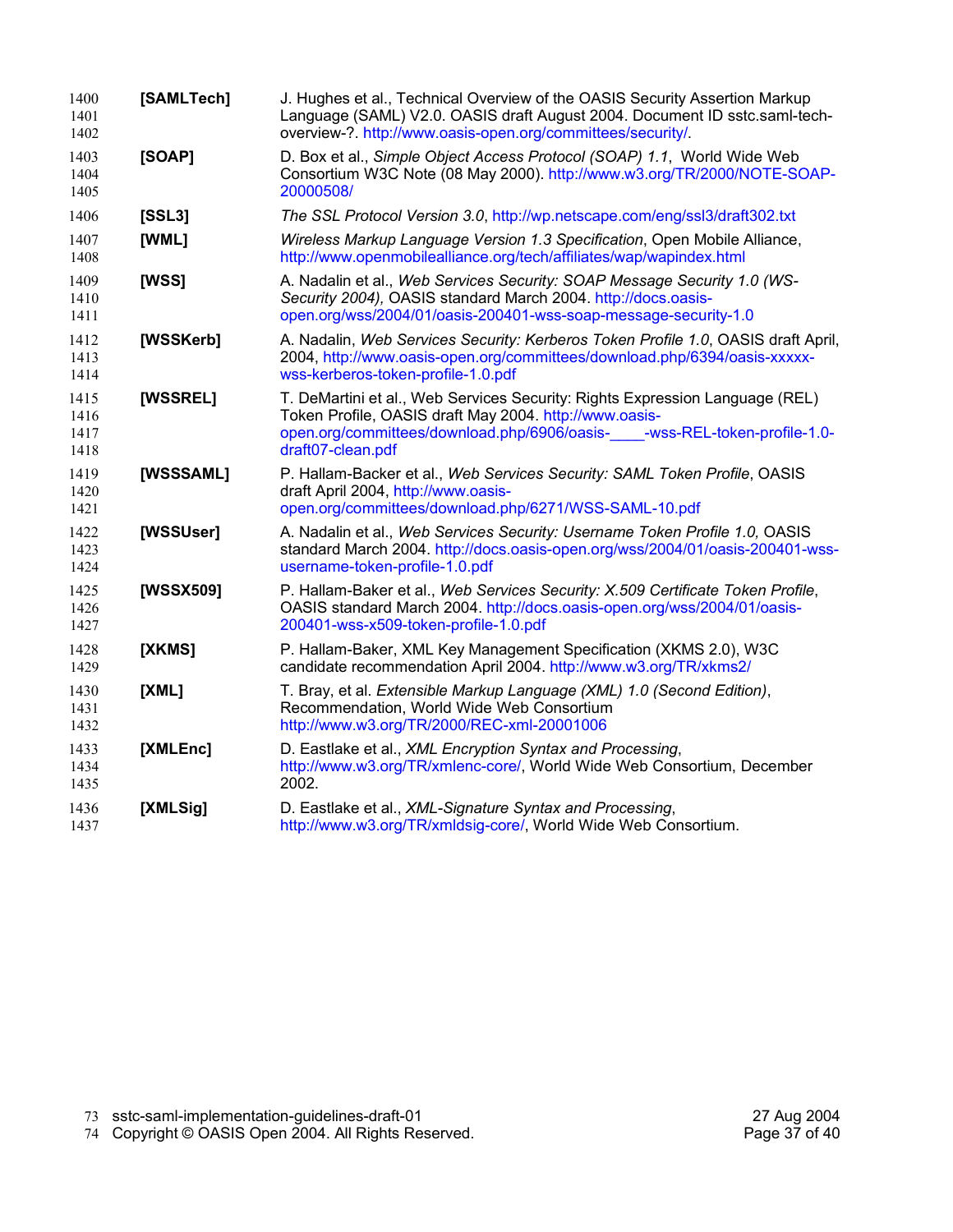# **Acknowledgments** 1438

1439 The editors would like to acknowledge the contributions of the OASIS SSTC Technical Committee, whose 1440 voting members at the time of publication were:

- 1441 Conor P. Cahill, AOL, Inc.
- 1442 Hal Lockhart, BEA
- 1443 Gavenraj Sodhi, Computer Associates
- 1444 Tim Alsop, CyberSafe
- 1445 John Hughes, Entegrity Solutions
- 1446 Paul Madsen, Entrust (editor)
- 1447 · Miguel Pallares, Ericsson
- 1448 Irving Reid, Hewlett-Packard Company
- 1449 · Paula Austel, IBM
- 1450 Maryann Hondo, IBM
- 1451 Michael McIntosh, IBM
- 1452 Anthony Nadalin, IBM
- 1453 Scott Cantor, Individual
- 1454 Bob Morgan, Individual
- 1455 Prateek Mishra, Netegrity (co-chair)
- 1456 · Peter Davis, Neustar
- 1457 Frederick Hirsch, Nokia
- 1458 · John Kemp, Nokia
- 1459 Nicholas Sauriol, Nortel
- 1460 Charles Knouse, Oblix
- 1461 Steve Anderson, OpenNetwork
- 1462 Darren Platt, Ping Identity
- 1463 Jim Lien, RSA Security
- 1464 John Linn, RSA Security
- 1465 Rob Philpott, RSA Security (co-chair)
- 1466 · Dipak Chopra, SAP
- 1467 · Jahan Moreh, Sigaba
- 1468 Bhavna Bhatnagar, Sun Microsystems
- 1469 Jeff Hodges, Sun Microsystems
- 1470 Eve Maler, Sun Microsystems
- 1471 Ron Monzillo, Sun Microsystems
- 1472 Mike Beach, The Boeing Company
- 1473 Greg Whitehead, Trustgenix
- 1474

1475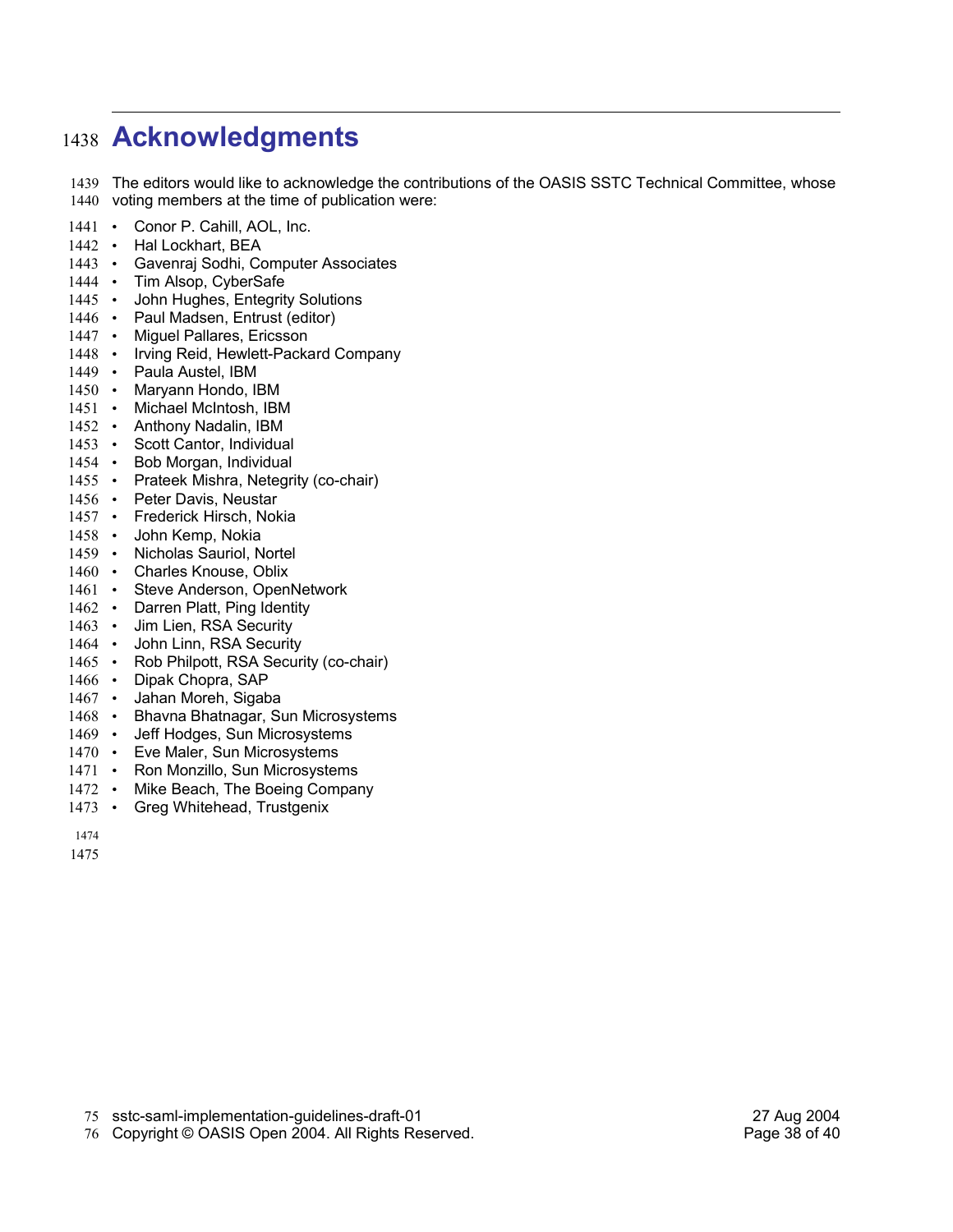# **Revision History**

| Rev | <b>Date</b> | <b>By Whom</b>             | What           |
|-----|-------------|----------------------------|----------------|
| 00  |             | 27 Aug 2004 Charles Knouse | Initial draft. |
|     |             |                            |                |
|     |             |                            |                |
|     |             |                            |                |

Copyright © OASIS Open 2004. All Rights Reserved. Page 39 of 40